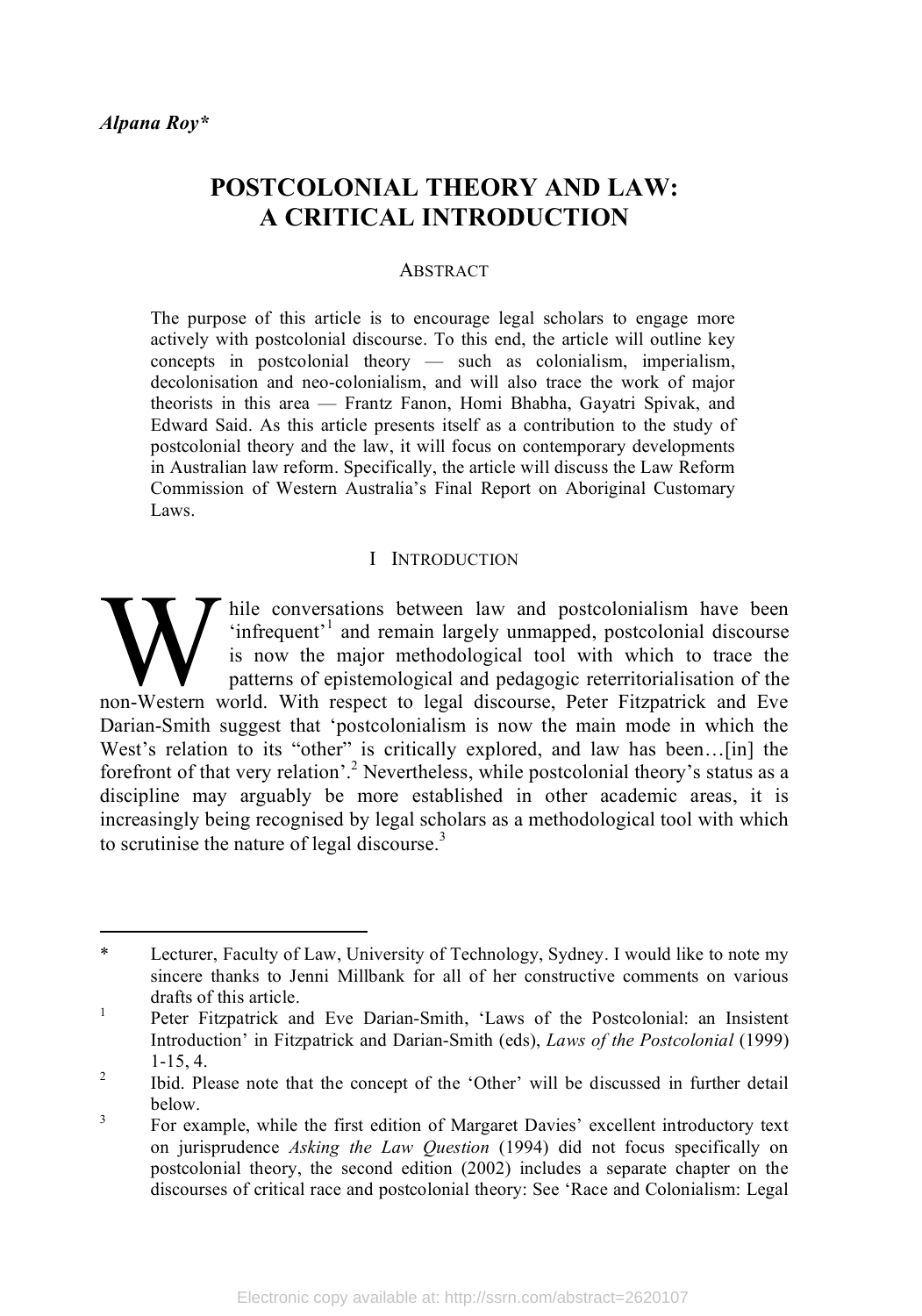In this postmodern era, it seems hardly controversial to promote an interdisciplinary approach to law. As Davies suggests, 'the landscape of legal theory is now amazingly diverse'.<sup>4</sup> Indeed, legal theory today admits to using a wide range of discourses including (but certainly not limited to) feminist theory, literary criticism, economics, psychoanalysis, philosophy, queer theory, political theory, and more recently, postcolonial and race theory. Contemporary legal theory is therefore not only rapidly evolving, but unavoidably plural.

The purpose of this article is to encourage legal scholars to engage more actively with postcolonial discourse as its critical methodology provides an innovative way of thinking about the existing structures of law. It will be argued that, as conscious interactions between law and postcolonialism remain limited (or largely unremarked), it is even more important to further this field of critical endeavour. Indeed, a postcolonial analysis of law provokes a *different* reading of it, and this in turn instigates a more contextual and expanded understanding of the concept of law. This is important, as the law has in many ways essentially remained a 'Eurocentric enterprise<sup>5</sup>. To this end, the discussion below will outline key concepts in postcolonial theory, and will also trace postcolonial theory's relationship with the law — with a particular focus on contemporary developments in Australian law reform. This article, then, presents itself as a contribution to the study of postcolonial theory and the law.

### II POSTCOLONIAL THEORY: AN OVERVIEW

The heterogeneity of the colonial project has resulted in many legacies. One of these has been the emergence of postcolonial thought as a distinct, critical, theoretical perspective.

The term 'postcolonial' encompasses a diverse range of ideas, theories, and indeed, theorists. Postcolonial discourse as a 'theory' is interdisciplinary and hybrid, in its writing and its effects. The polymorphous character of postcolonial theory, its plural genealogies, and its vast vocabulary has meant that there is little agreement among postcolonial scholars as to the precise nature and scope of the discourse. It is by no means a homogenous, unitary theory. <sup>6</sup> As there is considerable dispute

 Theory as "White Mythology"' in Margaret Davies, *Asking the Law Question: the Dissolution of Legal Theory* (2nd ed Lawbook Co, Sydney, 2002) 257-94.<br><sup>4</sup> Ibid v. See Kenneth B Nunn, 'Law as a Eurocentric Enterprise' (1997) 15 *Law and* 

*Inequality* 323. *Inequality* 323. **Indeed, in the narrow construction of the term, postcolonial theory cannot even be <b>Indeed**, in the narrow construction of the term, postcolonial theory cannot even be classified as a 'theory'. For example, postcolonial theory is unlikely to satisfy Foucault's definition of a theory 'in the strict sense of the term: the deduction, on the basis of a number of axioms, of an abstract model applicable to an indefinite number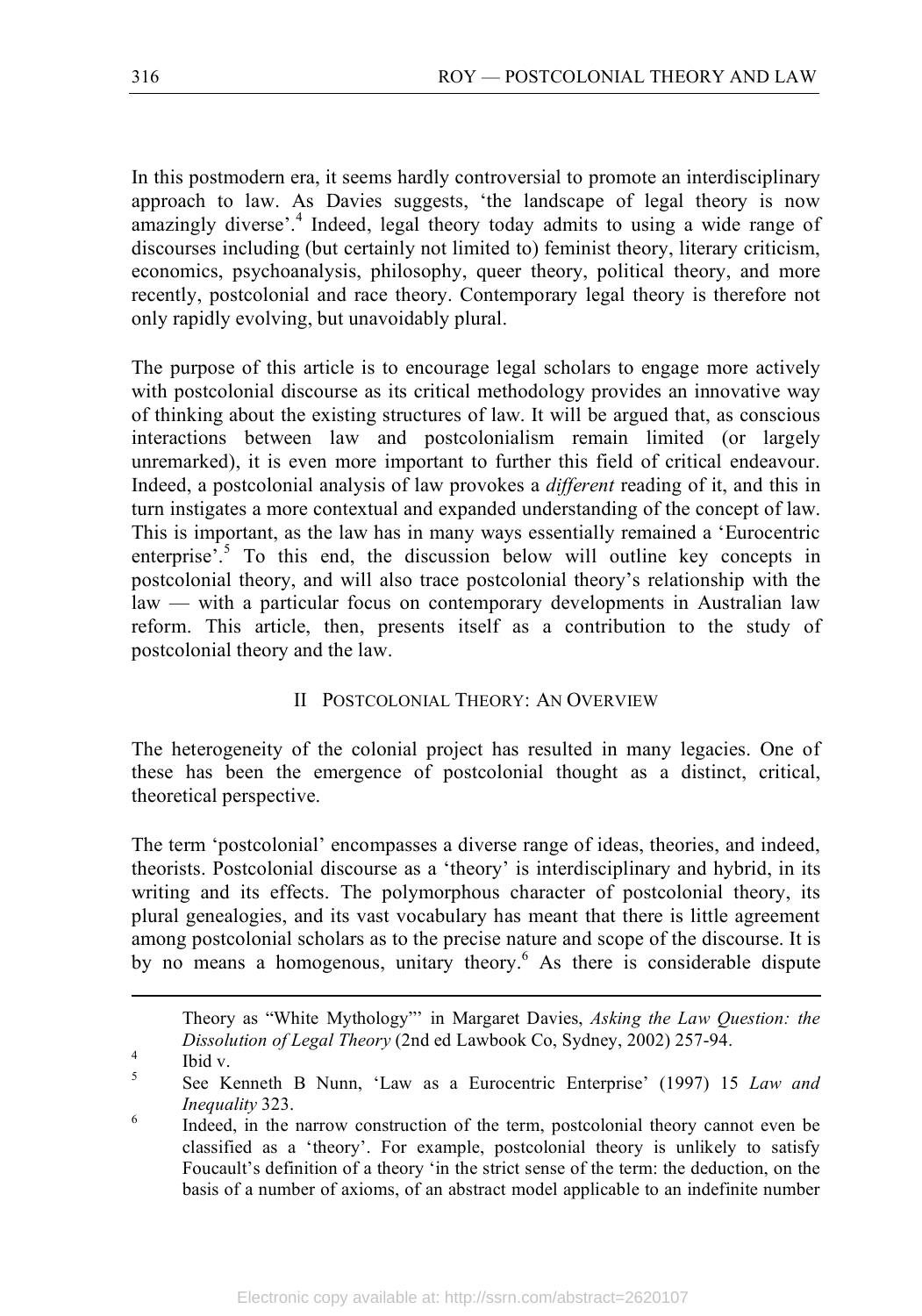regarding the precise definition and meaning of the term 'postcolonialism', the term itself has been the subject of prolonged discussion.<sup>7</sup>

The term was first used in the years following the Second World War, when decolonisation resulted in the emergence of newly independent nation-states. The term has now expanded well beyond this original meaning, and is now used to include *all* aspects of the heterogeneous colonial process, from the beginning of colonial contact to the present day. The term has also been closely associated with postmodernism, and has been used to mean a nebulous range of discursive practices, such as: slavery, dispossession, settlement, migration, multiculturalism, suppression, resistance, representation, difference, race, gender and sexuality, class, otherness, place, diaspora, nomadism, hybridity, indigeneity, ethnicity and identity.<sup>8</sup> Indeed, Bill Ashcroft, Gareth Griffiths and Helen Tiffin, suggest that the propensity towards applying the term 'postcolonial' 'to any kind of marginality' runs the risk of losing its meaning altogether.<sup>9</sup>

The use of the term 'postcolonial' became popular in the 1980s, and was used to identify societies and cultures where colonial rule had formally ended, such as countries in Asia, Africa, South America, and the Caribbean.<sup>10</sup> However, while colonial rule has ended — at least legally — in most of the previously colonised nations, the former colonised world has not been fully 'decolonised'. As Robert Young, one of the foremost critics in postcolonial theory points out, the list of colonies, overseas departments, unincorporated territories (and other forms of colonial descriptors) are still surprisingly long.<sup>11</sup> Significantly, the Indigenous

 of empirical descriptions': See Michel Foucault, *The Archaeology of Knowledge and the Discourse on Language* (1972) 114. Young suggests that this is because postcolonial theory has developed a range of 'conceptual resources', with no single methodology. Moreover, postcolonial theory draws on a vast (and often contested) range of theories and practices in order to develop its own epistemology: See Robert

JC Young, *Postcolonialism: an Historical Introduction* (2001) 64. <sup>7</sup> There is even disagreement as to whether the term is hyphenated or not, ie whether the term is 'post-colonial' or 'postcolonial'. Leela Gandhi suggests that some critics use the hyphenated form 'post-colonial' as a 'decisive temporal marker of the decolonising process'. While others use the non-hyphenated form 'postcolonial' to emphasise the long history of the effects of colonialism, and the lack of chronological separation between colonialism and its aftermath: See Leela Gandhi, *Postcolonial*

*Theory: a Critical Introduction* (1998) 3.<br><sup>8</sup> For an excellent discussion of postmodernism and legal theory, see Davies, above n 3, 295-351. <sup>9</sup> Bill Ashcroft, Gareth Griffiths and Helen Tiffin (eds), *The Post-Colonial Studies*

*Reader* (1995) 2.<br>
Davies, above n 3, 278.<br>
<sup>11</sup> For example, British Gibraltar, the Falklands/Malvinas, and other islands; Danish Greenland; Dutch Antilles; French Guiana, Martinique, Reunion, St Pierre and Miquelon; Spanish Ceuta, Melilla, and Canary Islands; US Puerto Rico, Samoa, and the Virgin Islands. Moreover, several Pacific islands remain colonies of the US and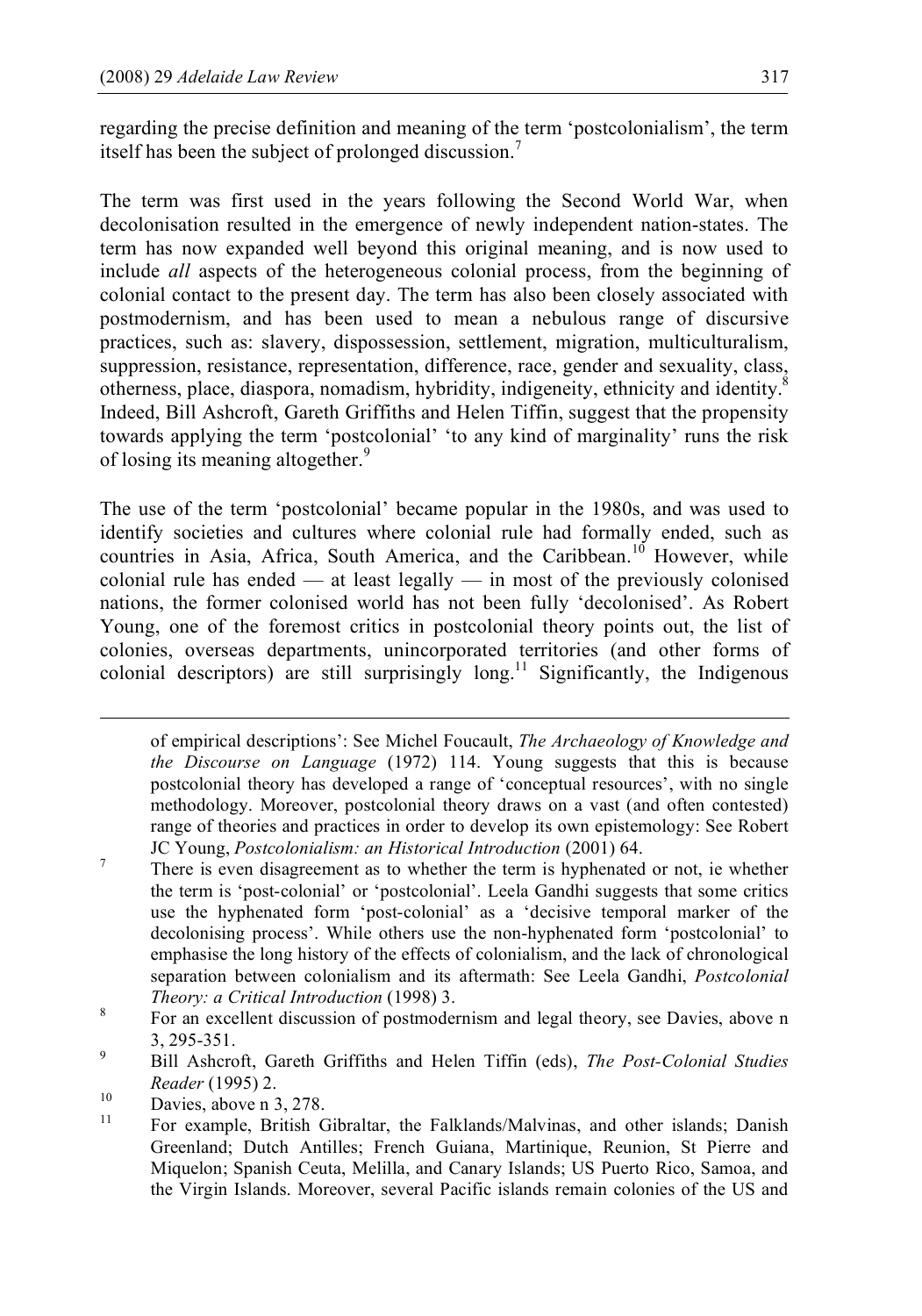inhabitants in former colonies such as Australia, New Zealand, Canada, and the United States remain arguably 'colonised'.<sup>12</sup> Several prominent postcolonial theorists, such as Gayatri Spivak and Edward Said, have also argued that colonialism does not really end, except in a legal sense, as the effects of colonisation are enduring for both the colonisers and the colonised.<sup>13</sup>

While the colonial era typically implied a relatively clear demarcation between the colonisers and the colonised, postcolonialism refers to a more discursive condition, where the discourse and culture of the former imperial power has left an undeniable scar on the psyche of the colonised.<sup>14</sup> In the words of Gyan Prakash:

The postcolonial exists as an aftermath, as an after — after being worked over by colonialism. Criticism formed in this process of the enunciation of discourses of domination occupies a space that is neither inside nor outside the history of western domination but in a tangential relation to it. This is what Homi Bhabha calls an in-between, hybrid position of practice and negotiation, or what Gayatri Chakravorty Spivak terms catachresis; 'reversing, displacing, and seizing the apparatus of value-coding'. 15

Significantly, Margaret Davies also points out that the term 'postcolonial' recognises that

decolonisation does not result in a return to a pre-colonial state, but rather movement into a 'postcolonial' state, where the effects of colonialism have become an inextricable part of the culture and of its legal, educational, and political institutions, and where the colonial state still serves as a reference point in local discourse.<sup>16</sup>

Given the nature of its inquiry, postcolonial theory, clearly, does not inhabit an atemporal space. Indeed, the discourse (even by name) is inextricably tied to both

France. There also continues to be independence struggles in this postcolonial era for more recently occupied territories. For example, Tibet by China; Palestine and the West Bank by Israel; and Northern Ireland by the United Kingdom: See Young,

above n 6, 3-4.<br><sup>12</sup> This is certainly the view of Indigenous scholar, Irene Watson, with respect to Australian Aboriginal people: See Irene Watson, 'Indigenous Peoples' Law-Ways: Survival Against the Colonial State' (1997) 8 *Australian Feminist Law Journal* 39.<br>Both Spivak and Said's work will be discussed in further detail below.<br>For example, well before the emergence of postcolonial theory, theo

Frantz Fanon wrote of the double consciousness experience of the colonised person; ie the racially oppressed person continues to operate in their own culture, while *at the same time* are forced to process the image of themselves constructed by the dominant

group. See Frantz Fanon, *Black Skin, White Masks* (1967).<br><sup>15</sup> Gyan Prakash, 'Postcolonial Criticism and Indian Historiography' (1992) 31/32 *Social Text* 8, 8.<br><sup>16</sup> Davies, above n 3, 278.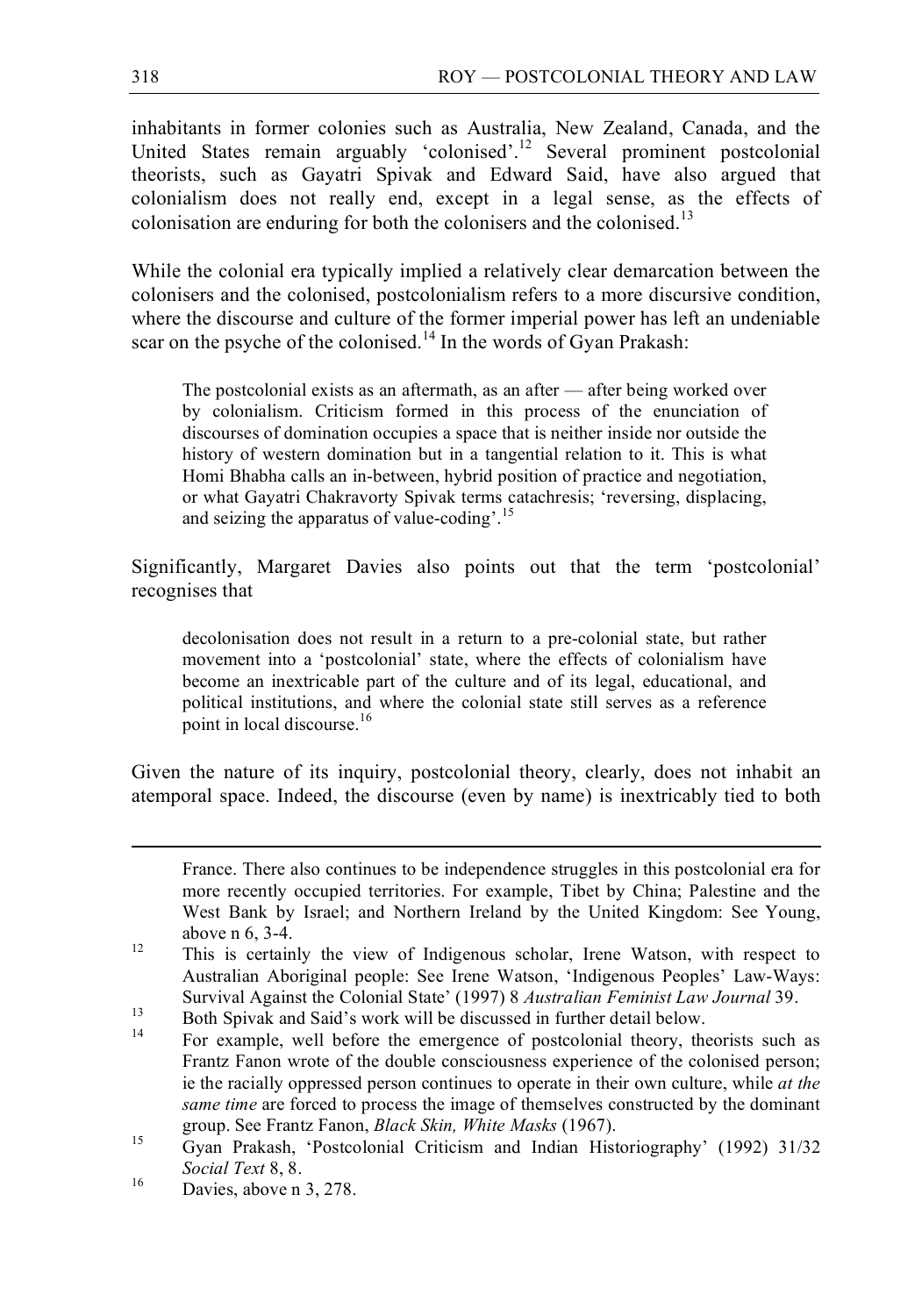temporal and spatial global processes. However, while it is important to be aware of postcolonial theory's temporal and contextual space (to be discussed in further detail below), its strength lies not in its historical foundations, but in its enormous potential as a set of theoretical and methodological tools for deconstructing the colonial foundations of contemporary power structures — including legal ones.

# III POSTCOLONIAL THEORY AND LAW: A CRITICAL RELATION?

Before proceeding to discuss postcolonial theory as discourse, it is important, at least briefly, to locate law's relation to this critical methodology. Although it is a difficult task to define the precise space in which postcolonial theory exists in relation to the law, it is fairly safe to assume that the relationship is a critical one. As Fitzpatrick and Darian-Smith suggest, 'postcolonialism would … oppose those who perceived law as a great civilizing mode of colonization or as an instrument of development or of modernization.<sup>17</sup> Postcolonial legal theorists — that is, legal theorists who have engaged in postcolonial theory — have focused on the role played by law during the colonial process. These theorists have traced the ways in which colonial laws — as products of the colonising power, were imposed upon the vast territories of the annexed cultures. Significantly, however, as postcolonial theory's primary concern is with the present, these theorists have also endeavoured to show that the ideological effects of colonial laws continue to have contemporary relevance as they *continue* to be used as an instrument of control in this postcolonial world.

The critical space inhabited by postcolonial legal theorists in their relationship with the law usually begins at a familiar place — the critique of liberal positivism. While it is unnecessary to go into the details of liberal positivism as a system of political philosophy here, it is sufficient for our purposes to note that this intellectual tradition has dominated legal reasoning since the  $20<sup>th</sup>$  century.<sup>18</sup> Legal scholars who have engaged with postcolonial theory, such as Peter Fitzpatrick and Margaret Davies suggest, that while liberal positivism creates the theoretical forum for legal neutrality, formal equality and legal objectivity, its unwillingness to see from Other positions essentially results in the promotion of substantive inequality.<sup>19</sup> In the eloquent words of Roberto Unger, the neutrality of law is 'falsified by the reality of life in liberal society.<sup>20</sup> Davies also suggests that the Western legal project, framed in its liberal positivist tradition, has generally excluded (or not recognised) other

<sup>&</sup>lt;sup>17</sup> Fitzpatrick and Darian-Smith, above n 1.<br><sup>18</sup> It should be noted that 'liberalism' and 'positivism' are distinct philosophical concepts. For a useful discussion of liberalism within the context of legal theory, see Stephen Bottomley and Simon Bronitt, *Law in Context* (3rd ed, 2006) 16-58. For positivism, see Davies, above n 3, 90-104.<br><sup>19</sup> See Peter Fitzpatrick, *The Mythology of Modern Law* (1992); Fitzpatrick and Darian-

Smith, above <sup>n</sup> 1. <sup>20</sup> Roberto <sup>M</sup> Unger, *Law in Modern Society: Toward <sup>a</sup> Criticism of Social Theory*

<sup>(1976)</sup> 181.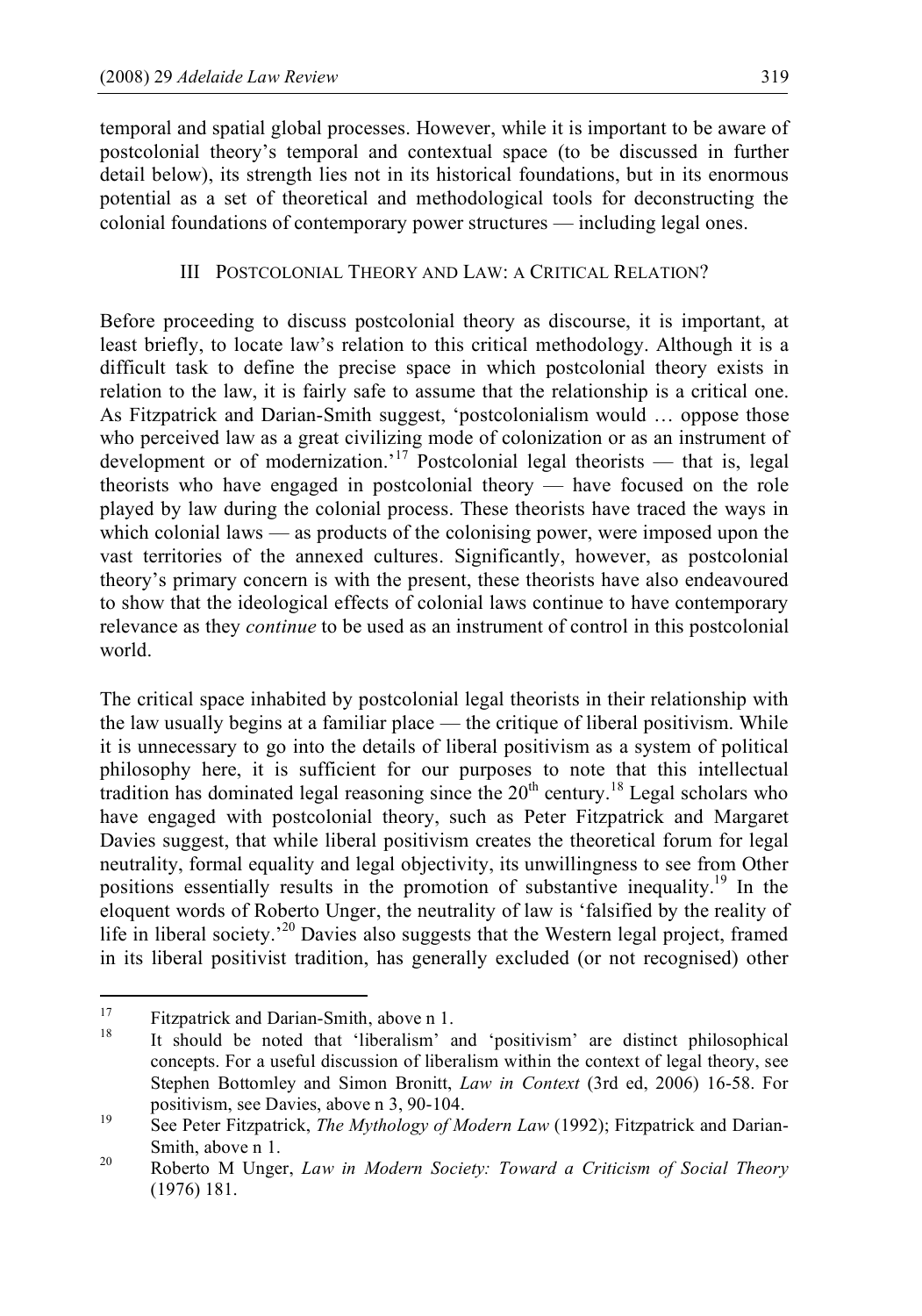forms of law. According to Davies, this partial, subjective, and ethnocentric law excludes

the possibility of law existing outside its domain yet within its 'own' territory; it excludes questions about its own existence, presuming instead its own legitimacy, even though this legitimacy is arguably due to nothing more than force (and in the case of many colonised nations, is completely dubious); and it excludes from the idea or concept of law any law which is not institutionalised after a Western model.<sup>21</sup>

The critique of liberal positivism by postcolonial legal scholars place these theorists within the vast domain of critical legal studies. In broad terms, 'critical legal studies' refers to the critical modern and postmodern discourses which have emerged in Western legal systems in the last two decades.<sup>22</sup> These include (but are not limited to) various fields of scholarship, such as postmodernism, deconstruction, postcolonial theory, feminist legal theory, critical race theory, and queer theory. Given the range and diversity of these critical perspectives, it is impossible to define 'critical legal studies' in its broad sense. However, a common theme running through these critical perspectives include a rejection of liberal legalism, legal objectivity and neutrality, and an ideological commitment to a contextual analysis of the law.<sup>23</sup> At its core, the scholarship of critical legal studies has challenged the static monolithic categories constructed by liberal positivist law, and in doing so have insisted upon the necessity of recognising partial realities, subjugated knowledges, and subaltern positions.

Due to the nature of its inquiry, postcolonial theory — like other critical modern and postmodern methodologies — is useful, as the discourse offers a very different reading of the law (and of the world generally). Indeed, given the history of Western legal discourse, this is clearly important. As will be discussed in further detail below, postcolonial theory challenges the view of Otherness proffered by Western culture, and focuses on identities which have been constructed independently from the dominant narrative. Indeed, this issue of identity is fundamental, as the historically marginalised insist upon the recognition of their *own* construction in this postcolonial world. While postcolonial theory is critical of the colonial and imperial projects, and the continuing hegemonic position of Western economies and cultures, it actively engages in the formation of *positive* new political identities.<sup>24</sup> In this way, postcolonial discourse is both theoretical and interventionist in its critique of contemporary forms of power. Significantly, a

<sup>&</sup>lt;sup>21</sup> Davies, above n 3, 277.<br><sup>22</sup> The term 'Critical Legal Studies' (CLS) also refers to the distinct political movement which emerged in the legal academy in the late 1970s. For an excellent discussion of Critical Legal Studies, see Davies, above n 3, 167-195.<br>
<sup>23</sup> Ibid. See especially 167-69, 257.<br>
<sup>24</sup> In contrast, the terms 'colonialism', 'imperialism', and 'neocolonialism' generally

only operate in a negative relation to their source epistemologies.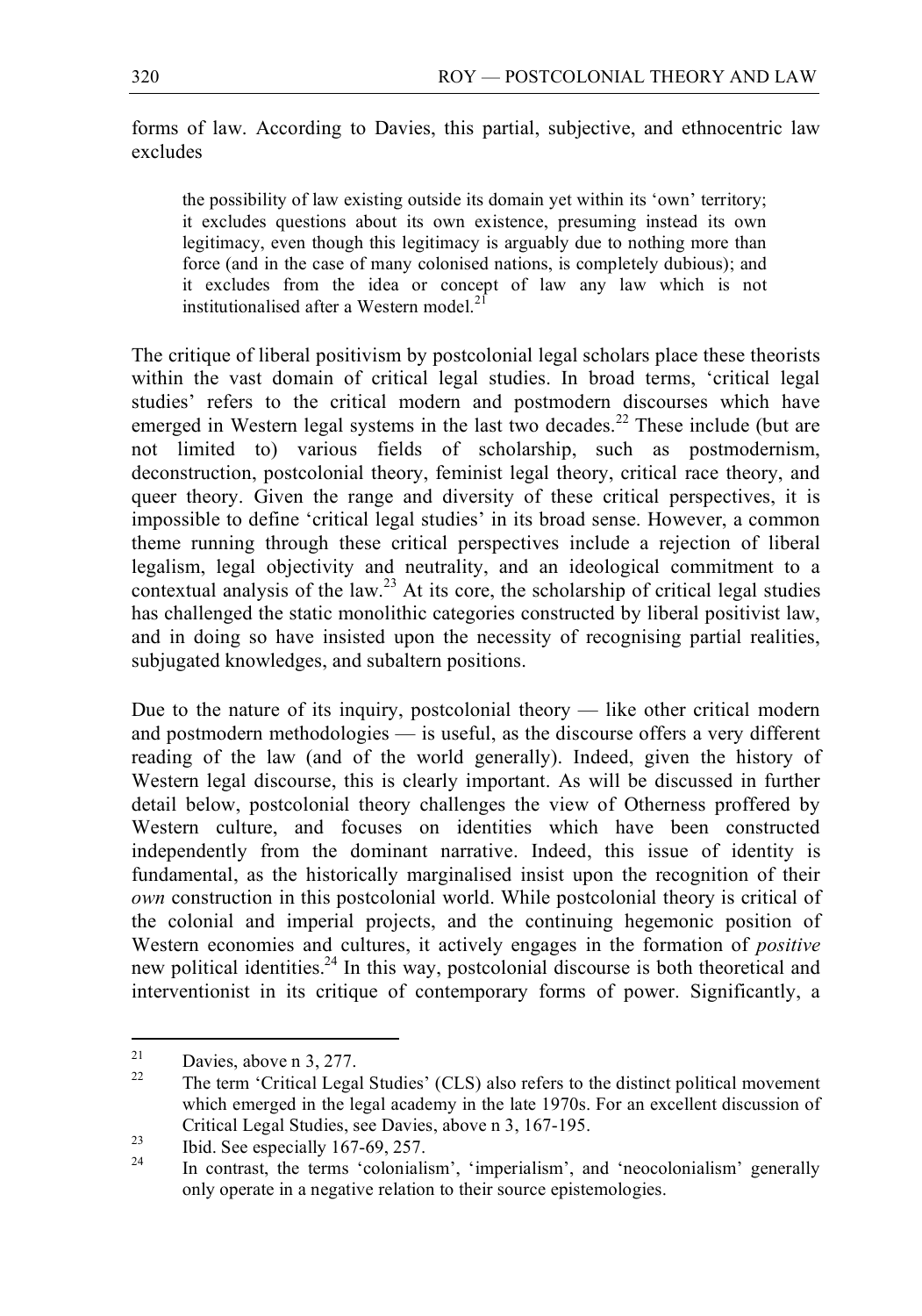postcolonial view not only queries the base from which liberal positivist law unthinkingly functions; it also provides a *different* forum in which the law's taxonomic structures and ontological foundations may be understood from the Other's perspective.

# IV THE LOCATION OF POSTCOLONIAL THEORY AND LAW AS DISCOURSE(S)

At least for the purposes of postcolonial theory, the history of colonialism began symbolically in 1492. Although the lineage of postcolonial theory is historically complex, as a discourse postcolonial theory essentially revisits the narrative of colonialism, but revisits it using a different lens. Unlike colonial discourses, postcolonial theory does not privilege the colonial experience, but rather, retrieves this history from the perspectives of the formerly colonised (or the *Other*).

The concept of the 'Other' has invariably been used to produce categories and images of non-European populations as appropriate (and convenient) to the political, legal, economic, and social state of Western civilisation at a given epoch.<sup>25</sup> It is this phenomenon that has led Césaire<sup>26</sup> to observe that the only history is white, and Fanon, Said, Spivak, Bhabha, among other postcolonial theorists, to reject the humanist notion of a totalising *universal history*, as (after all) it has always been 'European Man' at the centre of it.<sup>27</sup> These theorists have argued that race is a social construct as the 'norm' (that is 'the European Man') has been defined through the creation of the Other. Moreover, they have questioned the use of 'human' as an explanatory category that purports to provide a rational understanding of 'man': an assumed universal predicated on the exclusion and marginalisation of his Others.

The term 'Other' is a key concept in postcolonial theory.<sup>28</sup> The textual construction of the term 'Other' can be traced to the dualistic thought structures of Western epistemologies, where ideas were essentially formed around Hegelian binary oppositions (such as man/woman, positive/negative, white/black, and so on). However, as Derrida has now famously declared, these philosophical oppositions did not exist in 'peaceful' neutrality, but rather, were formed within a 'violent hierarchy' of difference — where the dominant term was (is) constructed *by* the

 <sup>25</sup> This is the central theme in Edward <sup>W</sup> Said's foundational text *Orientalism: Western Conceptions of the Orient* (1995). *Orientalism* was originally published in 1978.

Said's work will be discussed in further detail below.<br>
26 See Aimé Césaire, *Discourse on Colonialism* (2000).<br>
27 For a very readable account of how this 'general theme' has impacted on legal discourse (and has caused 'the dissolution of legal theory'), see Davies, above n 3, 167-351.<br><sup>28</sup> For further explanation on the use of the term 'Other' (or 'other') in postcolonial

theory, see Bill Ashcroft, Gareth Griffiths and Helen Tiffin, *Post-Colonial Studies: the Key Concepts* (2nd ed, 2000) 169-71. Please also note Jacques Lacan's differentiation between the terms 'Other' and 'other'.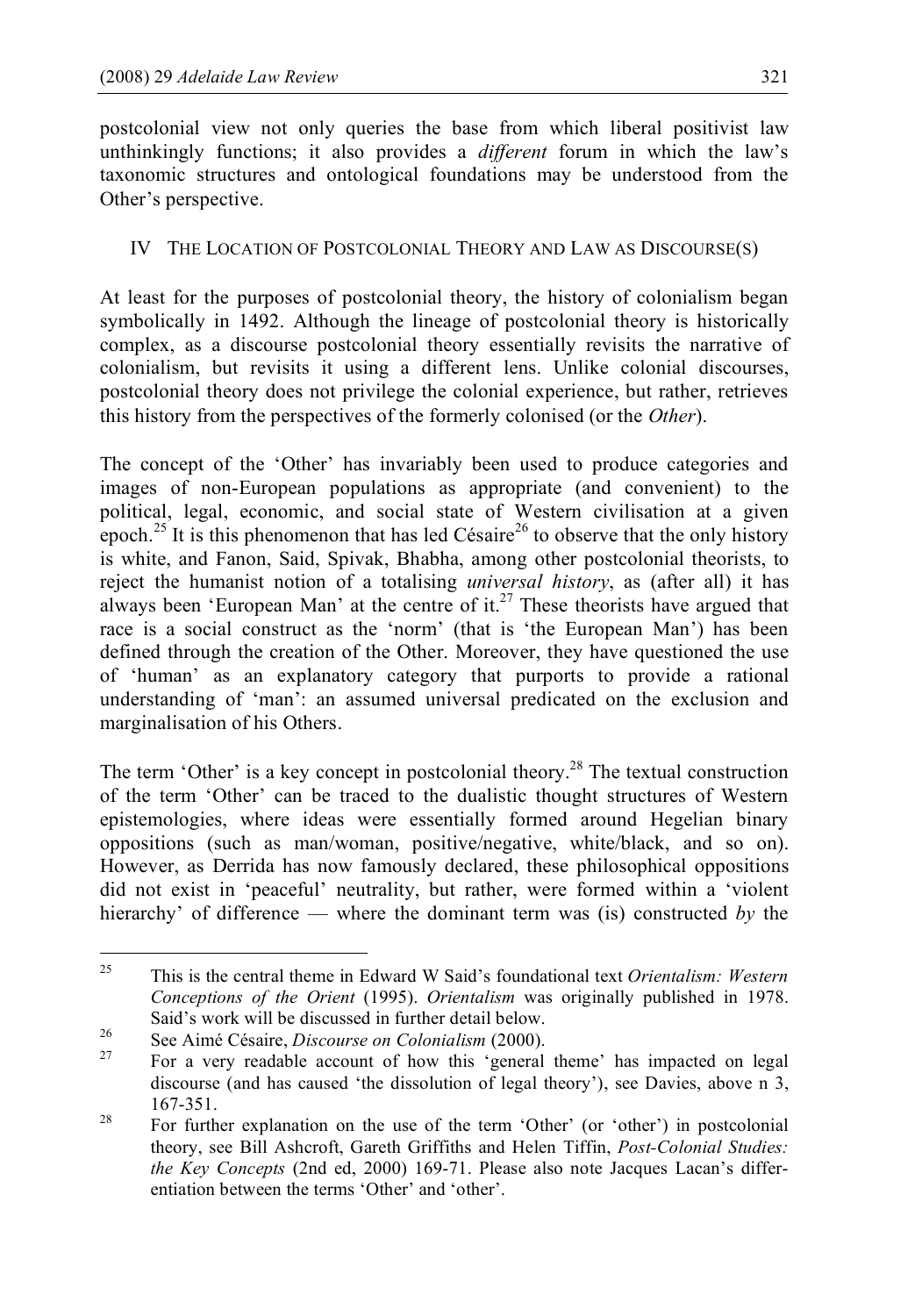exclusion of the subordinate one (or, its Other).<sup>29</sup> These dichotomous structures continued throughout colonialism, where non-European Others were relegated to being mere objects of history (as they were simply incapable of being its subjects). $30$  One of the aims of postcolonial theory has been to deconstruct the source of these Western epistemologies, and reconstruct new meanings in discourse and dialogue. Indeed, to some extent, postcolonial theory has been in the practice of creating its own meaning in language, in order to be able to explain fully its intellectual project.<sup>31</sup> On this point, it should be noted that postcolonial theory has attracted negative comment with respect to its apparent narcissism: it has been perceived by some as yet another way in which high European theory continues its conversation (with itself) to explain the Other.<sup>32</sup>

Postcolonial critique is united by the belief that Western colonialism — with its control of most of the world from around 1492 till the end of the Second World

<sup>&</sup>lt;sup>29</sup> Jacques Derrida, *Positions* (1981) 41.<br><sup>30</sup> Enrique Dussel explains this idea further. Dussel suggests that the central position occupied by Europe in the world-system is not due to 'an internal superiority accumulated during the European Middle Ages' over other cultures. Rather, it is the result of processes such as conquests and colonisation, which positions Europe in a '*comparative advantage* over the Ottoman-Muslim world, India, and China': See Enrique Dussel, 'Beyond Eurocentrism: the World-System and the Limits of Modernity' in Jameson and Miyoshi (eds), *The Cultures of Globalization* (1998) 3- 31, 4-5.<br>For reference texts which explain several of the key concepts and terms used in

postcolonial theory, see Ashcroft, Griffiths and Tiffin, *Post-Colonial Studies: the Key Concepts*, above n 28; John C Hawley, *Encyclopedia of Postcolonial Studies* (2001). It should be noted that the language used in postcolonial theory is often criticised for being esoteric, dense, and impenetrable. This is not merely a question of the style chosen by postcolonial theorists. The theoretical-historical trajectory of postcolonial theory is both hybrid and vast. As a result, its language is drawn from a wide range of disciplines, including: anthropology, cultural studies, feminism, history, human geography, Marxism, philosophy, poststructuralism, psychoanalysis, sociology, and structuralism.<br> $32$  Indeed, given the ideological project of postcolonialism (namely — its opposition to

Eurocentrism), its intense engagement with European theories is often queried. As Mignolo points out, the structuralists and poststructuralists are still Eurocentric. See Walter D Mignolo, 'Globalization, Civilization Processes, and the Relocation of Languages and Cultures' in Jameson and Miyoshi (eds), *The Cultures of Globalization* (1998) 32-53, 48. In defence of postcolonial theory, Young suggests that '[p]ostcolonialism is neither western nor non-western, but a dialectical product of interaction between the two'. Moreover, postcolonial theory is a *hybrid* product of Western *and* non-Western anti-colonialism. Significantly, according to Young, anticolonialism was not exclusively a non-Western phenomenon — colonialism was also heavily critiqued (and resisted) in the West. For example, both Gandhi and Fanon drew on Western anti-colonial critiques: Gandhi utilised the New Testament, Carpenter, Ruskin, Spengler, Thoreau and Tolstoy; Fanon drew from psychoanalysis and Marxism, particularly existential Marxism. See Young, above n 6, 68.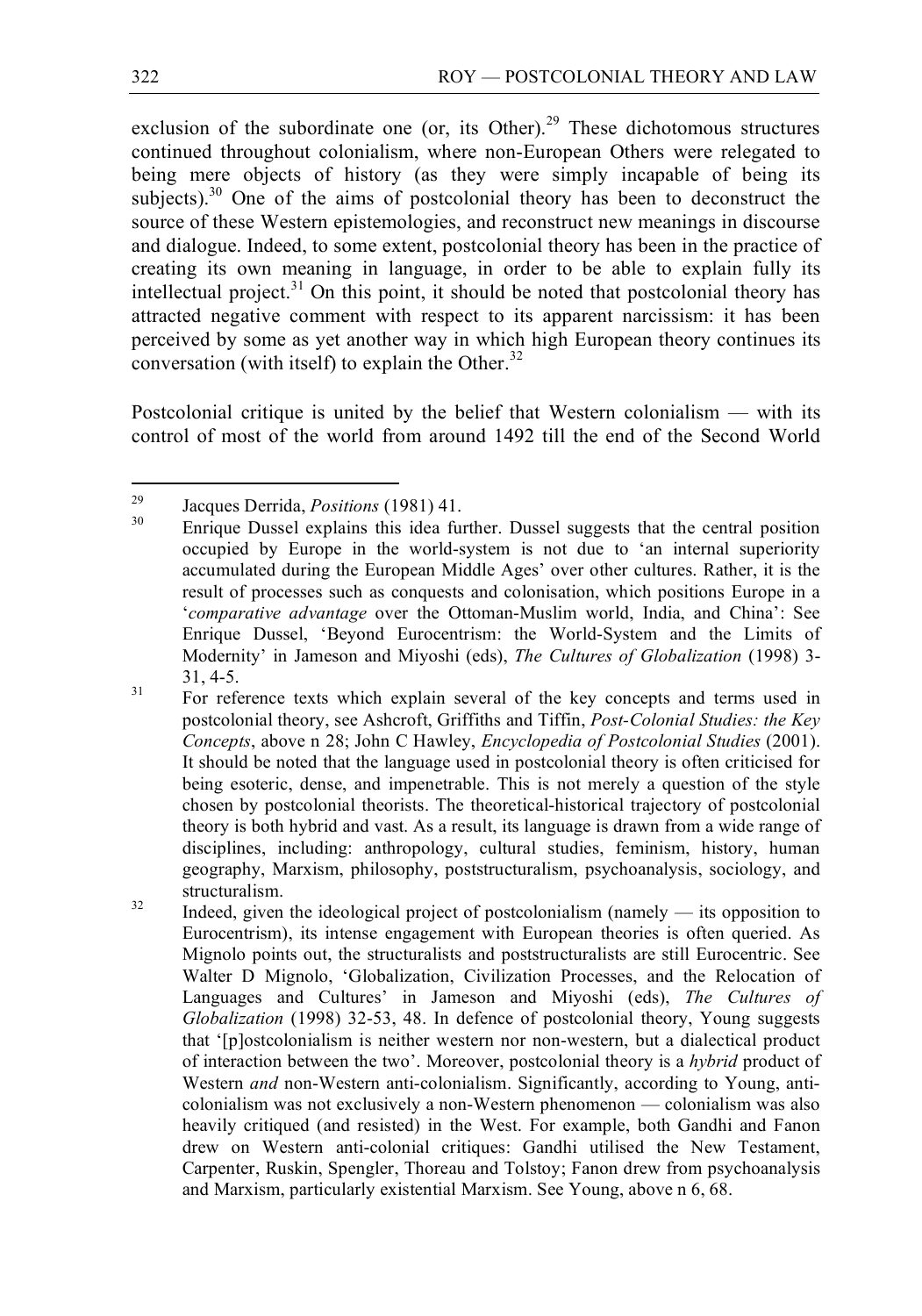War — was not an ordinary state of affairs, but rather, an extraordinary one.<sup>33</sup> Scholars such as Ernest Gellner argue that colonialism in itself was no different from other forms of oppression, or other conquests in the past.<sup>34</sup> Gellner asserts that 'the recent domination of the world by the west can be seen … as primarily an aspect of the transformation of the world by a new technology, economy, and science which happens … to engender a temporary and unstable imbalance of power'.<sup>35</sup> However, to argue that colonialism was a mere casualty of modernity is to ignore the enormity of the imperial project. Colonialism was not simply about technology, economy, and science; it was also about ideological and racial domination, Eurocentrism as 'truth', and the essential marginalisation of most of the globe.

While several examples of colonialism and imperialism may be found, contemporary postcolonial discourse is concerned with the specific brand of Western colonisation which began before (and continued throughout) the European Enlightenment. The coterminous (and indeed, overlapping) temporal boundaries of colonialism and the Enlightenment period are highly significant. The Enlightenment witnessed the flourishing of progressive social movements, a renewed interest in the concept of democracy, the advancement of scientific and technical knowledge, and the promotion of a secular worldview. However, it was during this age of high European humanism where the concept of the Other developed, and gradually gained acceptance (at least among the Europeans) as a 'universal truth'.<sup>36</sup>

It was also during the Enlightenment that the concept of 'race' as a construct emerged. From the late  $17<sup>th</sup>$  century, European scholars began to classify the human race into four or five broad groupings.<sup>37</sup> A number of factors led to this development, including: the need to justify colonialism and slavery; an increased scholarly interest in natural history; and a desire to understand and construct the

<sup>&</sup>lt;sup>33</sup> For an overview on the way in which the colonial and imperial powers had divided-

up the globe during this time, see generally Young, above n 6, 2-11.<br>See Ernest Gellner, 'The Mightier Pen? Edward Said and the Double Standards of Inside-out Colonialism' (1993) *Times Literary Supplement* 3.<br>
<sup>35</sup> Ibid. Interestingly, Adorno and Horkheimer suggest that because 'the Enlightenment has

always sympathized with the social impulse', it was able to produce both liberalism *as well as* fascism. See Theodor W Adorno and Max Horkheimer, *Dialectic of Enlightenment* (2nd ed, 1986) 13.<br>
Robert Bernasconi suggests that in 1684, an anonymous paper (usually attributed to

Francois Bernier) classified the human race into different types: while they were not all given names, they corresponded 'roughly to Europeans, Africans, Orientals and Laplanders, while allowing for the possibility of two additional types, the Native Americans and the Hottentots.' The paper was also one of the first to use the word 'race'. See Robert Bernasconi, 'Who Invented the Concept of Race? Kant's Role in the Enlightenment Construction of Race' in Bernasconi (ed) *Race* (2001) 12.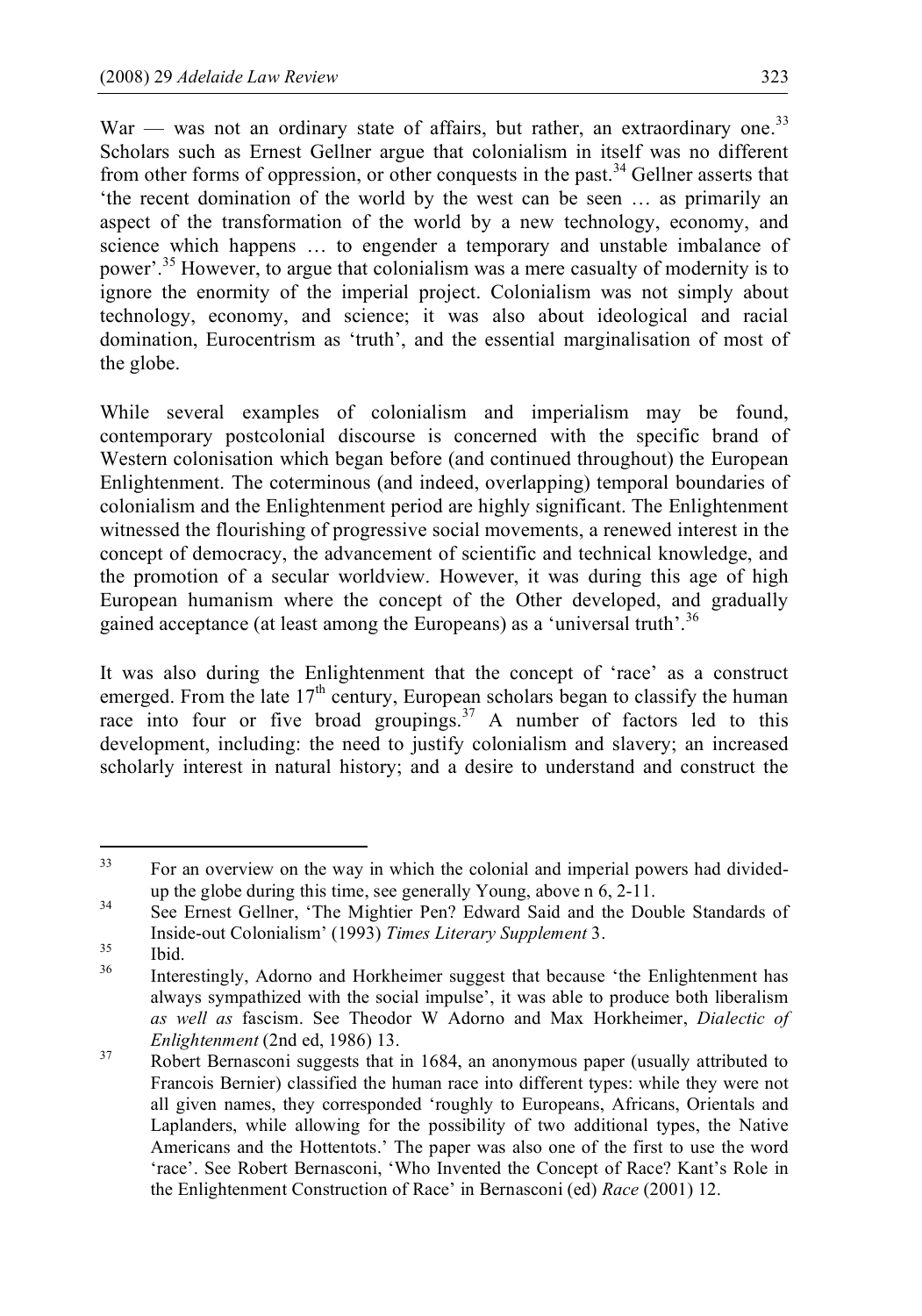world in taxonomic terms.<sup>38</sup> It is not at all surprising that this taxonomy of humanity was intensely hierarchical (with the European (Man) placed firmly on top), and was also heavily loaded with a Eurocentric world view.<sup>39</sup> Significantly, this belief was further strengthened in the  $19<sup>th</sup>$  century with the emergence of social Darwinism.<sup>40</sup>

Debates at the heart of contemporary postcolonial legal theory focus on the role of the law as an integral component of the colonial, imperial, and now postcolonial projects. As colonial laws were products of the colonising power, they were exported to the territories of the Other (regardless of whether the Other recognised the legitimacy of those laws). The laws were also used to govern legal relations between various European colonial powers, and operated in the words of Jennifer Clarke as 'a code of honour among thieves.' <sup>41</sup> During this time, international law (another Western construct) recognised three methods of colonial territorial acquisition: conquest, cession, and settlement. Under the first two methods, the existing laws in the acquired territory would continue in force until they were changed by the new sovereign. However, the situation with respect to settled lands was different. In a frequently quoted passage, Sir William Blackstone in the 18th century stated in his *Commentaries*:

<sup>&</sup>lt;sup>38</sup> Taxonomy involves the classification of organisms into an ordered system. Bernasconi suggests that the first theorist to include humans within the grand scheme of natural classification of animals and plants was the  $18<sup>th</sup>$  century Swedish researcher, Carolus Linnaeus (1707-1778). Linnaeus is primarily known as the founder of the system of binomial nomenclature used for naming species. He published twelve editions of his *Systema naturae sive regna tria naturae* throughout the  $18<sup>th</sup>$  century. Bernasconi suggests that although Linnaeus did not explicitly organise the racial groups hierarchically, the higher status of the *homo Europaeus* is implicit in his analysis. See Bernasconi, above n 37, 15.<br>For examples of some of these views held by leading Western philosophers, such as

Hume, Kant, and Hegel, see Dinesh D'Souza, *The End of Racism: Principles for a Multiracial Society* (1995) 28-29. Bernasconi also remarks that Kant's writings today would 'unquestionably be characterized as racist.' See Bernasconi, 'Who Invented the Concept of Race? Kant's Role in the Enlightenment Construction of Race', above n 37, 14.<br><sup>40</sup> Social Darwinism is a theory of organic evolution which claimed that new species

arise and are perpetuated by natural selection. In the context of humans, this would mean that the stronger races would inevitably replace the weaker ones. European evolutionary theory at this time categorised the human race within a hierarchy of different stages, where different races would gradually 'progress' through these various phases of human evolution. For further discussion on the concept of Social Darwinism, see Mike Hawkins, *Social Darwinism in European and American thought 1860-1945: Nature as Model and Nature as Threat* (1997); Peter Dickens,

*Social Darwinism: Linking Evolutionary Thought <i>to Social Theory* (2000).<br><sup>41</sup> See Jennifer Clarke, 'Law and Race: the Position of Indigenous People' in Bottomley and Parker (eds), *Law in Context* (2nd ed 1997) 231-75, 246.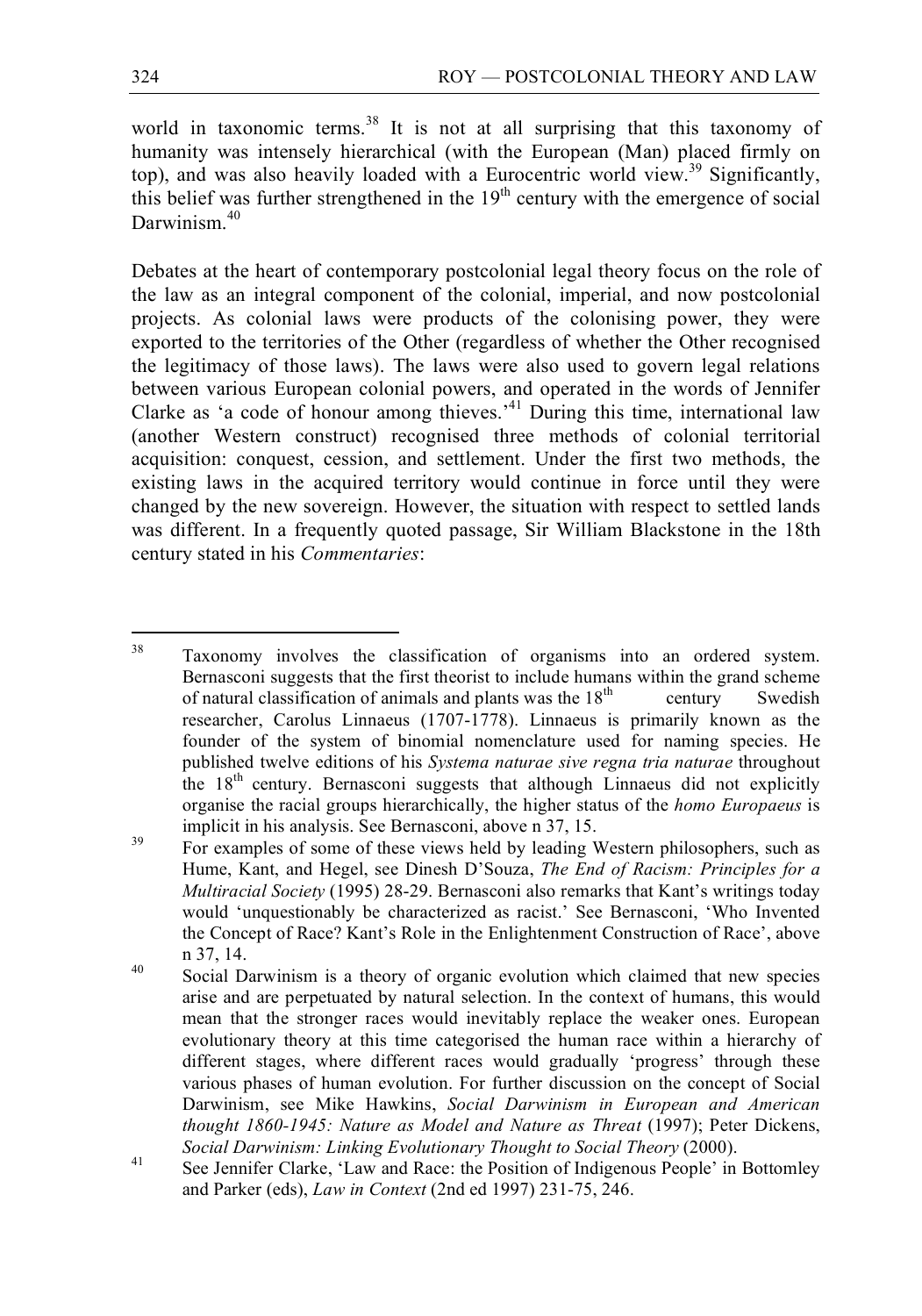[I]t has been held, that if an uninhabited country be discovered and planted by English subjects, all the English laws then in being, which are the birth-right of every subject, are immediately there in force.<sup>42</sup>

Thus, in settled colonies, the laws of the colonial power would be in force on settlement.

Curiously, Australia was declared to be terra nullius or uninhabited, despite the actual existence of Indigenous peoples residing in the colony at the time. Under (Western) international law, the declaration of terra nullius meant that Australia was available for settlement, and British law would operate in the new colony. The historical fact of Indigenous peoples residing in Australia at the time was a minor interference to settlement plans. Significantly, from a postcolonial view, whether or not these laws were *recognised* by Indigenous peoples was not really relevant: the laws were simply transported to the annexed territories as part of the colonial project.

The Supreme Court of New South Wales held fairly early in the history of the colony that it had jurisdiction to deal with Mr Murrell, an Aborigine, who was charged with the murder of another Aboriginal person. Interestingly, Mr Murrell's counsel put forward the following argument to the Court, which was subsequently rejected:

This country was not originally desert, or peopled from the mother country, having had a population far more numerous than those that have since arrived from the mother country. Neither can it be called a conquered country, as Great Britain was never at war with the natives, not a ceded country either; it, in fact, comes within neither of these, but was a country having a population which had manners and customs of their own, and we have come to reside among them; therefore in point of strictness and analogy to our law, we are bound to obey their laws, not they to obey ours.<sup>43</sup>

While Australia's status as a settled territory was confirmed by the Privy Council in 1889 in *Cooper v Stuart*<sup>44</sup>, the doctrine of terra nullius was significantly overturned by the High Court in *Mabo v Queensland (No 2)*. <sup>45</sup> In this landmark decision, the High Court formally acknowledged — for the first time in Australia's Western legal history — that Indigenous people did in fact have a relationship to the land, which was recognised by law (that is the Court accepted a claim to 'native title'). However, from a postcolonial perspective, scholars such as Davies point out that

<sup>&</sup>lt;sup>42</sup> William Blackstone, *Commentaries on the Laws of England: Volume I* (2001) 107.<br><sup>43</sup> R v Murrell (1836) 1 Legge 72 at 72; cited in Northern Territory Law Reform Committee, *Background Paper 2: The Recognition of Aboriginal Law as Law* (NTLRC, Darwin, 2003) 9. <sup>44</sup> (1889) <sup>14</sup> App Cas 286. <sup>45</sup> (1992) <sup>175</sup> CLR <sup>1</sup> ('*Mabo*').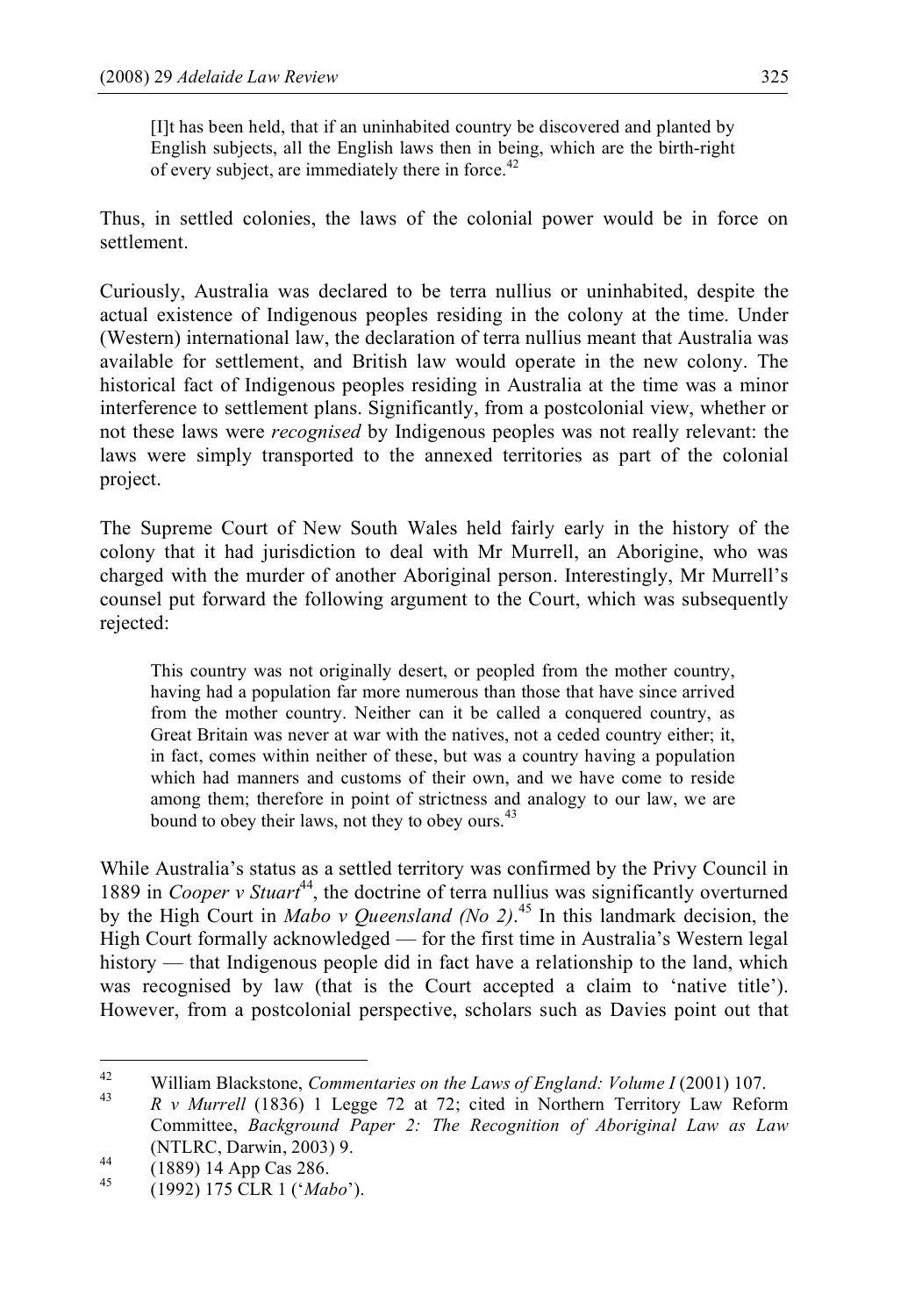'the decision was qualified by the fact that native title was recognisable within *Australian* (that is, colonial) law.' <sup>46</sup> Using the existing (dominant) framework of Western law, the Court merely created a new fiction: 'native title'.<sup>47</sup> In other words, the concept of 'native title' was constructed as yet another Western legal fiction (like terra nullius) in order to understand Indigenous law. In postcolonial terms, Western legal discourse continued its conversation (with itself) to explain the Other — regardless of the Other's *own* position in this dialogue (or indeed, whether the Other had in fact decided to enter into the dialogue at all) Positioning herself from outside the dominant (Western) legal narrative, Davies points out that none of the seven judges in *Mabo* was willing to question the legitimacy of the actions which led to the establishment of the Australian state.<sup>48</sup> Indeed, as stated by Brennan J's leading judgment in *Mabo*, to do so would be to rupture 'the skeleton of principle which gives the body of our law its internal shape and consistency.<sup>49</sup> On this point, Watson remarks that '[t]he real death of terra nullius would have dismantled the Australian legal system', as its 'real death' would have caused the disintegration of the legal foundations on which the Australian state is based.<sup>50</sup>

Despite this postcolonial criticism of *Mabo*, the case was certainly radical in its attempt to find an appropriate legal remedy for the dispossession of Aboriginal peoples from their traditional lands — albeit within the exceedingly restrictive confines of Australia's Western legal framework. Significantly (and rather depressingly) there has been a steady decline in the recognition of native title rights in this country — made evident by developments in both case law and legislation. While the Court in *Mabo* recognised a claim to native title, the judgment made it clear that this title could be readily extinguished (both wholly or partially) by numerous and various acts of appropriation. $51$  Indeed, the very precarious nature of native title was recognised by Brennan J himself in his later judgment in *Wik Peoples v Queensland:* 52

Its weakness is that it is not an estate held from the Crown nor is it protected by the common law as Crown tenures are protected against impairment by subsequent Crown grant. Native title is liable to be extinguished by laws enacted by, or with the authority of, the legislature or by the act of the executive in exercise of powers conferred upon it.

<sup>&</sup>lt;sup>46</sup> Davies, above n 3, 275.<br>
<sup>47</sup> Ibid.<br>
<sup>48</sup> Ibid.<br> *Abov Queensland (No 2)* (1992) 175 CLR 1, 29 (Brennan J) (*'Mabo'*).<br> *Mabov Queensland (No 2)* (1992) 175 CLR 1, 29 (Brennan J) (*'Mabo'*).<br>
<sup>50</sup> Watson further asse continue, the ecological destruction of the earth our mother continues with a vengeance, we are still struggling to return to the land, and the assimilator-integrator model is still being forced upon us.' Watson, above, n 12, 48. For a useful background to Australian Aboriginal peoples and the legal system, see Bottomley

and Bronitt, above n 18, 276-310.<br>
See *Mabo* (1992) 175 CLR 1, 63-71 (Brennan J).<br>
<sup>52</sup> (1996) 187 CLR 1, at 84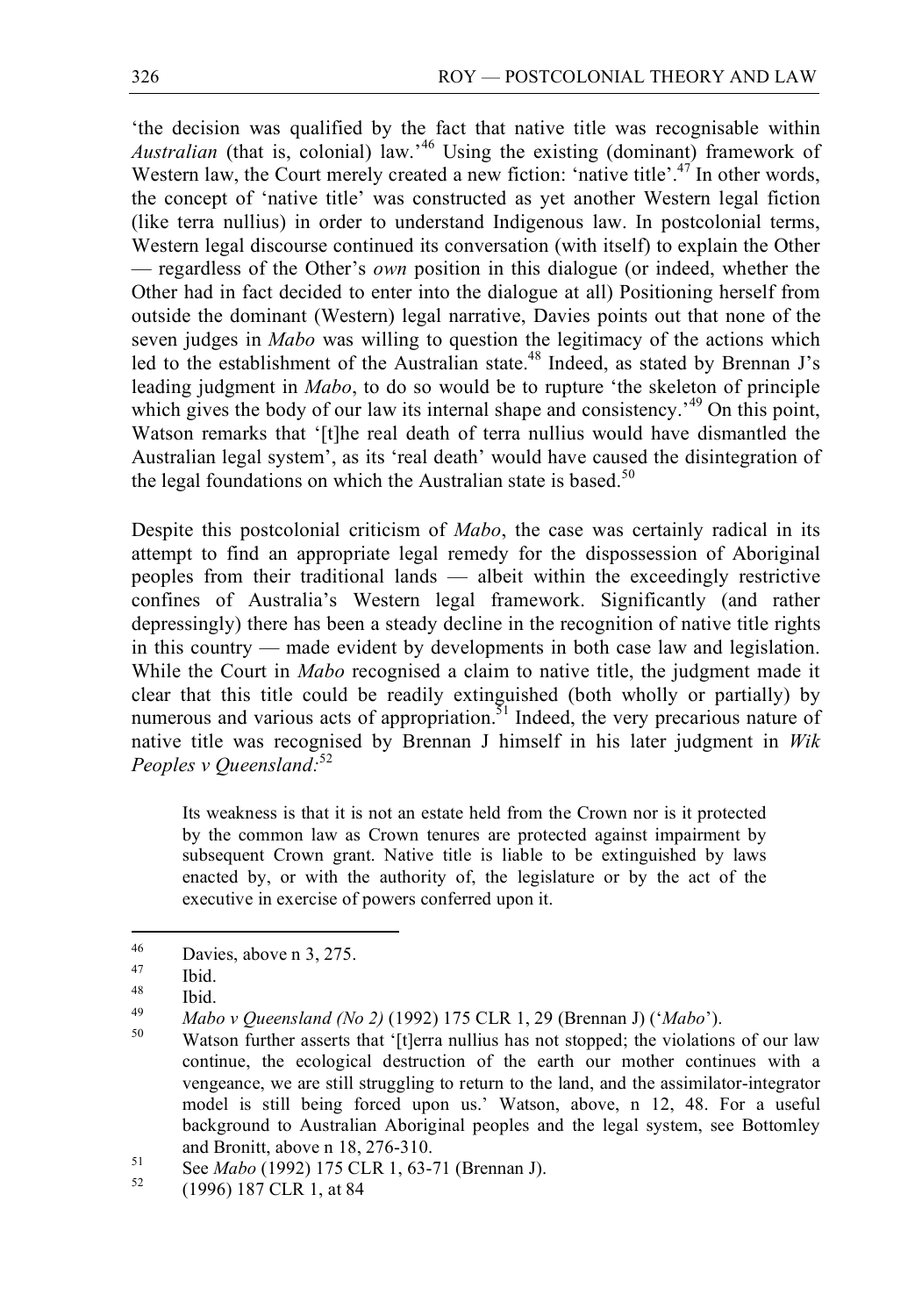Nevertheless, despite the very limited right recognised by the Court in *Mabo*, the case 'was met with howls of derision from many quarters.<sup>553</sup> As Melissa Castan and Sue Kee state:

The litany of woes ranged across the spectrum … culminating in almost hysterical headline claims in country, state and national newspapers threatening the dire collapse of the Australian economy and polity.<sup>54</sup>

Following extensive negotiations between the Commonwealth Government, the Indigenous community, and non-Indigenous interest groups, the Keating Labor government responded to *Mabo* by enacting the *Native Title Act 1993* (Cth).<sup>55</sup> However, the intense criticism of both the *Mabo* decision, and the *Native Title Act 1993* (Cth), resulted in the newly elected Howard Coalition government subsequently enacting the *Native Title Amendment Act 1998* (Cth). This Act not only severely curtailed the scope of native title recognition in this country, several questions were also raised as to its validity under both the *Australian Constitution* and international laws.<sup>56</sup> Moreover, the legal complexity and technicality of the *Native Title Amendment Act 1998* (Cth), with its need for 'senior legal and anthropological experts', means that it is well 'beyond the present financial resources of the entire Indigenous polity'.<sup>57</sup> Importantly, a large number of native title cases since the *Mabo* decision have not only confirmed the primacy of the *Native Title Acts*, but have also served 'to reinforce the perfidious consequences of dispossession and the elusiveness of gaining effective common law recognition of native title.<sup>58</sup>

 <sup>53</sup> Melissa Castan and Sue Kee, 'The Jurisprudence of Denial' (2003) <sup>28</sup> *Alternative*

*Law Journal* 83, 83.<br> **14** Ibid. Note that the constitutional validity of this Act was unsuccessfully challenged by the Western Australian state Liberal government in *Western Australia v Commonwealth*

<sup>(1995) 183</sup> CLR 373.<br>
See Garth Nettheim, 'The Search for Certainty and the Native Title Amendment Act 1998 (Cth)' (1999) 22 *University of New South Wales Law Journal* 564; Gillian Triggs, 'Australia's Indigenous Peoples and International Law: the Validity of the Native Title Amendment Act 1998 (Cth)' (1999) 23 *Melbourne University Law*

*Review* 372.<br>
57 Castan and Kee, above n 53, 84.<br>
58 Ibid. See, eg, *Members of the Yorta Yorta Aboriginal Community v Victoria* [2002] HCA 58 (12 December 2002) ('*Yorta Yorta*'); *Western Australia v Ward* (2002) 213 CLR 1; *Wilson v Anderson* (2002) 213 CLR 401. For criticism of the majority view in *Yorta Yorta* with respect to the concept of 'traditional' connections to the land, see Castan and Kee, above n 50, 84-87. For an interesting discussion on the 'space' which exists between the common law and native title, see Noel Pearson, 'The Concept of Native Title at Common Law' in Yunupingu (ed) *Our Land is Our Life: Land Rights- Past, Present and Future* (University of Queensland Press, St Lucia, 1997) 150-62.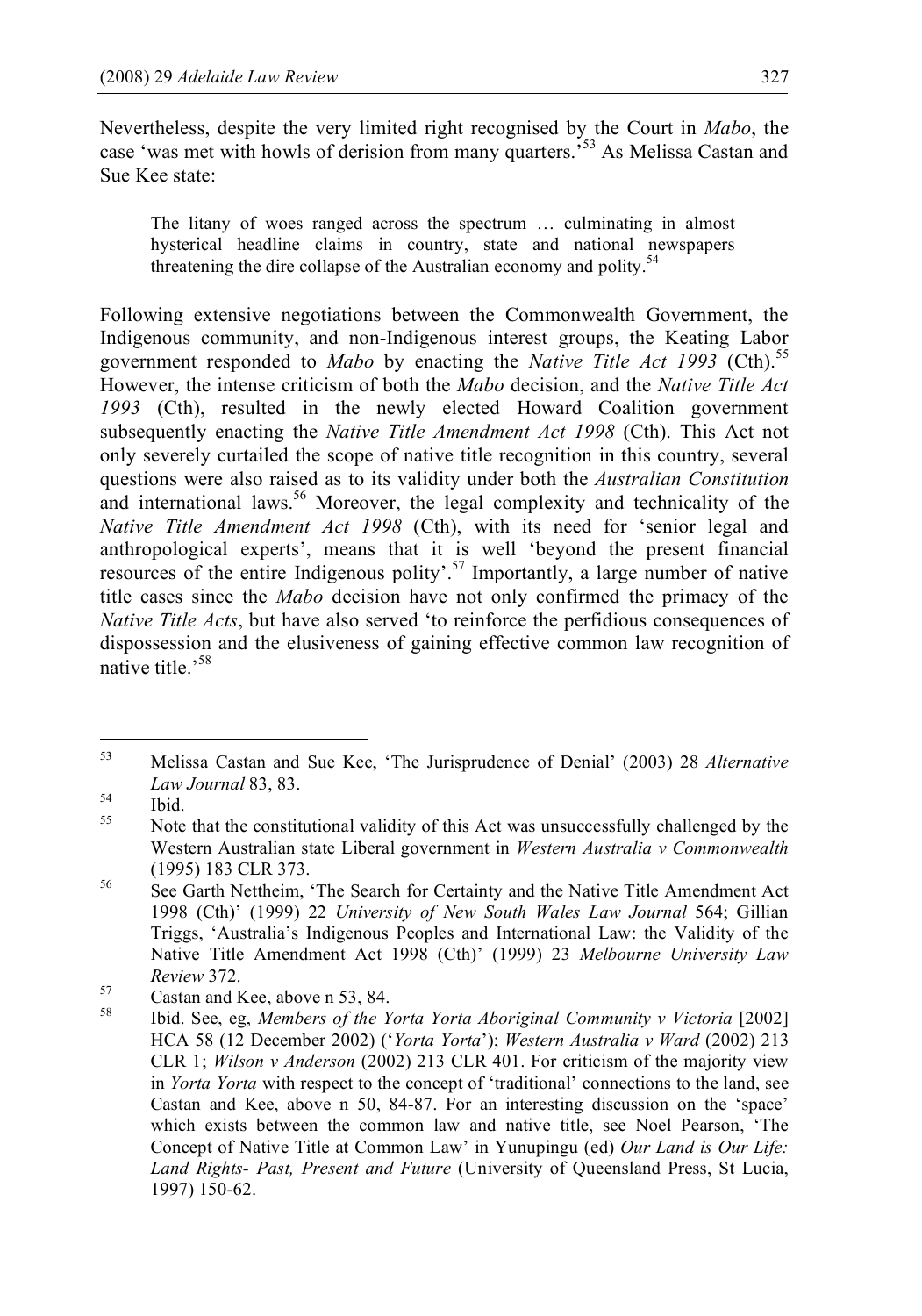From a postcolonial perspective, Australia provides a very interesting example of the way in which the law operated during the colonial process. Not only were Western laws used to justify the annexation of vast non-Western territories, it was simply irrelevant to the colonial project whether or not the Other recognised these laws. Moreover, the laws were simply ignored when it became necessary to do so — as was the case in this country.

As noted earlier, various Eurocentric theories were used legally to support and rationalise European expansionism during the colonial era. John Locke's labour theory of property is of particular interest in the postcolonial context. In the late  $17<sup>th</sup>$ century, the English philosopher argued in *The Second Treatise of Government* that property was gained from mixing one's labour with natural resources.<sup>59</sup> According to this theory, there could be 'no property' without the true mixing of labour (that is appropriating and transforming the land). $60$  In other words, hunting and gathering of resources on land was not enough to constitute the 'property' of it. As the vast majority of Indigenous groups were nomadic hunters and gatherers, this theory of property was used essentially to delegitimise and invalidate Indigenous systems of land 'ownership' and 'occupation'.<sup>61</sup> The theories of Vattel were also used to justify colonialism, by appealing to both natural law and Christianity. The following passage by Vattel has frequently been quoted:

[T]hese tribes can not take to themselves more land than they have need of or can inhabit and cultivate. Their uncertain occupancy of these vast regions can not be held as a real and lawful taking of possession; and when the Nations of Europe, which are too confined at home, come upon lands which the savages have no special need of and are making no present and continuous use of, they may lawfully take possession of them and establish colonies in them.<sup>62</sup>

In the 19<sup>th</sup> century, theorists such as Karl Marx and Henry Maine endorsed notions of European legal superiority by promoting the view that 'mankind' would eventually progress from the disorderly kinship relations of small-scale societies, and evolve into a more orderly and rational system of predictive laws. <sup>63</sup> Indeed, in

<sup>&</sup>lt;sup>59</sup> See 'Of Property' (ch 5) in John Locke, *Two Treatises of Government* (1993) [27].<br>
With respect to Locke's views on property, see ibid [25]-[51].<br>
These terms have been placed in quotation marks as there are *fundam* 

differences between Indigenous and non-Indigenous groups as to the meaning of these words. See generally Australian Law Reform Commission (ALRC), *The Recognition of Aboriginal Customary Laws: Report No 31* (1986), The Report is available online: <http://www.austlii.edu.au/au/other/IndigLRes/1986/1/> at 12 April 2007; Northern Territory Law Reform Committee, *Background Paper 1: Aboriginal Communities and Aboriginal Law in the Northern Territory* (2003); John Toohey,

Background Paper on Aboriginal Customary Laws Reference: An Overview (2004).<br><sup>62</sup> Vattel, *The Law of Nations*, Book 1, ch 18, reprinted in Alex Castles and JH Bennett, A Source Book of Australian Legal History (1979) 251.<br><sup>63</sup> See Donald R Kelley, *The Human Measure: Social Thought in the Western Legal* 

*Tradition* (1990) 264-9.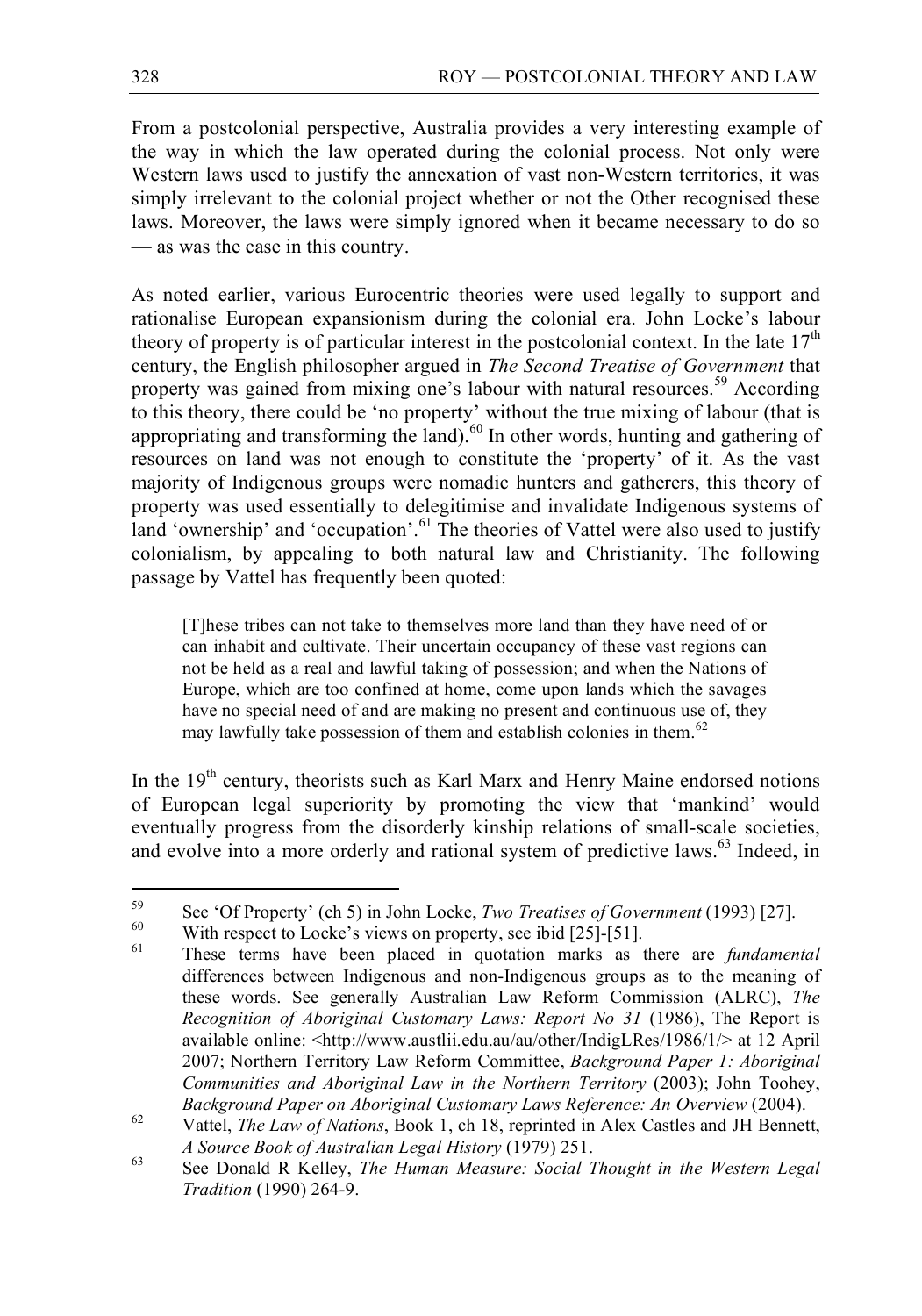the  $19<sup>th</sup>$  century, the law could (and did) provide a regulatory framework in which individuals and nation-states could be categorised and 'rationalised' into the liberal positivist system of law.<sup>64</sup> During this time, Darian-Smith suggests that as a concept, the legal subject was 'naturalized as part of modernity's overriding common sense' and used as 'a justification for colonialism.' <sup>65</sup> From a postcolonial perspective, it is clear that the portrayal of Western legal systems as superior has not been confined to history, but continues in contemporary legal thought in this era of postcolonialism.66

As colonial legal systems were an instrumental part of the imperial project, European laws were established as the *natural* default for the colonised world. This hegemony of European laws could be seen in conquered, ceded and settled territories, and across various areas of law. For example, in the field of intellectual property, Peter Drahos suggests that the 'transplant of intellectual property laws to developing countries has been the outcome of processes of empire-building and colonisation.' <sup>67</sup> The significance of territories being forcibly annexed, and then subjected to foreign political and cultural norms — including legal systems should not be underestimated. Indeed, it is simply naive to assume that Western cultural and legal structures have been encumbered by the Other without an enormous impact on local cultures.<sup>68</sup> After all, the laws of a culture essentially reflect the underlying values of that society, by defining what is to be protected, how, and for how long. In the words of Alexander Bickel, '[l]aw is the principal institution through which a society can assert its values.'<sup>69</sup>

For these reasons, postcolonial legal scholars claim that Western laws are, not surprisingly, infused with *Western* values — such as liberalism. For example, in her

 <sup>64</sup> See Boaventura de Sousa Santos, *Toward <sup>a</sup> New Legal Common Sense: Law,*

*Globalization, and <i>Emancipation* (2002) 40-4.<br><sup>65</sup> Eve Darian-Smith, 'Myths of East and West: Intellectual Property Law in Postcolonial Hong Kong' in Goldberg and Quayson (eds), *Relocating*

*Postcolonialism* (2002) 294-319, 303.<br>
<sup>66</sup> Ibid. See generally Fitzpatrick, above n 19.<br>
Peter Drahos, 'Negotiating Intellectual Property Rights: Between Coercion and Dialogue' in Drahos and Mayne (eds), *Global Intellectual Property Rights-Knowledge, Access and Development* (2002) 161-82, 164. Ruth Gana also suggests that with the exception of the *Universal Copyright Convention*, most of the former colonies were automatically bound by the major intellectual property treaties *once* the treaty was ratified by the colonial power. See Ruth L Gana, 'Has Creativity Died in the Third World? Some Implications of the Internationalization of Intellectual Property' (1995) XXIV *Denver Journal of International Law and Policy* 109, 124 (n

<sup>65).</sup> <sup>68</sup> As Darian-Smith suggests, although 'many Western scholars remain steadfastly unaware of the political and social implications of their own sociolegal paradigms, many non-Western scholars are acutely aware of the ongoing epistemic violence and its effects at the local level.' See Darian-Smith, above n 62, 312.<br>Alexander M Bickel, *The Morality of Consent* (1975) 5.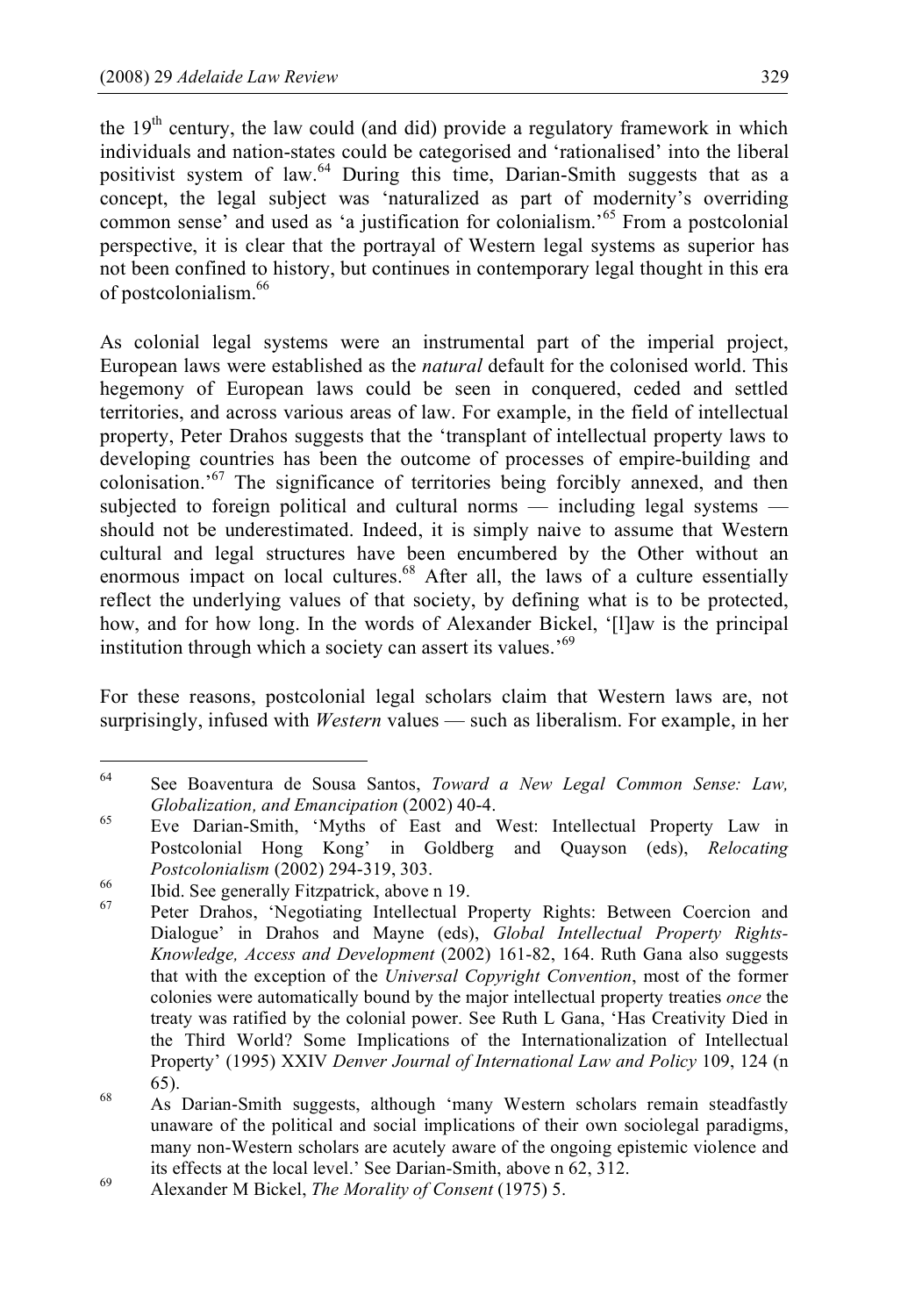discussion of the United Nations (UN), Dianne Otto suggests that while the international organisation declares to be founded on *universal* principles, with *universal* application, its fundamental goals clearly reflect the ideals of the European enlightenment.<sup>70</sup> Similarly, Mohammed Bedjaoui, a former President of the International Court of Justice, also asserts that far from being neutral, international laws during the colonial era 'consisted of a set of rules with a geographical basis (it was a European law), a religious-ethical inspiration (it was a Christian law), an economic motivation (it was a mercantilist law) and political aims (it was an imperialist law).<sup>71</sup> From a postcolonial perspective, it is significant to note that not only were (are) European laws imbued with European values, the inherent superiority of these laws were (are) subsequently juxtaposed against the irrational and 'barbaric' laws of the Other. In true Hegelian dialectical style the 'law, at least the symbolic value of a rationalized law, became a marker and pivot on which cultural difference was then ranked.<sup>72</sup> In this way, the law has played a constitutive role — along with other forms of knowledge — in defining the colonial subject. Indeed, as illustrated by philosophers such as Michel Foucault, hegemonic power is operative through its complicity with knowledge, and the law not only legitimises the dominant distributions of power, it is also a central locus through which the Other is constructed (and then delegitimised).<sup>73</sup>

# V THE TEMPORAL BOUNDARIES OF POSTCOLONIAL THEORY

The location of postcolonial theory and law as discourses has been canvassed above. The purpose of this section is to outline briefly the four key terms which define postcolonial theory's temporal and spatial boundaries: colonialism, imperialism, neocolonialism, and decolonisation. It is necessary for legal scholars (and others) to have a clear understanding of these major historical concepts if they are to engage with postcolonial critique in any meaningful way. Moreover, a discussion (albeit brief) of these key concepts is important, as an explanation of these terms is often neglected, and the meaning implied by them frequently misunderstood.

In particular, the terms 'colonialism' and 'imperialism' are often used interchangeably — even by theorists engaged in postcolonial theory. This can be explained partly by the fact that some of the foundational scholars in

 $70$  This is particularly ironic as the UN was established in the postcolonial era. Dianne Otto, 'Subalternity and International Law: the Problems of Global Community and the Incommensurability of Difference' (1996) 5 *Social & Legal Studies* 337, 339,  $351-2$ .<br>*71* Mohammed Bedjaoui, 'Poverty of the International Order' in Falk, Kratochwil and

Mendlovitz (eds), *International Law: a Contemporary Perspective* (1985) 152-63,

<sup>154.</sup> <sup>72</sup> Darian-Smith, above <sup>n</sup> 65, 297. <sup>73</sup> See Michel Foucault, *Power/knowledge: Selected Interviews and Other Writings, 1972-1977* (1980).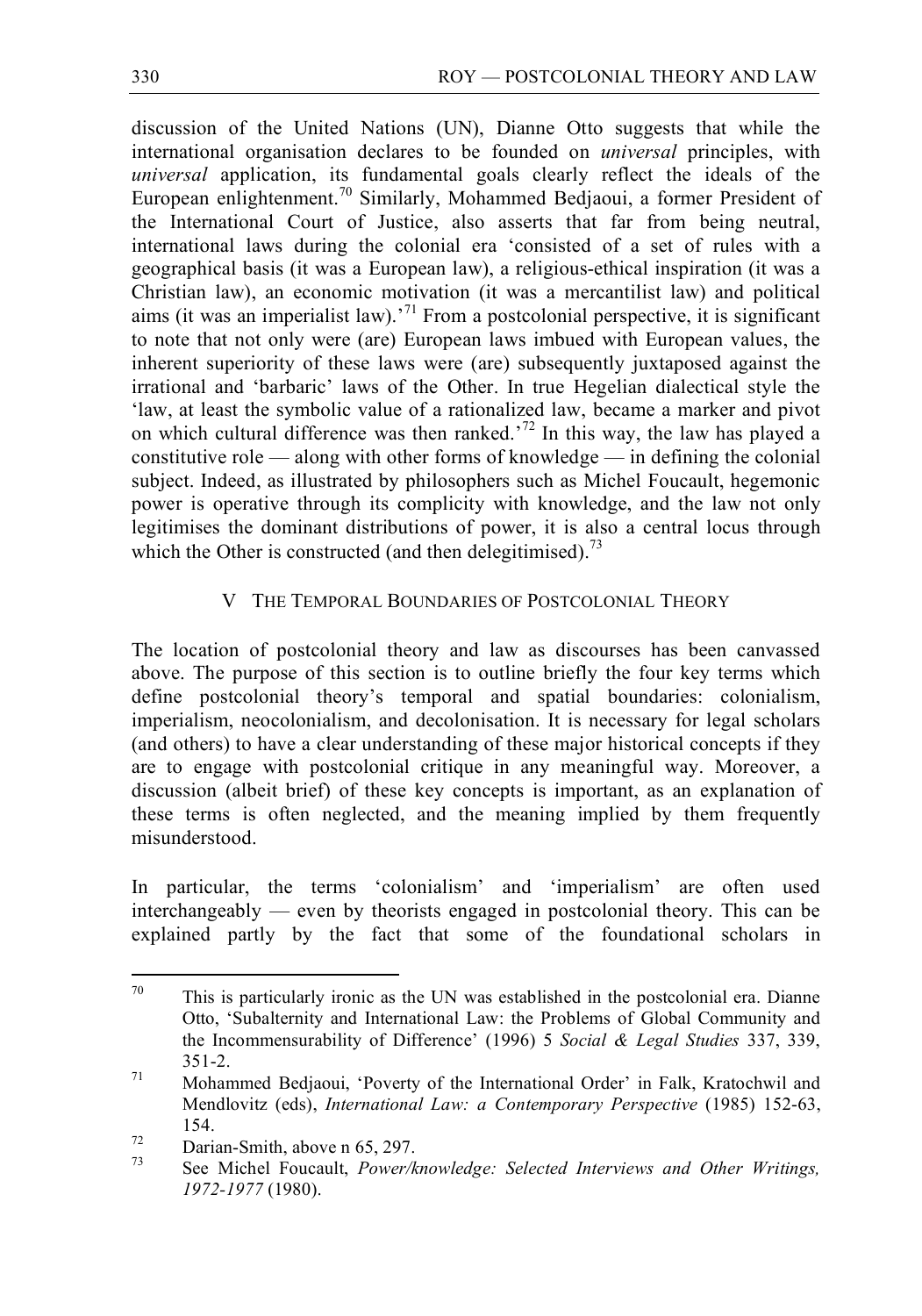postcolonialism, such as Edward Said,<sup>74</sup> and Frantz Fanon,<sup>75</sup> did not differentiate between colonialism and imperialism, or their different forms. As a result, contemporary postcolonial theory has largely been drawn from relatively singular notions of the colonial process, and then applied universally to most colonial and postcolonial situations. Nevertheless, although the practices of these two forms of domination cannot clearly be demarcated, there are significant differences between the two. These will be outlined below.

## A. *Colonialism and Imperialism*

Professor Young has very usefully traced some of the dissimilarities between colonialism and imperialism in his comprehensive study.<sup>76</sup> Young suggests that in broad terms, 'imperialism' generally referred to a structure of government which was bureaucratically controlled from a metropolitan centre.<sup>77</sup> On the other hand, 'colonialism' usually referred more to settlements which were established for commercial purposes by a trading company, or developed for individual communities as territories away from 'home'.<sup>78</sup> Until the  $19<sup>th</sup>$  century, colonialism generally developed locally in a fairly erratic fashion,<sup>79</sup> while imperialism was more ideologically driven and concerned itself with the extension of state power.<sup>80</sup> Colonialism was also a more peripheral activity, fuelled mainly by trade and economics. As the imperial process was generally more ideologically driven, it concerned itself with grand notions of power, domination, and sovereignty. Given these fundamental differences, Young suggests that imperialism is best described as a 'concept', while colonialism is more of a 'practice'.<sup>81</sup>

Apart from the Spanish and Portuguese expeditions to Central and South America, the early colonial powers (namely, the British and the Dutch) did not initially justify colonisation in terms of missionary work, or related Eurocentric aims. <sup>82</sup> This is because they were either 'indifferent, or liberal relativists, or because racial

<sup>74</sup> Said, above <sup>n</sup> 25. <sup>75</sup> Fanon, above <sup>n</sup> 14; Frantz Fanon, *The Wretched of the Earth* (1963); Frantz Fanon, *<sup>A</sup> Dying Colonialism* (1965); Frantz Fanon, *Toward the African Revolution: Political Essays* (1967). Fanon's work will be discussed in detail below.<br><sup>76</sup> See Young, above n 6, 15-24, for a discussion on colonialism; and 25-43, for a

discussion on imperialism.<br>
77 Ibid 16.<br>
78 Ibid.<br>
79 For example, it was not until 1849 that Wakefield proposed a system of organised

colonisation, which was used for South Australia and New Zealand. See his letters in Edward Gibbon Wakefield, *A View of the Art of Colonization, in Letters Between a Statesman and a Colonist.*<br><sup>80</sup> Young, above n 6, 16.<br><sup>81</sup> Ibid 17.<br><sup>82</sup> The grand European colonial enterprise (including missionary colonialism) was more

a product of 19<sup>th</sup> century imperialism. See Ibid 22, 24.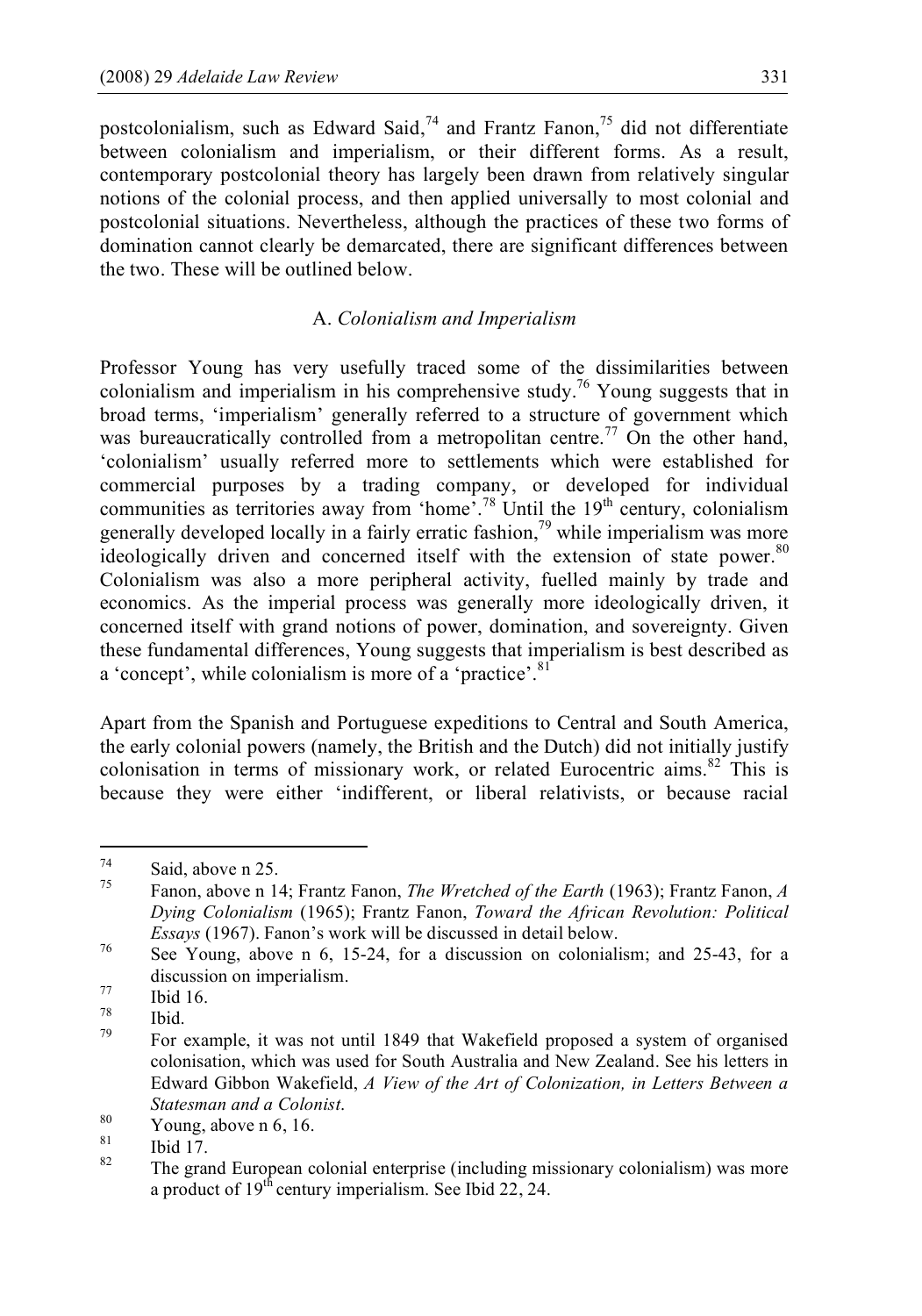prejudice meant that they preferred extermination to affiliation'.<sup>83</sup> Young suggests that Eurocentric values came as a 'by-product' to the major project of colonisation, which was 'trade, economic exploitation and settlement.<sup>584</sup> Indeed, the critical motivating factor for Britain to colonise and expand its territories overseas was the fundamental problem of overpopulation.<sup>85</sup>

There have been two major forms of colonialism according to Young: first, lands colonised for the purpose of settlement, such as Australia, New Zealand, and North America; and, second, lands colonised for economic exploitation, without any major settlement, such as India, the Philippines and New Caledonia.<sup>86</sup> Interestingly, in several exploitation colonies, colonial administration followed the activities of the trading companies *once* these companies had already established their presence in the colonies. $\frac{87}{7}$  The role played by companies in the colonial game remains a key feature in this era of postcolonialism.<sup>88</sup>

Young suggests that historically, there have been two major forms of imperialism as well (not including the contemporary United States form): first, the Roman, Ottoman and Spanish model;<sup>89</sup> and, second, the late  $19<sup>th</sup>$  century European form.<sup>90</sup> Within the European powers, the British and the French models of colonial and

 $\begin{array}{c} 83 \text{ }$  Ibid 24.<br>
85 Young suggests that centuries before Malthus, Britain was believed to have an unsustainable population, which reached dangerous levels in the famine-stricken 1840s. The transportation of convicts also continued until 1867, which served the dual purpose of population control, and eliminating the 'undesirables' from British society. See ibid 22.<br><sup>86</sup> Young notes that Jurgen Osterhammel argues for the inclusion of a third type of

colonialism: 'maritime enclaves'. These included islands and other strategic points which were occupied for naval and military purposes, sometimes also with the aim to trade with a mainland. For example, Hong Kong, Singapore and Malta. However, as the commercial activities in these enclaves developed, they generally evolved into a type of exploitation colony (Young's second form of colonialism). See Jurgen Osterhammel, *Colonialism: A Theoretical Overview [1995]* (Marcus Wiener, Princeton, NJ, 1997); cited in Young, above n 6, 17.<br>For example, the East India Company, which developed into the British Empire; and

the Virginia Company, which developed into the North American colonies. Miyoshi also suggests that US dominance over Central America was largely achieved through the United Fruit Company. See Masao Miyoshi, 'A Borderless World? From Colonialism to Transnationalism and the Decline of the Nation-State' (1993) 19 *Critical Inquiry* 726, 749.<br><sup>88</sup> For example, Miyoshi argues that transnational corporations continue colonialism in

this postcolonial era. See Ibid.<br><sup>89</sup> The first modern European 'empire' was created by the Spanish. The Spanish empire

was based on the Roman and Ottoman model, which was a highly bureaucratic and pre-capitalist form of rule involving direct taxation of subject peoples, administered by a combination of political and military control. See Young, above n 6, 17, 25. Ibid 17.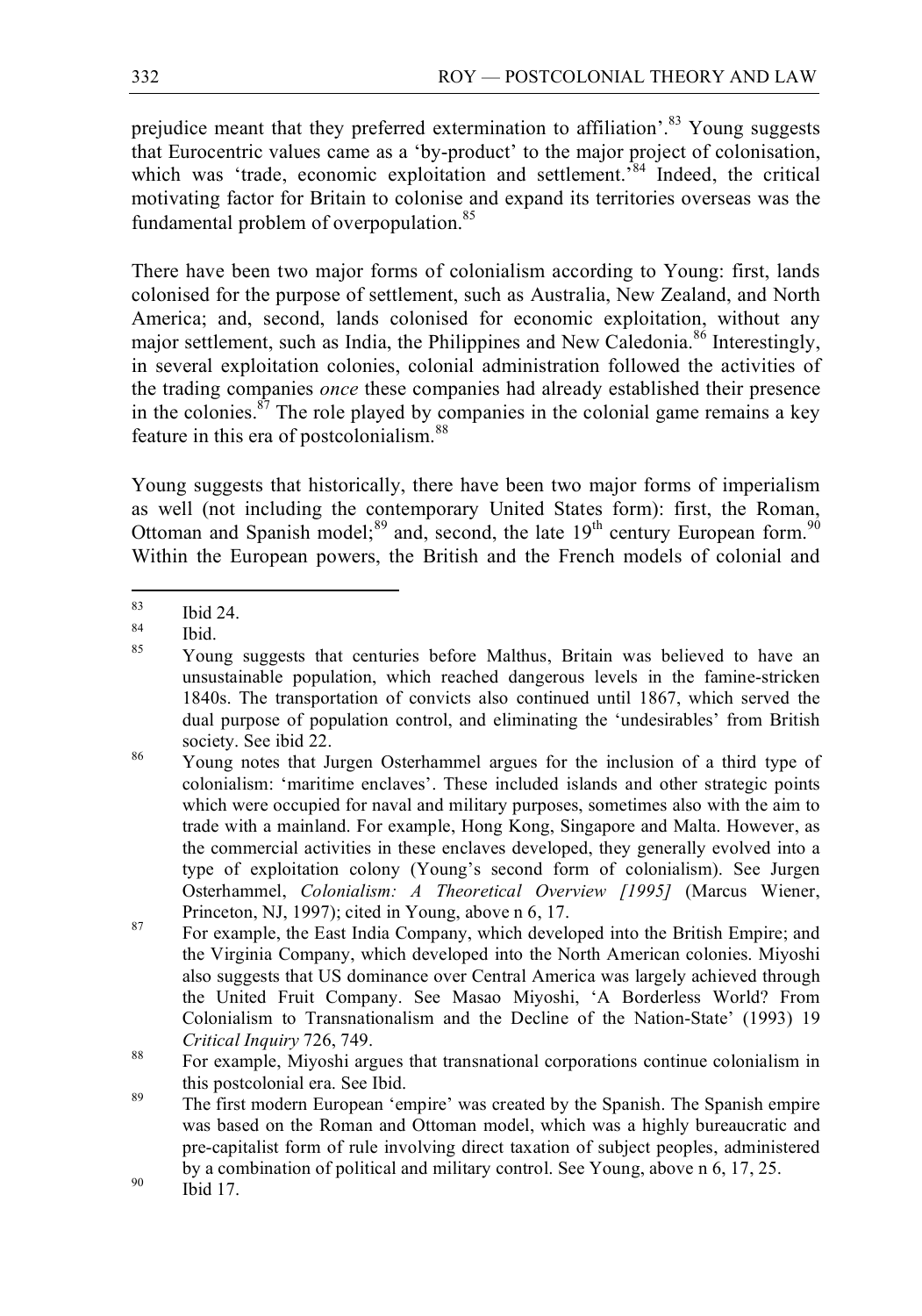imperial rule were dominant up to the  $20<sup>th</sup>$  century. The French policy of 'assimilation' was embraced by the Russians, Italians, Portuguese, and the Americans (as colonisers).<sup>91</sup> While the British policy of 'association' was adopted by the Germans, the Dutch, and the Americans (as imperialists).<sup>92</sup> It should be noted, however, that other imperial powers (such as Germany, Italy, Japan, and Russia), each had their own unique form of imperialism, accompanied with national idiosyncrasies, and distinctive notions of imperial domination and control.

The momentum caused by the anti-colonial struggles during the First World War continued right until the Second World War, when it eventually became clear that the old imperial system  $-$  in the form of direct domination, was no longer sustainable.<sup>93</sup> Unlike colonialism, which was established primarily for economic exploitation, imperialism has proved to be monetarily very inefficient and unprofitable.<sup>94</sup> By the Second World War, 'imperialism' referred to an ideology and system of economic domination associated with the US, whereas 'colonialism' referred to the old European colonial powers and their political domination over subject peoples. After the Second World War, the European powers adopted the US form of imperialism, by granting their colonies political independence while still

<sup>&</sup>lt;sup>91</sup> The French policy of assimilation ensured that the French overseas territories were treated administratively and conceptually as part of France. The *mission civilisatrice* underlay the policy of assimilation in French imperial rule. The purpose of the *mission civilisatrice* was to export French culture to its overseas territories. Young suggests that the French doctrine of assimilation was a 'paradox of ethnocentric egalitarianism', as there was both a belief in the fundamental equality of humankind, and also a belief in the fundamental 'backwardness' of colonised peoples. Although there were some exceptions and modifications to the general policy of assimilation (such as in Algeria and Indo-China), it very much remained the dominant guiding

principle for French imperialism up to the  $20<sup>th</sup>$  century: See ibid 29-30, 32.<br>The British imperial policy of 'association' (or non-interference) with local cultures (as compared to the French policy of assimilation — discussed above n 88), was based on racist assumptions of the incapacity of the Other to learn European ways. In contrast to the French model of imperialism, which was highly centralised and bureaucratic, the British form of control was far more erratic. Young suggests that one of the main reasons for this was that private companies (as opposed to state actors) were responsible for a significant portion of the British imperial project. The colonies were administered by three separate government offices (the Colonial Office, the Foreign Office, and the India Office). There were also several different types and classes of colonies, which were generally administered by Britain at the local level. The British Empire rapidly expanded in the latter part of the 19<sup>th</sup> century, turning it into an enormous decentralised structure which was often very difficult to

control: See ibid 26, 33-5.<br>See Franz Ansprenger, *The Dissolution of the Colonial Empires* (1989).<br>For example, Cain and Hopkins suggest that one of the reasons for decolonisation was 'the rising costs of empire'. P J Cain and A G Hopkins, *British Imperialism: Crisis and Deconstruction, 1914-1990* (1993) 286.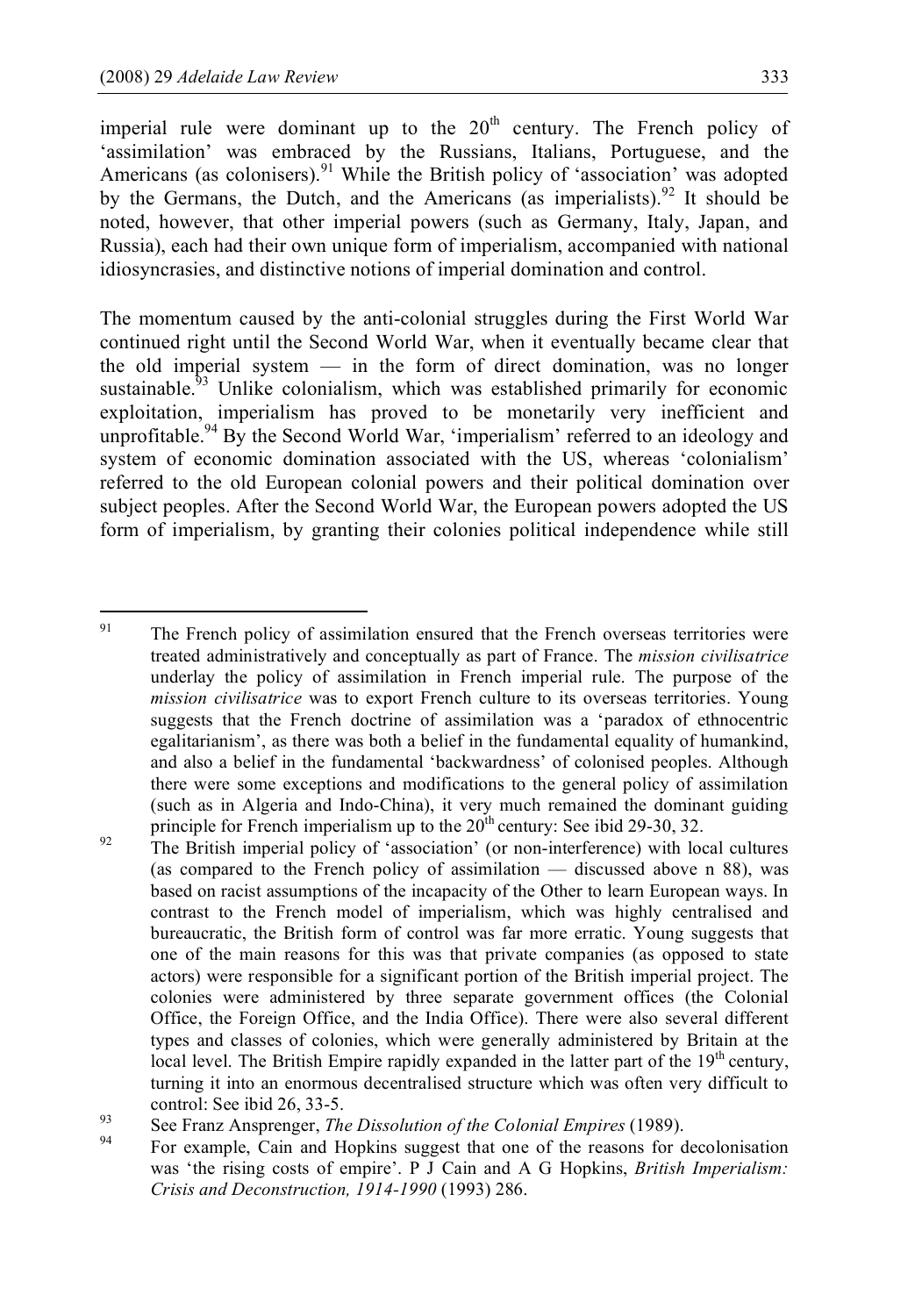maintaining economic control. Today, the US is the only remaining Western imperial power.<sup>95</sup>

## B. *Decolonisation*

The process of decolonisation essentially involves the change of status in a territory from colonial to independent. The arbitrary cartographic lines drawn by the colonisers during the colonial process, irrespective of pre-colonial identities and organisation, resulted in various peoples to either forcibly join, or fragment. The process of decolonisation resulted in the same effect, where a new legal fiction of statehood was inscribed upon a former colonial space.

The territorial boundaries of imperial rule were legitimised by the international legal principle of *uti possidetis* (or, the unalterability of colonial frontiers).<sup>96</sup> The essential meaning behind the principle of *uti possidetis* is that the sovereignty and territorial limits of the newly independent nation-state is fixed absolutely on independence, due to the unalterability of colonial frontiers.<sup>97</sup> Ironically, the process of decolonisation results in the same effect.

From a postcolonial perspective, it is important to note that the principle of *uti possidetis* and the idea of the modern nation-state are both Western constructs, which have been packaged and forcibly exported around the globe. As Dianne Otto suggests, decolonisation resulted in the prerequisites for the existence of a nationstate to be re-conceptualised along Western lines, based on a centrally organised system of government and control.<sup>98</sup> Often this meant that in the former colonies, there was a shift in the primary loyalty of a citizen from family, community or religious ties, to the nation-state. Indeed, the *idea* of the modern nation-state was superimposed upon diverse communities and multiplicitous identities.<sup>99</sup> Moreover,

<sup>&</sup>lt;sup>95</sup> US imperialism represents a shift away from the 'traditional' old-style forms of European imperialism, and is characterised by indirect economic and political rule. From 1898 to the First World War, there was a change in US policy from acquisition of contiguous land through military settlement, to one of direct acquisition of overseas colonies (based on the European model). For instance, the US victory in the Spanish-American War of 1898 resulted in America acquiring most of Spain's remaining colonies, such as the Philippines, Puerto Rico and Cuba. The US continued to acquire non-contiguous territories in the  $19<sup>th</sup>$  and  $20<sup>th</sup>$  centuries, such as: Alaska, the Aleutian and Midway Islands in 1867; American Samoa in 1878-99; Guam, the Philippines, Puerto Rico, the Hawaiian and Wake Islands in 1898; the Panama Canal Zone in 1903; the Virgin Islands in 1917; and occupied as 'protectorates' Nicaragua, Panama, Cuba and the Dominican Republic from 1903 to 1915. See Young, above n

<sup>&</sup>lt;sup>96</sup> 6, 41-43.<br>
Otto, above n 70, 341. The principle of *uti possidetis* is derived from Roman law.<br>
Peter Butt (ed) *Butterworths Concise Australian Legal Dictionary* (3rd ed, 2004) 446.<br>
Otto, above n 70, 341.<br>
One of t

Benedict Anderson, *Imagined Communities: Reflections on the Origin and Spread of*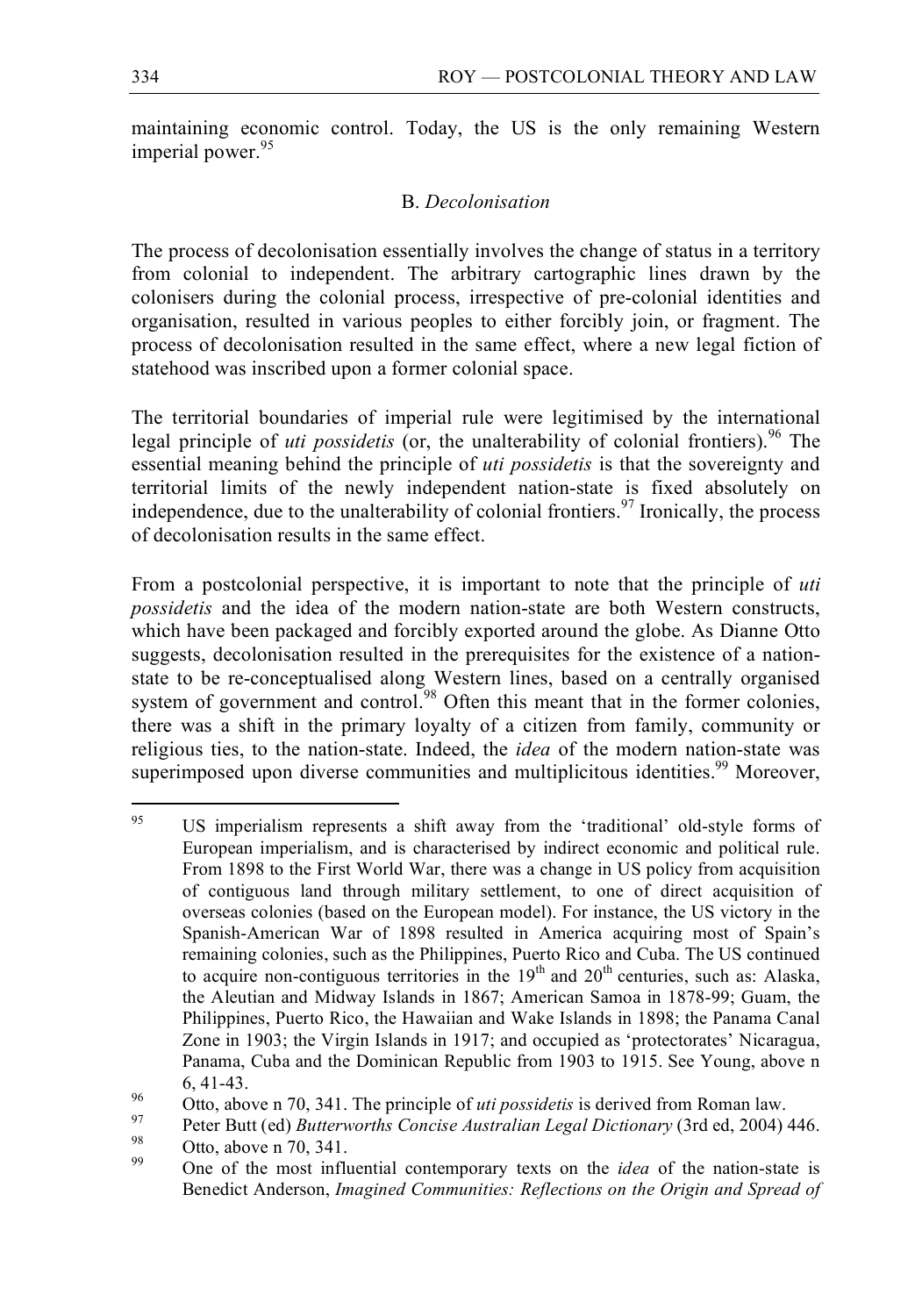the construction of the *idea* of the modern nation-state was not a neutral exercise. Rather, this involved the construction of another 'violent hierarchy',<sup>100</sup> as the 'superiority of the modern nation-state was thus juxtaposed with the *traditional* social formations that predated the *civilizing mission* of the European colonists around the globe.' <sup>101</sup> Thus, for the Other, it was necessary (*yet again*) to conform to the Westcentric model of statehood in order to be eligible for independence, and be recognised as a modern nation-state.

The majority of the former colonies decolonised in the decades following the end of the Second World War — particularly in the 1950s and 1960s. However, as noted earlier, independence struggles continue in various former colonies.

## C. *Neocolonialism*

The term 'neocolonialism' was introduced in  $1961$ .<sup>102</sup> The term was coined by the first President of independent Ghana, Kwame Nkrumah, and essentially implies that although former colonies have technically achieved independence, the former colonial power (and also newly emerging superpowers, such as the United States), continues to perpetuate influence (economic, political, and social) on the former colony.<sup>103</sup> Nkrumah was one of the leading exponents of neocolonial theory, and he discussed the concept extensively in his 1965 text, *NeoColonialism: The Last Stage of Imperialism* (discussed below).<sup>104</sup>

While the concept of neocolonialism has at times been used as an alternative to postcolonial theory, it has mainly been exploited to provide a Marxist *economic* analysis of the postcolonial condition.<sup>105</sup> Indeed, neocolonialism is most heavily

 $\overline{a}$ 

- 
- 
- Postcolonial Histories (1993) 5.<br>
100 Derrida, above n 29.<br>
101 Otto, above n 70, 341.<br>
<sup>102</sup> See Young, above n 6, 46.<br>
See Ashcroft, Griffiths and Tiffin, *Post-Colonial Studies: the Key Concepts*, above n 28, 162-3. Ghana was the first African colony to gain independence in 1957, and the
- term was coined only four years after that event by Nkrumah.<br>See Kwame Nkrumah, *Neo-Colonialism: The Last Stage of Imperialism* (1965).<br><sup>105</sup> It should be noted, however, that the cartographical boundaries of all of these
- are ambiguous (and, in fact, frequently overlap), and there is certainly no clearly

*Nationalism* (Rev ed, 1991). Anderson argues at 113 that there was an international dependency on European models of the nation-state in the colonies, where American and European experiences were 'everywhere modularly imagined'. His thesis has been critiqued by several postcolonial theorists, notably by Partha Chatterjee. Chatterjee asserts that his 'central objection' to Anderson's thesis is that only Europe and the Americas can be 'the only true subjects of history'. Moreover, as nationalisms around the world have already been imagined by the West, 'we in the postcolonial world shall only be perpetual consumers of modernity' as what is there 'left to imagine?' See Partha Chatterjee, *The Nation and Its Fragments: Colonial and*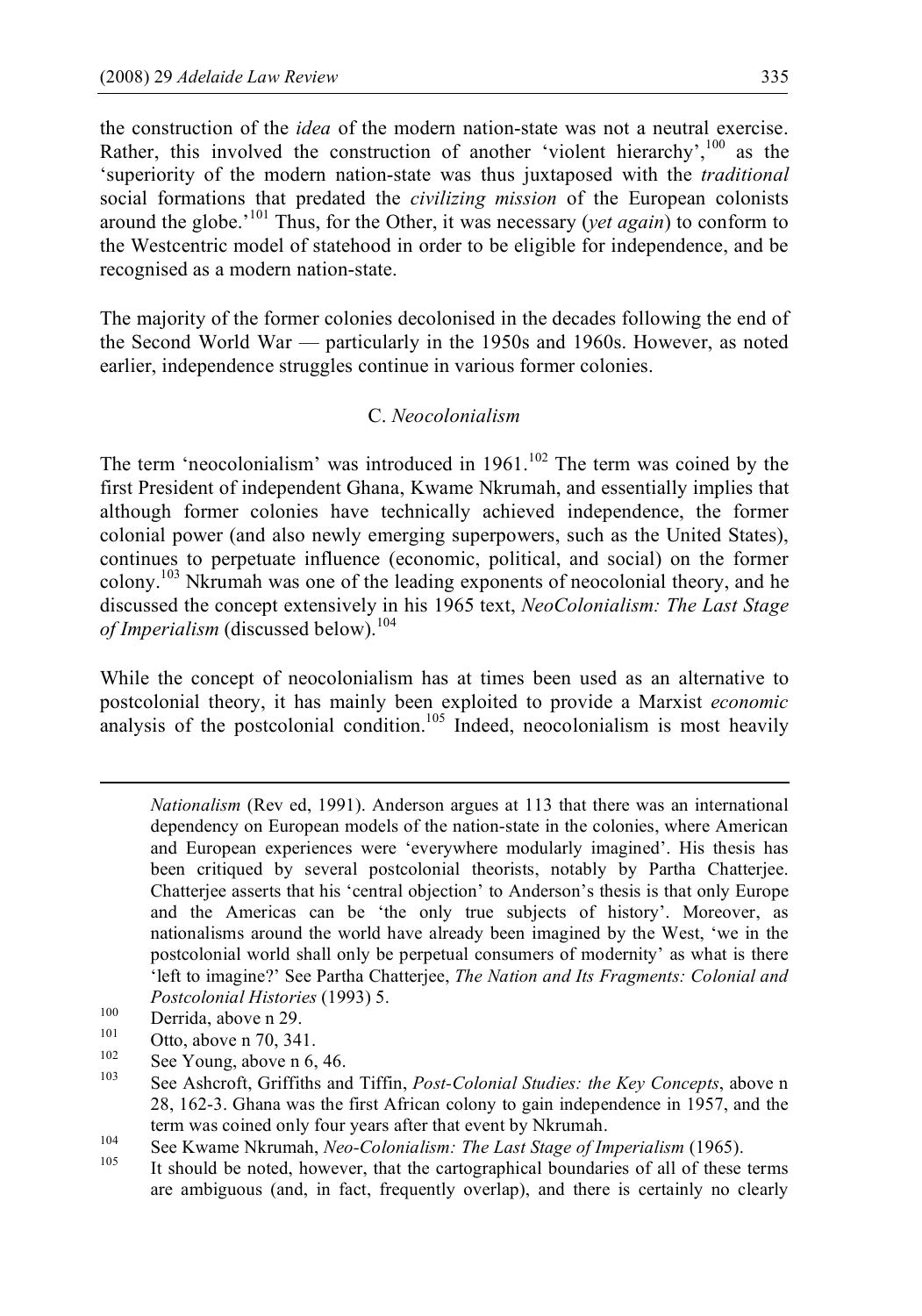associated with the continuing *economic* ramifications of the colonial and imperial projects.<sup>106</sup> By contrast, postcolonial theory has been used to describe the varied nature of the colonial and imperial process, and has not necessarily focused on one area of critique. In this way, postcolonial theory has aligned itself closely with postmodernism, as both of these critical discourses have commented on the various discursive effects of particular historical conditions.<sup>107</sup> Moreover, partly due to the burgeoning of postcolonial critique, and partly due to the demise of Marxist ideology (and political systems), neocolonial theory has not flourished in the same way as postcolonial discourse has.

The crux of Nkrumah's argument is that neocolonialism is merely a continuation of colonial rule. In Nkrumah's words, '[t]he essence of neo-colonialism is that the State which is subject to it is, in theory, independent and has all the outward trappings of international sovereignty. In reality its economic system and thus its political policy is directed from outside.<sup>'108</sup> This argument is based on the Hobson model of imperialism, a system of economic exploitation, in which the metropolitan centre depletes the resources of the periphery, while at the same time insisting the periphery consume its manufactured products.<sup>109</sup> For Nkrumah, '[n]eo-colonialism is … the worst form of imperialism. For those who practise it, it means power

demarcated line between colonialism and imperialism, neocolonialism and

postcolonialism. <sup>106</sup> While neocolonialism has primarily been used by writers such as Nkrumah to deconstruct economically the postcolonial condition, others have exploited neocolonialism's theoretical framework to develop political and cultural theories grounded in an economic base. For example, Ngugi Wa Thiong'o has focused on the continuing cultural effects of colonialism in areas such as the endurance of colonial languages, and legal and political institutions. Influenced by Fanon, Ngugi argues that the neocolonial elites (who are usually educated in the West) identify more closely with American and European culture than their own. Moreover, the elites often facilitate the regressive and socially irresponsible operations of institutions such as the International Monetary Fund in Africa. See Ngugi Wa Thiong'o, *Decolonising the Mind: the Politics of Language in African Literature* (James Currey, London, 1986); Ngugi Wa Thiong'o, *Moving the Centre: The Struggle for Cultural Freedoms* (James Currey, London, 1993).<br><sup>107</sup> It is also worthwhile to note that the major postcolonial theorists (such as Fanon,

Said, Spivak and Bhabha) have generally positioned their critique from a cultural studies/humanities, and/or psychoanalytic base, as opposed to a purely economic one. It is for this reason that postcolonial theory, unlike neocolonialism, is not overly economic in its analysis of the postcolonial condition, as it has largely based itself within the location of the humanities.<br><sup>108</sup> Nkrumah, above n 104, ix.<br><sup>109</sup> In Nkrumah's words: 'The result of neo-colonialism is that foreign capital is used for

the exploitation rather than for the development of the less developed parts of the world. Investment under neo-colonialism increases rather than decreases the gap between the rich and the poor countries of the world.' Nkrumah, above n 104, x. See further JA Hobson, *Imperialism: a Study* (1988).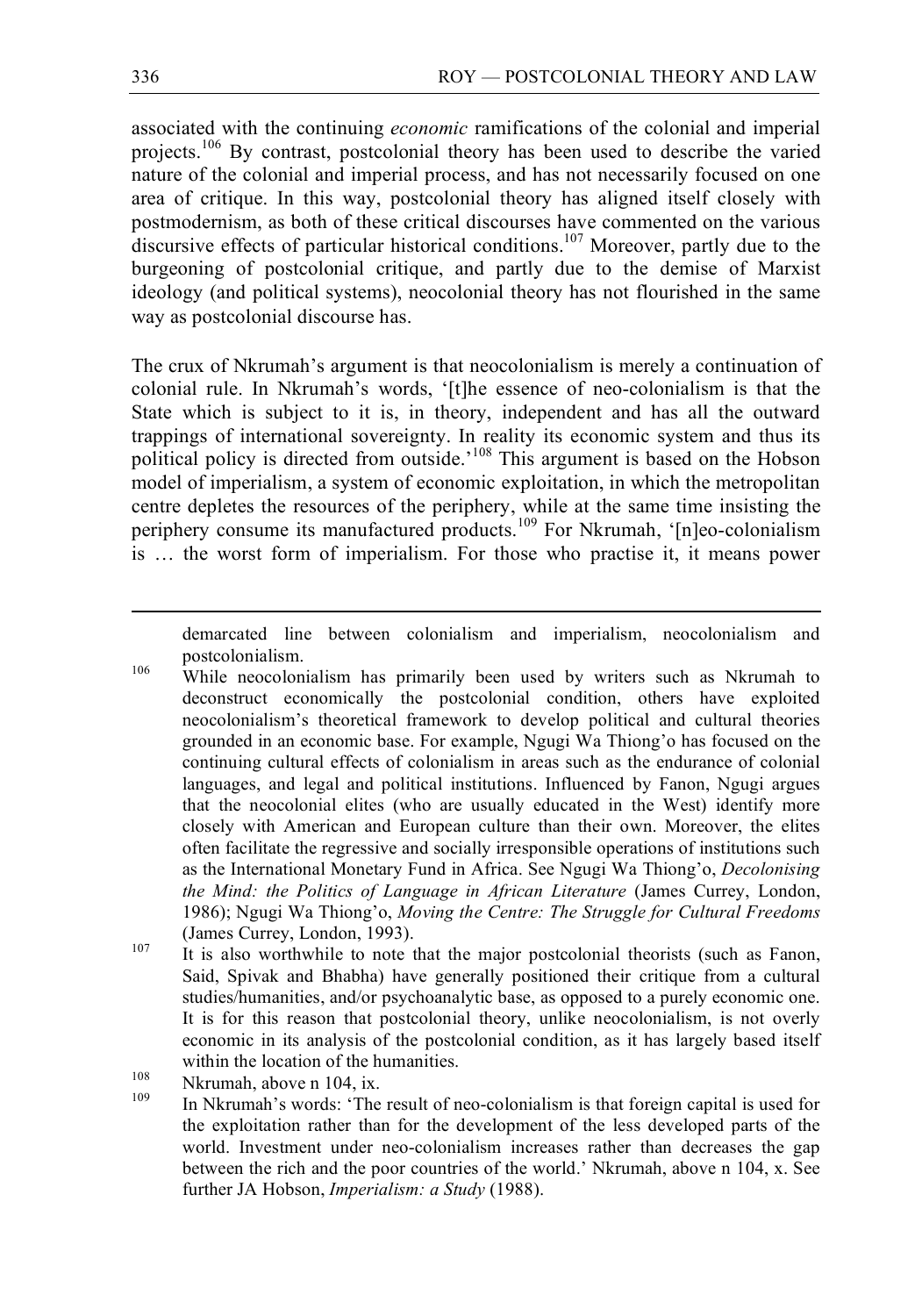without responsibility and for those who suffer from it, it means exploitation without redress.'<sup>110</sup>

While Nkrumah problematically uses the concept of 'neocolonialism' and 'imperialism' fairly interchangeably in his text, and does not significantly challenge the concept of economic development as a *Western* idea, his exposition of neocolonialism continues to provide an understanding of the fundamental principles of the term.

# VI MAJOR THEMES IN POSTCOLONIAL THEORY

While the temporal definers of postcolonial theory have been discussed above, its theoretical and thematic base will be explored in this section. In order to be able to comprehend at least partially the syncretic topographies of postcolonial theory, and to see what it has to offer law, it is necessary to provide an overview of the major issues and debates at the heart of the discourse. The genealogy of postcolonialism is not only complex, it also has a history of incorporating often contradictory philosophical theories (such as Marxism and poststructuralism). Indeed, there is even little agreement amongst postcolonial scholars as to the precise nature and scope of this heterogeneous field of inquiry.

For these reasons, the major theoretical positions of postcolonial theory are summarised here, and these will (hopefully) provide the reader with the broad academic landscape which has shaped this discourse, and also provide some clues about how it may be used in legal analysis. It should be noted that the discussion below is certainly not exhaustive in its coverage of postcolonial scholarship — it merely represents some of its major scholars and themes.<sup>111</sup>

# A. *The Beginnings of Postcolonial Theory: The Work of Frantz Fanon*

The Martiniquan psychoanalyst, Frantz Fanon, is most commonly celebrated and acknowledged by contemporary postcolonial theorists as the foundational figure in postcolonial discourse. <sup>112</sup> In the words of Albert Memmi, he has become 'a prophet of the Third World, a romantic hero of decolonization'.<sup>113</sup> Indeed, Fanon continues to be revered as one of the most important critics of the practices of colonialism and

<sup>&</sup>lt;sup>110</sup> Nkrumah, above n 104, xi.<br><sup>111</sup> While this section focuses on the prodigious contribution made to postcolonial theory by Fanon, Bhabha, Spivak and Said, it is also important to acknowledge the enormous input made by less renowned postcolonial theorists.<br><sup>112</sup> For a comprehensive biography on Fanon, see David Macey, *Frantz Fanon: a Life* 

<sup>(2000).</sup> See also Alice Cherki, *Frantz Fanon: <sup>a</sup> Portrait* (2006). <sup>113</sup> Albert Memmi, 'The Impossible Life of Frantz Fanon' (1973) <sup>14</sup> *The Massachusetts*

*Review* 9, 39.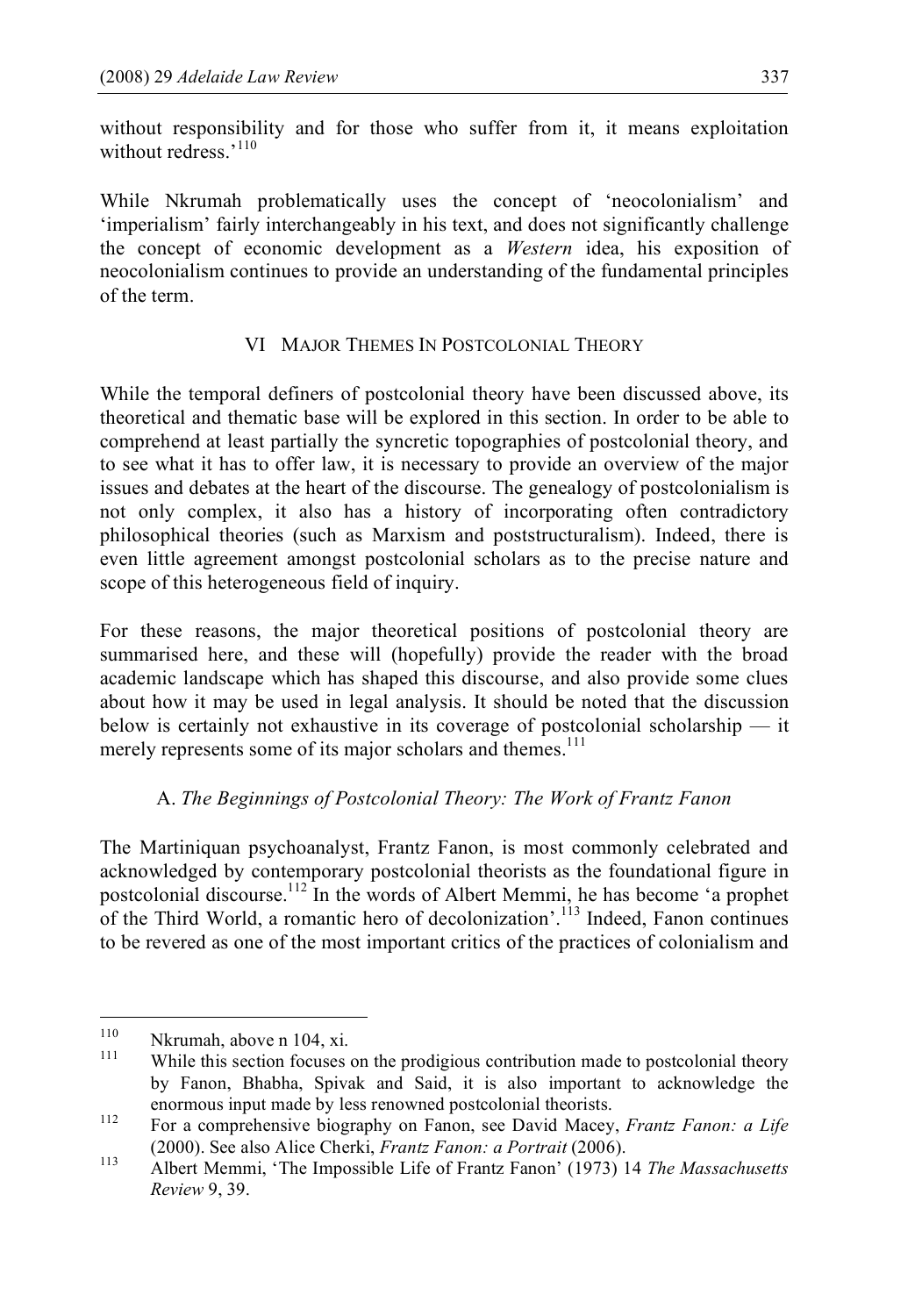imperialism.<sup>114</sup> Fanon's universal acclaim is partly due to the convergence in his work of the construction of the subject on one hand, and the narrative of colonialism (and postcolonialism) on the other. 115

Fanon's writing in the 1960s on the psychology of the oppressed, and anti-colonial liberation, challenged the Eurocentric assumptions and world views of that time.<sup>116</sup> His work also questioned the blatant racism evident in psychological and biological development. Fanon argued that colonialism annihilated and degraded the colonised's sense of self to nothingness — to the extent that 'the black man is not a man.<sup>'117</sup> Fanon is also scathing in his attacks on European progress and humanism:

European achievements, European techniques, and the European style ought no longer to tempt us and to throw us off our balance. When I search for Man in the technique and the style of Europe, I see only a succession of negations of man, and an avalanche of murders … Let us decide not to imitate Europe.<sup>118</sup>

In his two most influential works: *Black Skin, White Masks* and *The Wretched of the Earth*, Fanon is concerned with distinct, but related aspects of the colonial experience. In *Black Skin White Masks*, Fanon primarily focuses on the psychological impact of colonialism on the colonised. In his other significant work, *The Wretched of the Earth*, Fanon is concerned with the Algerian resistance to French colonial rule, and anti-colonial liberation struggles more generally. The dual concerns of anti-colonial liberation, and the psychology of the Other, are both intertwined as common themes which are evident throughout much of Fanon's writing.

Fanon's work continues to influence some of the critical themes of postcolonial thought today. For example, his writing on the threatened nature of culture throughout colonisation, the processes of construction by the West of its Other (and the adoption of this version of 'truth' by subjugated peoples), are all major themes in contemporary postcolonial scholarship.<sup>119</sup> Fanon's revolutionary work on the psycho-social effects of colonialism on both the minds of the colonised and the coloniser continues to impact heavily upon postcolonial studies today, as well as

 <sup>114</sup> See, eg, Nigel <sup>C</sup> Gibson (ed), *Rethinking Fanon: the Continuing Dialogue* (1999).

See also Nigel C Gibson, *Fanon: the Postcolonial Imagination* (2003).<br>See Henry Louis Gates Jr, 'Critical Fanonism' (1991) 17 *Critical Inquiry* 457, 457-8.<br>See above n 72. Ashis Nandy notes, 'Fanon was one of the first t

psychological dominance of the European middle-class culture in the colonies.' See Ashis Nandy, *The Intimate Enemy: Loss and Recovery of Self under Colonialism* (Oxford University Press, Delhi, 1994) 4 (n 4).<br>
Fanon, above n 14, 8.<br>
Fanon, *The Wretched of the Earth*, above n 75, 312-3.<br>
See Gibson. *Rethinking Fanon: the Continuing Dialogue*, above n 111.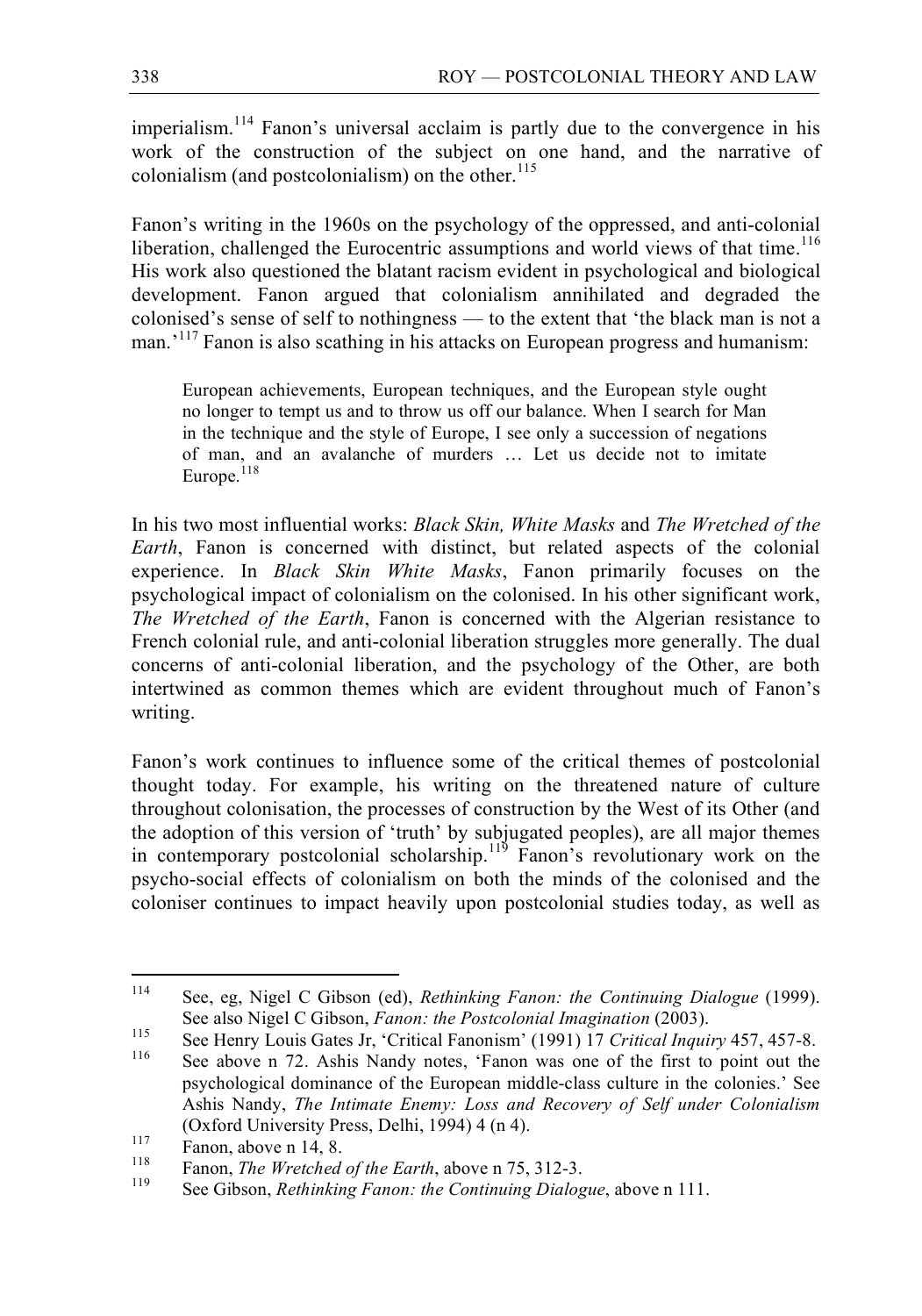related discourses such as 'Critical Race Feminism'.<sup>120</sup> His portrayal of the symbols of imperial representation,<sup>121</sup> and the heterogeneous sites of ideological domination and resistance, also continues to influence some of the major subject areas in contemporary postcolonial discourse.

There have been a number of critical theories which have emerged since the time of Fanon's writing, and not surprisingly, several critiques have developed on his work by contemporary scholars. For example, with the use of a poststructuralist framework, Homi Bhabha suggests that Fanon's division between '"Black skins, white masks" is not  $\ldots$  a neat division'.<sup>122</sup> Rather, 'it is a doubling, dissembling image of being in at least two places at once'.<sup>123</sup> Similarly, adopting a feminist critique (and also the benefit of another retrospective lens), Ania Loomba argues that Fanon's subject is 'resolutely male, and reinforces existing gender hierarchies even as it challenges racial ones.<sup>5124</sup> Nevertheless, Frantz Fanon remains a leading figure in postcolonial discourse, and his foundational work in this area continues to impact significantly upon some of the critical themes in contemporary postcolonial scholarship.

# B. *Homi Bhabha and the Concept of Hybridity*

A central theme in contemporary postcolonial discourse is the issue of 'hybridity' — the cross-fertilisation of identities and ideas as a result of colonialism.<sup>125</sup> While

<sup>&</sup>lt;sup>120</sup> On this point, Gibson states '[t]hat Fanon is engrossing to critics on both sides of the postmodernist/ modernist divide; that he is claimed by Afrocentrists and Marxists; that he is engaged by feminists and postcolonial literary critics; that he is the object of such varied appreciations as well as misconceptions is itself an accomplishment. Fanon's thought continues to be reconsidered, not only because it cannot be fully claimed by one disciplinary framework and is open to reinterpretation and reconstruction but also because it remains vital': Nigel Gibson, 'Introduction' in

Gibson (ed) *Rethinking Fanon: the Continuing Dialogue* (1999) 9-46, 38-9, 43.<br><sup>121</sup> For example, the colonial world is a 'world of statues: the statue of the general who carried out the conquest, the statue of the engineer who built the bridge'. Significantly, the 'first thing which the native learns is to stay in his place, and not to

go beyond certain limits': Fanon, *The Wretched of the Earth*, above n 72, 51-2.<br><sup>122</sup> Homi K Bhabha, 'Remembering Fanon: Self, Psyche and the Colonial Condition' in Chrisman and Williams (eds), *Colonial Discourse and Post-colonial Theory: a*

*Reader* (1994) 112-23, 117.<br>
123 Ibid. 124 Ania Loomba, *Colonialism/Postcolonialism* (1998) 148; see also 162-3. See also Gwen Bergner, 'Who is that Masked Woman? or, The Role of Gender in Fanon's *Black Skin, White Masks*' (1995) 110 *Publications of the Modern Language Association of America* 75.<br><sup>125</sup> Young suggests that '[a] hybrid is a cross between two species'. The term

<sup>&#</sup>x27;hybridisation' refers to both the cross-breeding of species, and also 'the vocabulary of the Victorian extreme right' which regarded different races as different species. See Robert JC Young, *Colonial Desire: Hybridity in Theory, Culture and Race*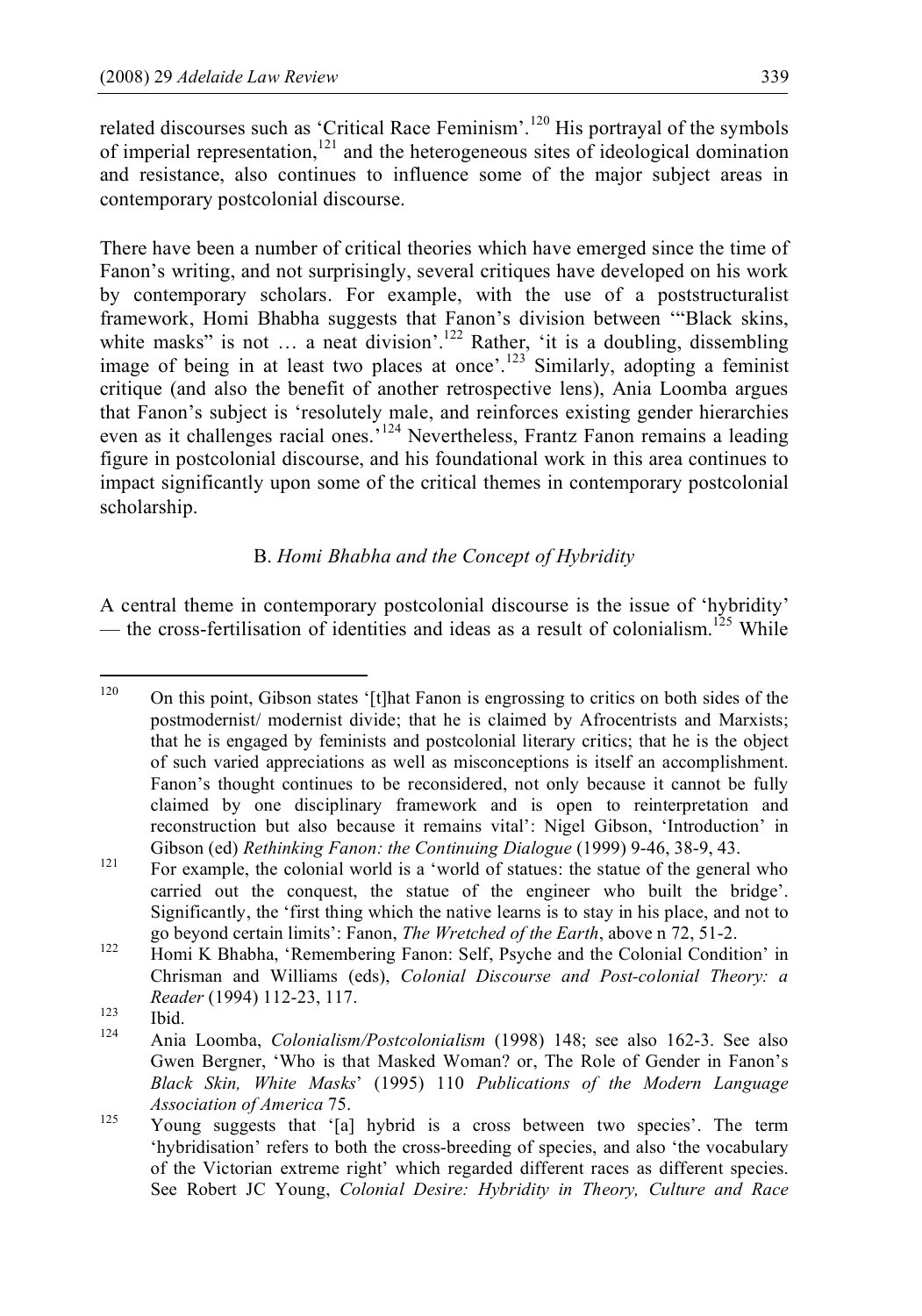there is considerable dispute as to the precise definition and meaning of the term,  $126$ in postcolonial theory 'hybridity' generally refers to the ambivalent in-between space created by the interaction of the colonisers and the colonised.<sup>127</sup>

The concept of 'hybridity' in postcolonial theory is perhaps most closely associated with the work of Homi Bhabha.<sup>128</sup> Bhabha draws on the work of Fanon, and psychoanalytical theory, to explain the impact colonial discourses continue to have on both the colonised and the colonisers. <sup>129</sup> In *Black Skin, White Masks*, Fanon asserted that the colonised subject experiences dehumanisation and psychic trauma upon realising that despite the use of 'white masks', 'he'<sup>130</sup> will never be able to attain the whiteness that he has been conditioned to desire. Bhabha elaborates on Fanon's thesis, and suggests that colonial discourses cannot simply be explained in terms of two distinct spheres: the 'mother culture' and 'alien cultures'.<sup>131</sup> Instead, colonialism produces a 'hybridity': fluctuating identities which are not stable or single, but rather, are caught within the oppositional space between the colonising and colonised cultures.<sup>132</sup> Moreover, the place of Otherness and difference is never entirely oppositional: the 'contour of difference' is always 'agonistic, shifting, [and]

(1995) 8, 10. For <sup>a</sup> useful summary of various historical positions on hybridity, see

- Young at 18.<br><sup>126</sup> Indeed, other terms have also been used in postcolonial theory to describe the processes of hybridity, such as 'creolization'. Ashcroft *et al* define 'creolization' as '[t]he process of intermixing and cultural change that produces a creole society. While the creolization processes might be argued to be going on throughout the world, the term has usually been applied to 'new world' societies (particularly the Caribbean and South America) and more loosely to those post-colonial societies whose present ethnically or racially mixed populations are a product of European colonization': See Ashcroft, Griffiths and Tiffin, *Post-Colonial Studies: the Key*
- *Concepts*, above n 28, 57-9.<br><sup>127</sup> For a clear overview of the concept of hybridity in postcolonial theory, see Loomba,
- above <sup>n</sup> 121, 173-83. <sup>128</sup> For <sup>a</sup> collection of Bhabha's essays, see Homi <sup>K</sup> Bhabha, *The Location of Culture* (1994).<br><sup>129</sup> See Bhabha, above n 122.<br><sup>130</sup> The pronoun 'he' is used, as it seems clear from reading Fanon's texts that his
- 
- 
- 'subject' is male.<br>
131 Homi K Bhabha, 'Signs Taken for Wonders' in Ashcroft, Griffiths and Tiffin (eds), *The Post-Colonial Studies Reader* (1995) 29-35, 34.<br><sup>132</sup> For example, in one of Bhabha's most influential essays, 'Signs Taken for Wonders',
- he describes how the Bible becomes hybridised in the process of communicating 'the message' to the Other. Bhabha concludes that 'the colonial presence is always ambivalent, split between its appearance as original and authoritative and its articulation as repetition and difference'. However, despite the 'imitation' and 'mimicry' between the colonised and colonisers, the relationship is one of conflict. Ultimately, Bhabha suggests that hybridity may be the most effective form of subversive opposition, as it illustrates the 'necessary deformation and displacement of all sites of discrimination and domination': See ibid 32, 34.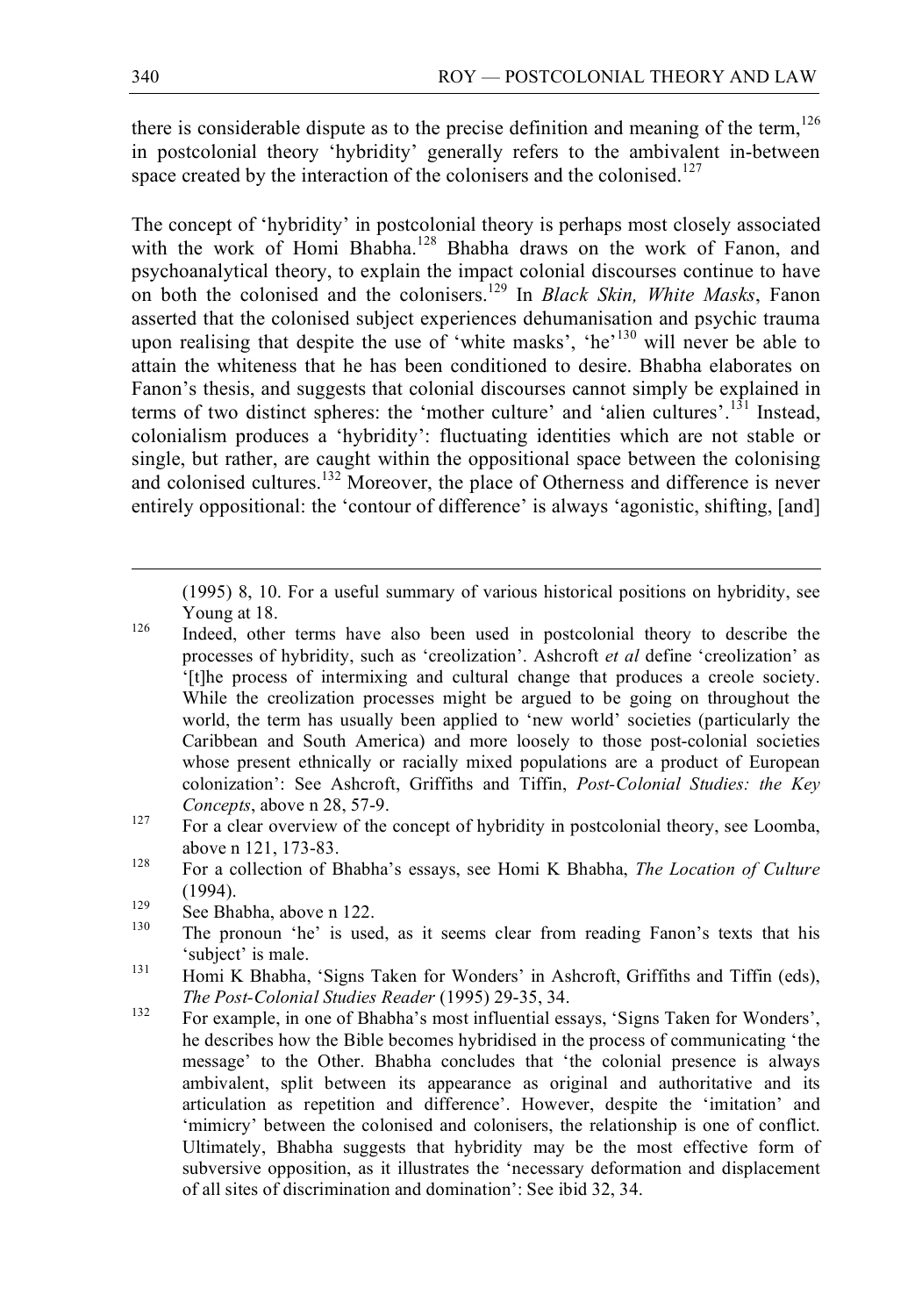splitting'.<sup>133</sup> According to Bhabha, '[i]t is always in relation to the place of the Other that colonial desire is articulated: that is, in part, the fantasmatic space of 'possession' that no one subject can singly occupy which permits the dream of the inversion of roles.'<sup>134</sup>

Significantly, Bhabha suggests that the notion of 'hybridity' not only affects the colonised, but also the colonisers, who must constantly re-define and re-invent themselves in relation to the Other.<sup>135</sup> In fact, the colonisers undermined their own authority by not being able to mimic or replicate their own selves perfectly.<sup>136</sup> Thus, both the colonised *and* the colonisers are dependent on each other for their various, unstable, shifting identities. Bhabha draws on his theories of hybridity to criticise the static portrayal of colonialism evident in Edward Said's *Orientalism* (discussed below), in which 'colonial power and discourse is possessed entirely by the colonizer', privileging the fixed colonial view. 137

For Bhabha, the ambivalence in the colonial presence suggests a failure for colonial discourse, and marks the site for resistance and subversion:

Resistance is not necessarily an oppositional act of political intention, nor is it the simple negation or exclusion of the 'content' of another culture … It is the effect of an ambivalence produced within the rules of recognition of dominating discourses as they articulate the signs of cultural difference.<sup>138</sup>

Bhabha suggests that the exploitation of this hybrid and ambivalent state can lead to subversion, and the construction of new anti-essentialist (postmodern?) identities.<sup>139</sup> Indeed, given its poststructuralist and postmodernist lineage, contemporary postcolonial scholarship (and also critical legal theory) tends to prefer counterhegemonic anti-colonialisms which subvert, rather than simply reverse, the binary oppositions of colonial discourse. In effect, Bhabha's dislocated and dispersed

<sup>133</sup> Ibid 32.<br>
134 Bhabha, above n 122.<br>
135 According to Bhabha, national identity is at least partly constructed through the existence of the outsider, as it is against the Other by which 'the nation' is defined. Moreover, the cultural parameters of the nation 'contain' sources of meaning which are produced through the processes of hybridity, and where the shifting identity of the nation is made (and re-made) by assimilating new groups, and constructing new sites of antagonism. See 'DissemiNation: Time, Narrative and the Margins of the

Modern Nation', in Bhabha, above n 128, 139-70.<br>
136 For further discussion see Young, above n 6, 68-9.<br>
137 Homi K Bhabha, 'The Other Question: Difference, Discrimination and the Discourse of Colonialism' in Barker et al (eds), *Literature, Politics and Theory* (1986) 148-72,

<sup>158.&</sup>lt;br>
138 Bhabha, above n 131, 33.<br>
139 For an interesting discussion of Bhabha's views, see Michael Hardt and Antonio Negri, *Empire* (2000) 143-6.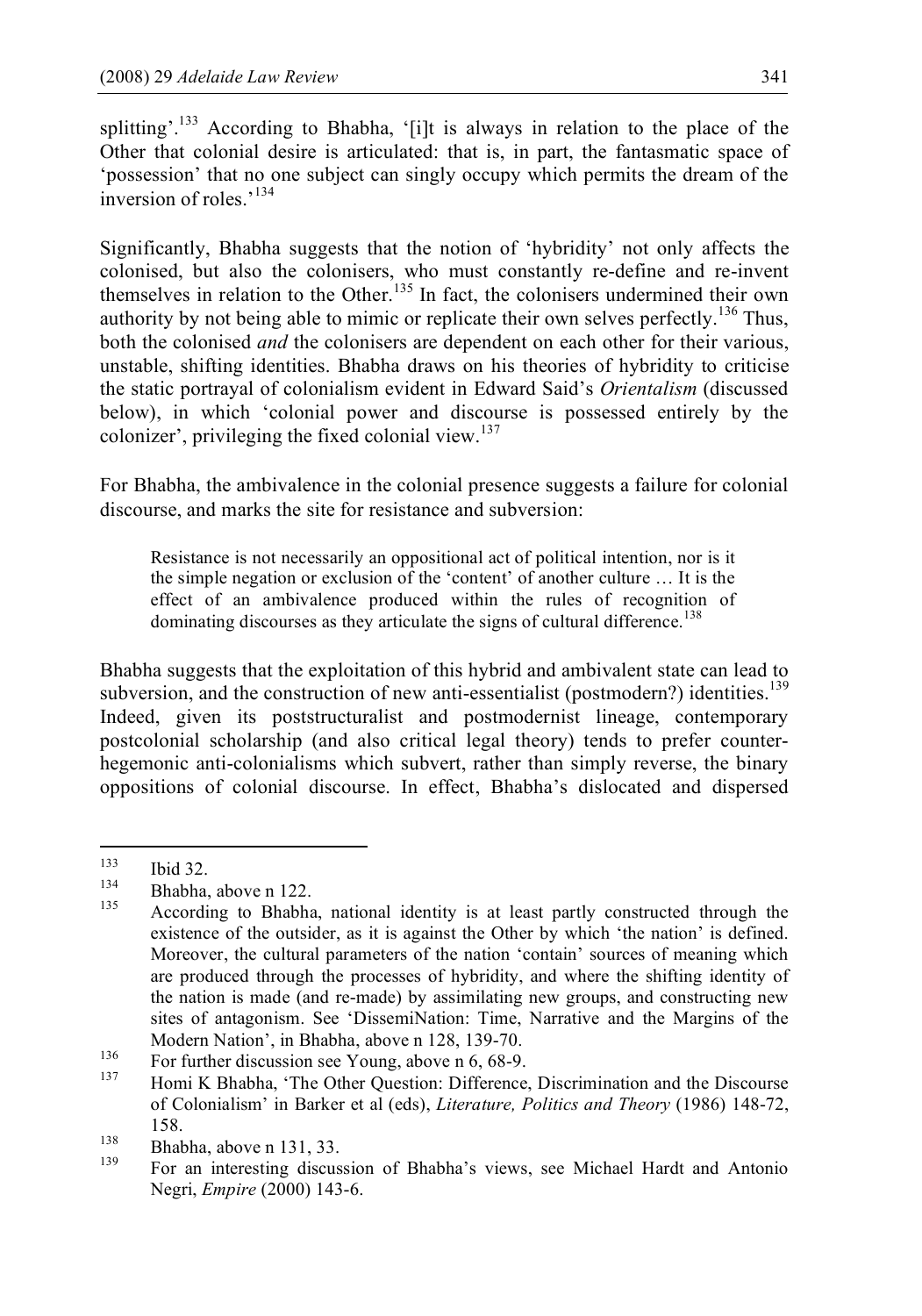subject successfully violates the established colonial ideological and epistemological norms.

While there have been several criticisms of both Bhabha's work,  $140$  and also the concept of hybridity, $141$  the hybrid world view offers powerful new ways of approaching complex issues in law, such as cultural identity. Significantly, the concept of hybridity in Bhabha's work not only subverts the traditional Western oppositional dualisms (for example, subject/object, man/woman, white/black), it also cautions against the interpretation of cultural identities in essentialist or reductive terms. This is important, as universal accounts of society and culture have proven to be exclusionary, as they are only ever achieved through the suppression of alternative specificities.

The notion of hybridity is a useful theoretical tool for legal discourse, as it enables new ways of thinking about the law, legal identities, and legal cultures. This may be particularly important for the liberal view of law, as it continues to be structured around fairly monochromatic views of culture and identity. By promoting the merits of deconstructing legal discourse within its wider context, a hybrid world view encourages a broader understanding of the *idea* of law, and this will (hopefully) prompt a different reading of it.

# C. *Gayatri Chakravorty Spivak and the Question of the Subaltern*

The question of 'the subaltern' is at the heart of contemporary debates in postcolonial discourse.<sup>142</sup> The term 'subaltern' in postcolonial theory is generally

<sup>&</sup>lt;sup>140</sup> For example, Bhabha has been criticised for not questioning the Eurocentric base of the Freudian and Lacanian psychoanalyical methods he uses to diagnose the colonial condition. See Ato Quayson, *Postcolonialism: Theory, Practice, or Process?* (2000) 42-3. See also Ashcroft, Griffiths and Tiffin, *The Post-Colonial Studies Reader*, above n 9, 9. Loomba suggests that despite Bhabha's emphasis on hybridity, he ironically universalises the colonial condition and presents the homogenous 'hybrid colonial subject'. His subject is also obviously male: See Loomba, above n 124, 178.<br>
For example, Benita Parry suggests that the concept of hybridity distorts the

dynamics of anti-colonial struggles, and the antagonistic relationship between the colonisers and the colonised. See Benita Parry, 'Problems in Current Theories of Colonial Discourse' in Ashcroft, Griffiths and Tiffin (eds), *The Post-Colonial Studies Reader* (1995) 36-44, 42-3. For Parry, the anti-colonial counter-narratives were important, as they challenged and undermined 'the ruling ideologies … nowhere more so than in overthrowing the hierarchy of coloniser/colonised': See Benita Parry, 'Resistance Theory/ Theorising Resistance, or Two Cheers for Nativism' in Barker, Hulme and Iversen (eds), *Colonial Discourse/ Postcolonial Theory* (1994) 172-96,

<sup>176.&</sup>lt;br><sup>142</sup> The word 'subaltern' is heavily associated with the work of Antonio Gramsci in postcolonial theory. Gramsci used the term 'subaltern' to refer to the historically 'inferior' classes, and argued that the essence of the historical is the varied interplay between the hegemonic class and the subaltern: See Antonio Gramsci, *Selections*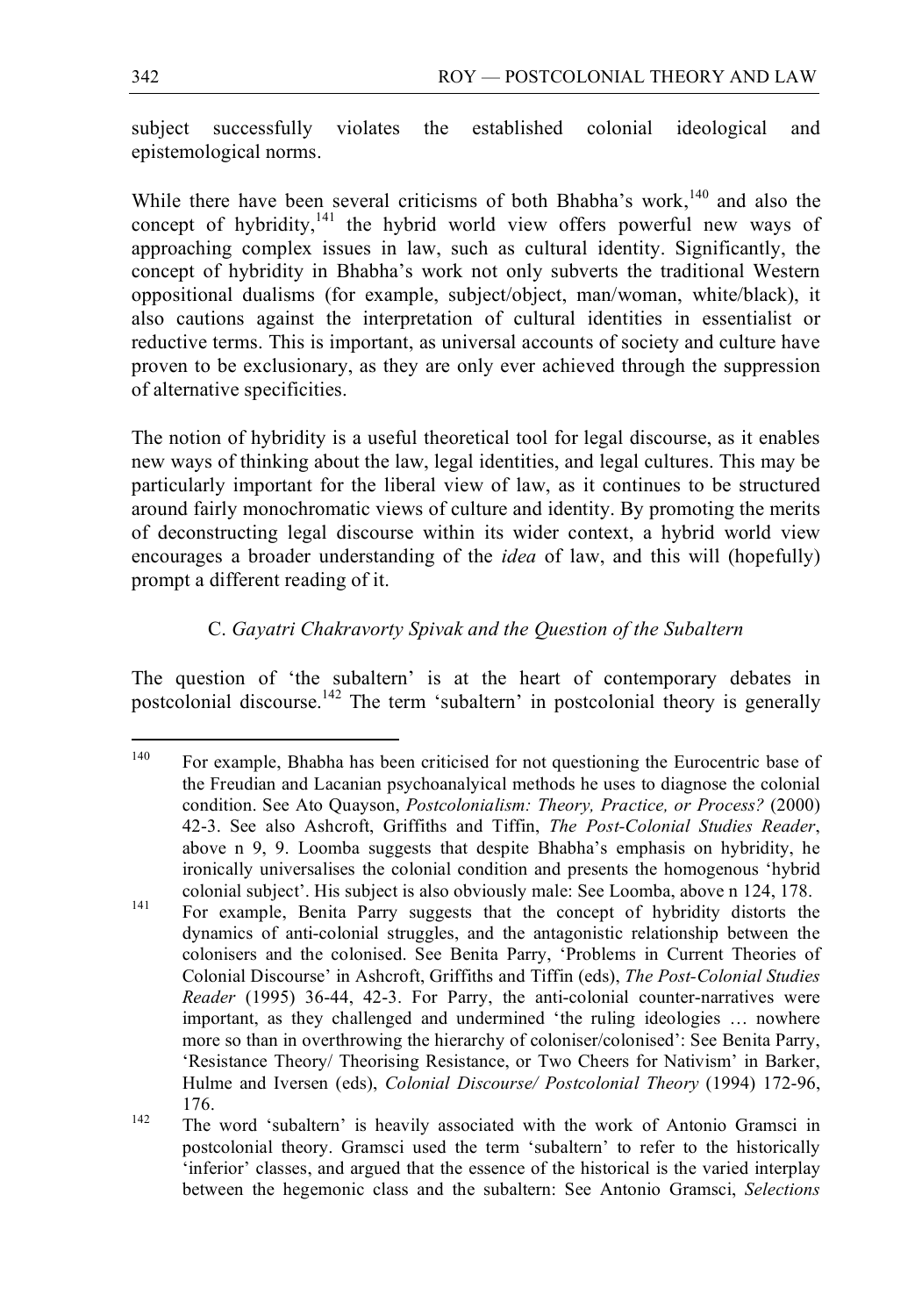used to refer to the various hierarchies which existed *within* the colonised world that is within the 'native' population. The central argument made by subaltern theorists is that there was never simply *a* subject/subordinate/subaltern position, but several, and a multiplicity of hierarchies existed within the colonised (and also colonising) groups.

As the colonial narrative of domination and resistance was largely told by those *with the power to speak*, subaltern scholarship is concerned with issues relating to agency, and the importance of the subaltern presence in interrogating the dominant account. Scholars interested in representing the subaltern view employ the term to re-write a history that seeks to describe the contribution made by the subaltern *on their own* (that is independently of the elite — either local or foreign).<sup>143</sup>

The theoretical trajectory of subaltern studies is broad. According to Gyan Prakash, '[s]ubaltern [s]tudies obtains its force as postcolonial criticism from a catachrestic combination of Marxism, poststructuralism, Gramsci and Foucault, the modern West and India, archival research and textual criticism.<sup>144</sup> All of these theoretical approaches are evident in the work of Gayatri Spivak, who has focused extensively on the question of the subaltern.<sup>145</sup> As one of the leading scholars in postcolonial

- <sup>143</sup> <sup>46</sup> *Harvard International Law Journal* 389, 395-6; Otto, above n 70.<br><sup>143</sup> For example, Guha and Spivak's edited work demonstrates that in the context of Indian colonial history, this means articulating the suppressed accounts of the mass of subaltern Indians (for example, the peasants, women, and urban poor) who resisted British rule in very different forms to the Indian elite: See Spivak and Guha, above n 104. See also Shahid Amin, *Event, Metaphor, Memory: Chauri Chaura 1922-1992* (1995); Kancha Ilaiah, *Why I am not a Hindu: a Sudra Critique of Hindutva Philosophy, Culture and Political Economy* (1996).<br>
Prakash, above n 142, 1490.<br>
Spivak's work was first internationally acknowledged after her celebrated translation
- 

 $\overline{a}$ 

of Derrida's classic deconstructivist text *Of Grammatology* (1976). She has subsequently applied deconstructive analyses to various theoretical engagements, such as feminism, Marxism, literary criticism, and postcolonial theory. The Derridean deconstructivist mode displaces *and* reverses an opposition. This is turn provides a platform for effecting 'critical leverage', and enables the critic to place herself or himself in an ambivalent relation to the theoretical method being employed, and also synchronously disorients the audience from the familiarity of the politico-theoretical structures which it seems to take for granted. Spivak argues that this process makes it at least *partially* possible to critique dominant systems, without simply becoming entangled within the exercise. However, she warns that such a

*from Political Writings, 1921-1926* (1978). For a survey of subaltern studies scholarship, see Ranajit Guha and Gayatri Chakravorty Spivak (eds), *Selected Subaltern Studies* (1988); Vinayak Chaturvedi, *Mapping Subaltern Studies and the Postcolonial* (2000); Walter D Mignolo, *Local Histories/Global Designs: Coloniality, Subaltern Knowledges, and Border Thinking* (2000); Gyan Prakash, 'Subaltern Studies as Postcolonial Criticism' (1994) 99 *American Historical Review* 1475. Legal scholars have also engaged with subaltern studies scholarship. See, eg, BS Chimni, 'Alternative Visions of Just World Order: Six Tales From India' (2005)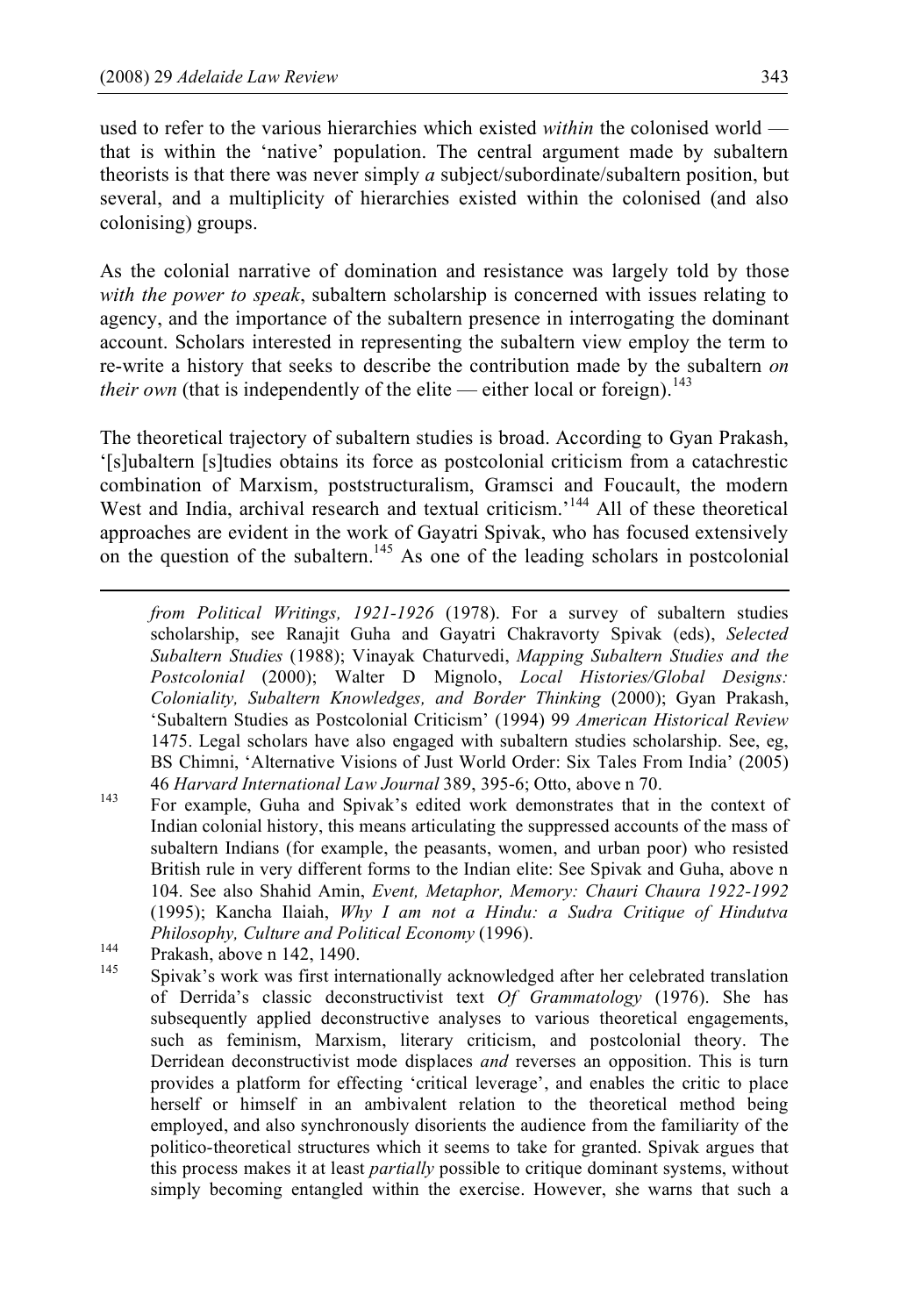theory, Spivak expresses her discomfort with the difficulties and contradictions inherent in constructing a 'subaltern voice'. In particular, she is concerned about the pitfalls of essentialism, and the dangers inherent in constructing another monolithic category — that is 'the subaltern voice'.<sup>146</sup> For Spivak, while it is important not to be 'rhetorically committed' to totalising schemas such as essentialism, strategically this is a near impossibility, because even when 'we talk about *feminist* practice, or privileging practice over theory, we are universalising — not only generalising but universalising.<sup>147</sup> For this reason, she advocates a pragmatic approach, where the critic is forced to admit that they 'are an essentialist from time to time.<sup>148</sup> The alternative for Spivak is 'theoretical purity', where 'the great custodians of the antiuniversal ... keep themselves clean by not committing themselves to anything.<sup>'149</sup>

The location of the subaltern in discourse raises several significant questions, such as: Can the subaltern speak? To what extent did colonialism silence the subaltern voice? Is the position of the subaltern *necessarily* subordinate? If the subaltern can speak, do they use their own 'authentic' voice, or that of their colonial masters?<sup>150</sup> If the subaltern cannot speak, who can write as Other, and represent the subaltern voice (for example, intellectuals, members of the imperial classes, the former colonial masters)?<sup>151</sup> All of these questions are explored by Spivak in a highly

 displacement can only be produced 'by taking the investigator's own complicity into account', as the critic herself is not free from cultural and historical conditionings: See Gayatri Chakravorty Spivak, 'The Rani of Sirmur' in Barker et al (eds), *Europe and its Others: Proceedings of the Essex Conference on the Sociology of Literature July 1984, Volume 1* (1985) 128-51, 147. Spivak's writings include: Gayatri Chakravorty Spivak, *Outside in the Teaching Machine* (1993); Gayatri Chakravorty Spivak, *A Critique of Postcolonial Reason: Toward a History of the Vanishing Present* (1999); Gayatri Chakravorty Spivak, 'Can the Subaltern Speak?' in Nelson and Grossberg (eds), *Marxism and the Interpretation of Culture* (1988) 271-313; Gayatri Chakravorty Spivak, *In Other Worlds: Essays in Cultural Politics* (1987); Gayatri Chakravorty Spivak, *The Post-colonial Critic: Interviews, Strategies, Dialogues* (1990); Gayatri Chakravorty Spivak, *Death of a Discipline* (2003); Gayatri Chakravorty Spivak, *Thinking Academic Freedom in Gendered Post-coloniality* (1992).<br><sup>146</sup> On this point, O'Hanlon suggests that subaltern historians documenting the

differences between Indian peasant and elite anti-colonial struggles continue to construct an *essential* monolithic peasant identity: See Rosalind O'Hanlon, 'Recovering the Subject Subaltern Studies and Histories of Resistance in Colonial

South Asia' (1988) 22 Modern Asian Studies 189, 201-2.<br>
<sup>147</sup> Spivak, *The Post-colonial Critic: Interviews, Strategies, Dialogues, above n 145, 11.*<br>
<sup>148</sup> Ibid.<br>
<sup>149</sup> Ibid.<br>
<sup>150</sup> The concept of 'authenticity', or what problematic: See, eg, Gareth Griffiths, 'The Myth of Authenticity' in Ashcroft, Griffiths and Tiffin (eds), *The Post-Colonial Studies Reader* (1995) 237-41.<br><sup>151</sup> See Margery Fee, 'Who Can Write as Other?' in Ashcroft, Griffiths and Tiffin (eds),

*The Post-Colonial Studies Reader* (1995) 242-5. For example, Edward Said rejects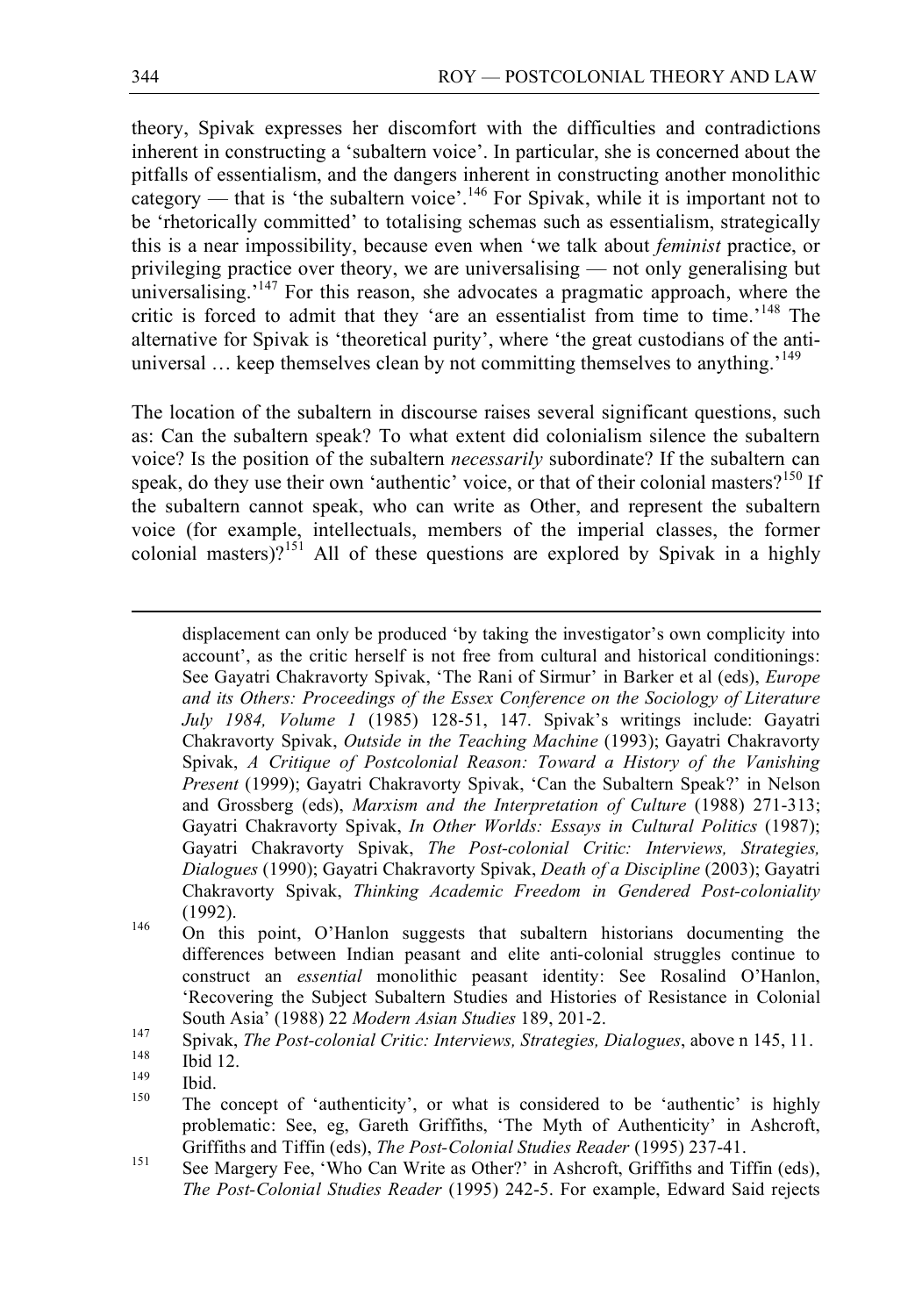influential essay titled 'Can the Subaltern Speak?'<sup>152</sup> She uses the word to refer to the oppressed subject, and argues that ultimately, it is impossible for the subaltern to speak. In her paper, Spivak focuses on the issue of widow immolation (or *sati*) in colonial India,<sup>153</sup> and suggests that both colonialism and patriarchy operate not as separate, but two mutually supporting systems of domination that intersect in the lives of the subaltern sexed subject, or 'the brown woman'. <sup>154</sup> The effect is *multiple*

'the limited proposition that only <sup>a</sup> black can write about blacks, <sup>a</sup> Muslim about

Muslims, and so forth': See Said, above n 25, 322.<br><sup>152</sup> See Spivak, 'Can the Subaltern Speak?', above n 145.<br><sup>153</sup> On the practice of *sati* (ie widow immolation, where widowed women were expected to join their dead husbands on the funeral pyre), see further Lata Mani, 'Contentious Traditions: the Debate on Sati in Colonial India' in Sangari and Vaid (eds), *Recasting Women* (Rutgers University Press, New Brunswick, 1989) 88-126; Lata Mani, 'Cultural Theory, Colonial Texts: Reading Eyewitness Accounts of Widow Burning' in Grossberg, Nelson and Treichler (eds), *Cultural Studies* (1992) 392-408.<br>Spivak has written extensively on the topic of what she calls the 'subaltern woman'.

For example, in her essay 'French Feminism in an International Frame', Spivak illustrates the narcissism inherent in Julia Kristeva's text *About Chinese Women* (1977). This text emerged as part of the academic French interest in China during the 1970s. Spivak argues that Kristeva merely presents her mute native material, as the reader can never actually *hear* the object of Kristeva's investigation (ie the Chinese women) represent themselves. Moreover, Spivak asserts that Kristeva generalises in her investigations on China 'with no encroachment of archival evidence'. She focuses on Kristeva's privileged position as an investigator (and authoritative knower), and suggests that this act of authoritarian knowing or 'epistemic violence' results in Kristeva's text being more 'about her *own* identity rather than theirs'. Thus, in the process of representing her Other, the liberal feminist (in this case Kristeva) silences the 'native woman'. Spivak places Kristeva in 'the group of thinkers' who in 'spite of their occasional interest in touching the *other* of the West, of metaphysics, of capitalism, their repeated question is obsessively self-centred: if we are not what official history and philosophy say we are, who then are we (not), how are we (not)?': See 'French Feminism in an International Frame' in Spivak, *In Other Worlds: Essays in Cultural Politics*, above n 142, 134-53, especially 137. Spivak's arguments with respect to the 'gendered subaltern' are also repeated in her other works. In her highly influential essay discussed above, 'Can the Subaltern Speak?', Spivak argues that the gendered subaltern 'disappears, not into a pristine nothingness, but into a violent shuttling which is the displaced figuration of the "third-world woman" caught between tradition and modernization.' She suggests that the gendered subaltern 'disappears', as she is never heard speaking for herself, or about herself. She is merely a medium through which competing discourses assert their respective claims. See Spivak, 'Can the Subaltern Speak?' above n 142, 306. There has also been extensive debate in feminist legal theory on the issue of the 'coloured woman', or the subaltern woman. Highly influential earlier works include Angela Harris, 'Race and Essentialism in Feminist Legal Theory' (1990) 42 *Stanford Law Review* 581; M Kline, 'Race, Racism, and Feminist Legal Theory' (1989) 12 *Harvard Women's Law Journal* 115; M Mahoney, 'Whiteness and Women, In Practice and Theory: a Reply to Catherine MacKinnon' (1993) 5 *Yale Journal of Law and Feminism* 217.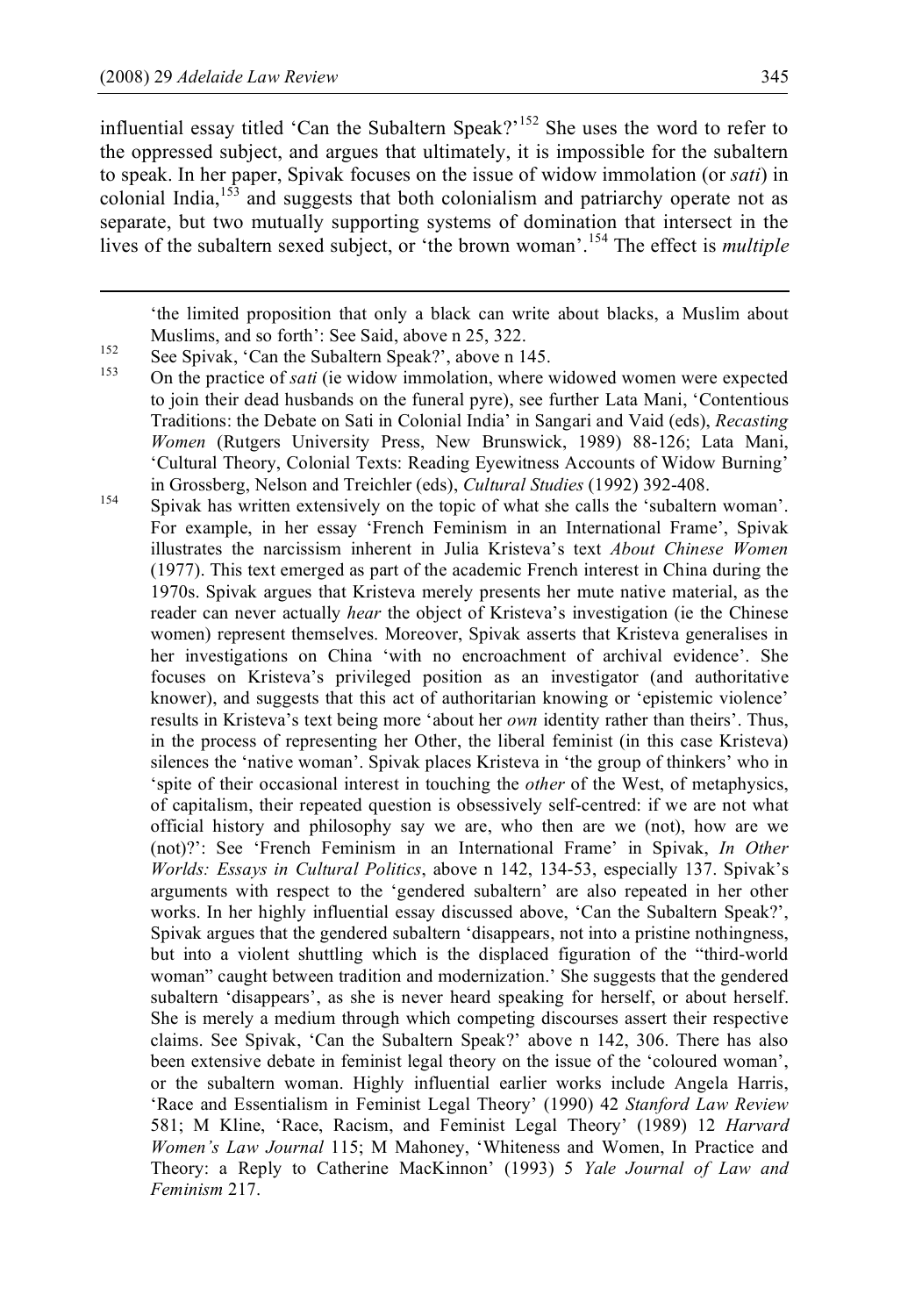subordination, making it extremely difficult for the subaltern to speak (even though elite brown men *may* have found a voice as they were further up in the colonial hierarchy). For this reason, Spivak argues that postcolonial intellectuals must 'represent' the subaltern, as '[t]he subaltern cannot speak.'<sup>155</sup>

Given the complexities involved in locating subaltern voices, Lata Mani suggests that the question 'Can the Subaltern Speak?' may be more clearly rephrased as 'a series of questions', such as: 'Which groups constitute the subalterns in any text? What is their relationship to each other? How can they be heard to be speaking or not speaking in a given set of materials? With what effects?'<sup>156</sup> There have of course been several criticisms of Spivak's work. <sup>157</sup> Nevertheless, her analysis of the subaltern subject, and in particular, her thesis on essentialist positions, has been profoundly influential in contemporary postcolonial discourse.

A common objection to subaltern studies is that its very fragmentary nature makes it impossible to construct any kind of sophisticated understanding of how dynamic hierarchies intersect and operate in relation to each other. However, while subaltern scholarship has clearly encouraged movement away from grand narratives and theorising, and the construction of essential identities, subaltern accounts do not necessarily result in the disappearance of universal stories. Rather, they force totalising discourses to be read in a different manner. Moreover, the subaltern project makes it possible to begin at least to recover some of the voices of the Other, which have effectively been silenced by Western discourses. Indeed, the subaltern account forces a different world view from the one portrayed by the omnipresent Western canonical knowledge systems, and also serves as a useful reminder of the pitfalls of any kind of universalising. For this reason, it is a powerful theoretical tool for any discourse — including the law.

# D. *Edward Said's 'Orientalism'*

In his enormously influential text, *Orientalism: Western Conceptions of the Orient* (1978), Edward Said combines the theoretical traditions of Marxism and

<sup>&</sup>lt;sup>155</sup> Spivak, 'Can the Subaltern Speak?', above n 145, 308.<br><sup>156</sup> Mani, 'Cultural Theory, Colonial Texts: Reading Eyewitness Accounts of Widow Burning', above n 153, 403.<br>
For example, some critics suggest that Spivak's position on subaltern silence is

problematic because of its negativity, and its complete acceptance of the ideological hegemony of the dominant discourse. For example, Benita Parry suggests that Spivak's analysis of Jean Rhys's novel *Wide Sargasso Sea* (1968) fails to depict *any* evidence of female agency in Caribbean cultures and, in fact, is deliberately deaf even when the native voice *can* be heard: See Parry, 'Problems in Current Theories of Colonial Discourse', above n 141, 38-40. Ashcroft et al also suggest that Spivak's theoretical approach (like Bhabha's) has been criticised for being 'too deeply implicated in European intellectual traditions': See Ashcroft, Griffiths and Tiffin, *The Post-Colonial Studies Reader*, above n 9, 9.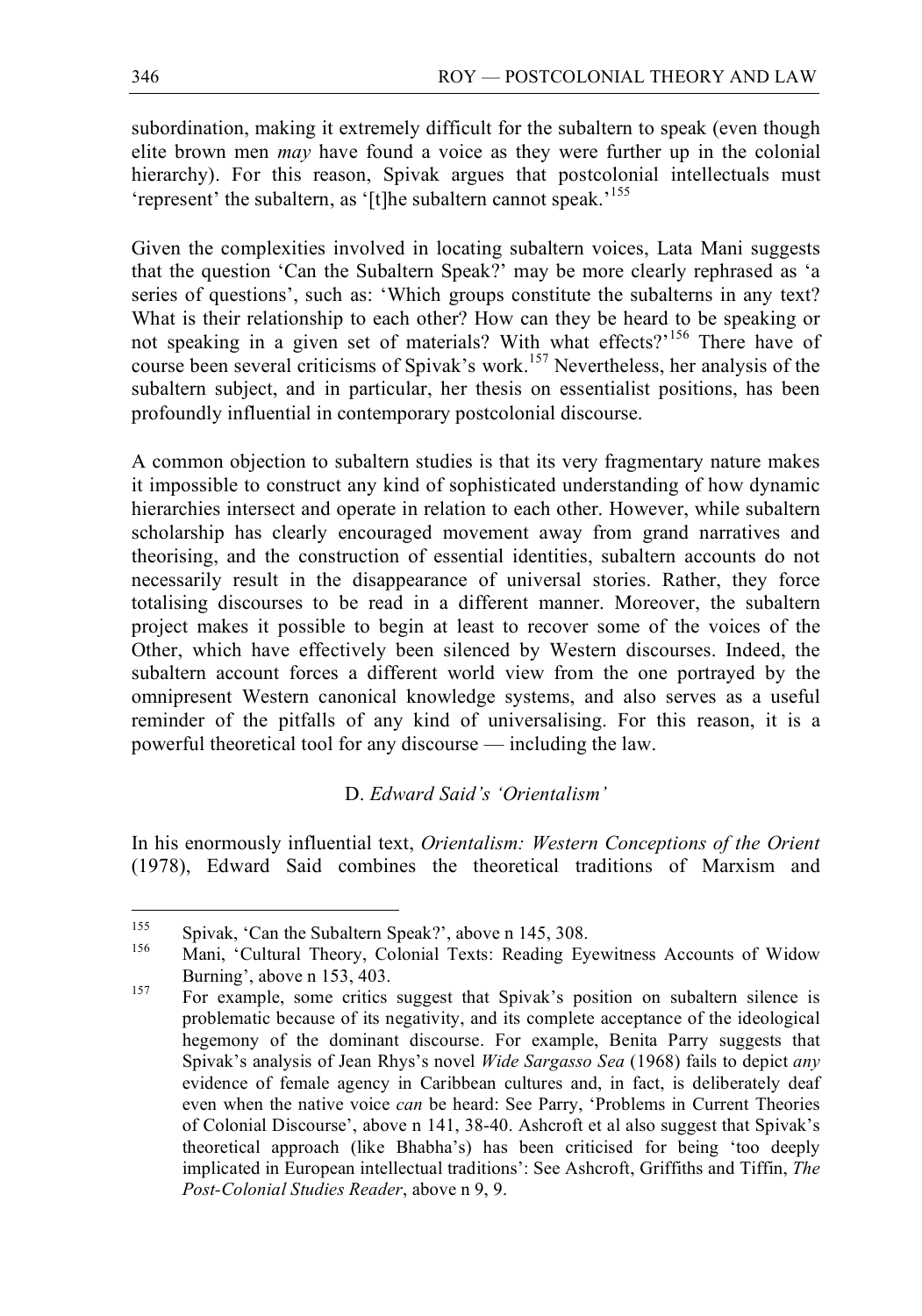poststructuralism to produce a profound understanding of the construction of the Other, and the contiguous relationship which exists between Western knowledge systems and colonial power.<sup>158</sup> *Orientalism*'s revolutionary impact on intellectual thought, both in the West and non-West, testifies to its status as the founding text in postcolonial studies. <sup>159</sup> Indeed, Said's concept of the Other in *Orientalism* constitutes the very heart of postcolonial theory.

The major argument in Said's deeply provocative work is that Western knowledge *of* the Orient is inextricably linked to Western power *over* the Orient, as knowledge and power are thoroughly homologous, dialogical, and reciprocal in their processes and effects. Rather than focus on the history of anti-colonial struggles, Said explores the ways in which the 'Orient' *as an idea* was constructed and created in European minds. Said traces the discursive and textual constructions of Western 'truths' about the Other, in order to illustrate how these 'truths' concomitantly consolidate Western political hegemony and Western cultural power. Significantly, Said illustrates that the West is *also* a construct, and the colonised Orient *also* 'helped to define Europe (or the West) as its contrasting image, idea, personality, experience.<sup>160</sup> Moreover, Said resists the conclusion that there was 'a real or true Orient' that was different from the Orientalist constructions of the Other.<sup>161</sup> By exploring the ideological disguises of the colonial and imperial process, Said in *Orientalism* traces the reciprocal relationship between knowledge and power. For Said, 'Orientalism' (or the academic study of the Orient), has been an essential accessory to Europe's domination and authority over the Other. Said subsequently

<sup>&</sup>lt;sup>158</sup> Said, above n 25.<br><sup>159</sup> To illustrate, the editors of the influential Essex symposia series on the sociology of literature have claimed that '[t]here is little doubt that matters of colony and empire have moved centre stage in Anglo-American literary and cultural theory', and 'the catalyst for much of the new work' and 'an indispensable reference point' is Said's *Orientalism*: Francis Barker, Peter Hulme and Margaret Iversen (eds), *Colonial Discourse/ Postcolonial Theory* (1994) 1. Chatterjee has written passionately about his first encounter with the text: 'I will long remember the day I read *Orientalism* ... a book which talked of things I felt I had known all along but had never found the language to formulate with clarity. Like many great books, it seemed to say for the first time what one had always wanted to say.' Partha Chatterjee, 'Their Own Words? An Essay for Edward Said' in Sprinker (ed) *Edward Said: a Critical Reader* (1992) 194-220, 194. See also Spivak, *Outside in the Teaching Machine*, above n 142, 56. For an insight of the impact made by *Orientalism* from the perspective of three Indian academics teaching English literature at Delhi University, see Zakia Pathak, Saswati Sengupta and Sharmila Purkayastha, 'The Prisonhouse of Orientalism' (1991) 5 *Textual Practice* 195.<br>
Said, above n 25, 1-2.<br>
Ibid 322.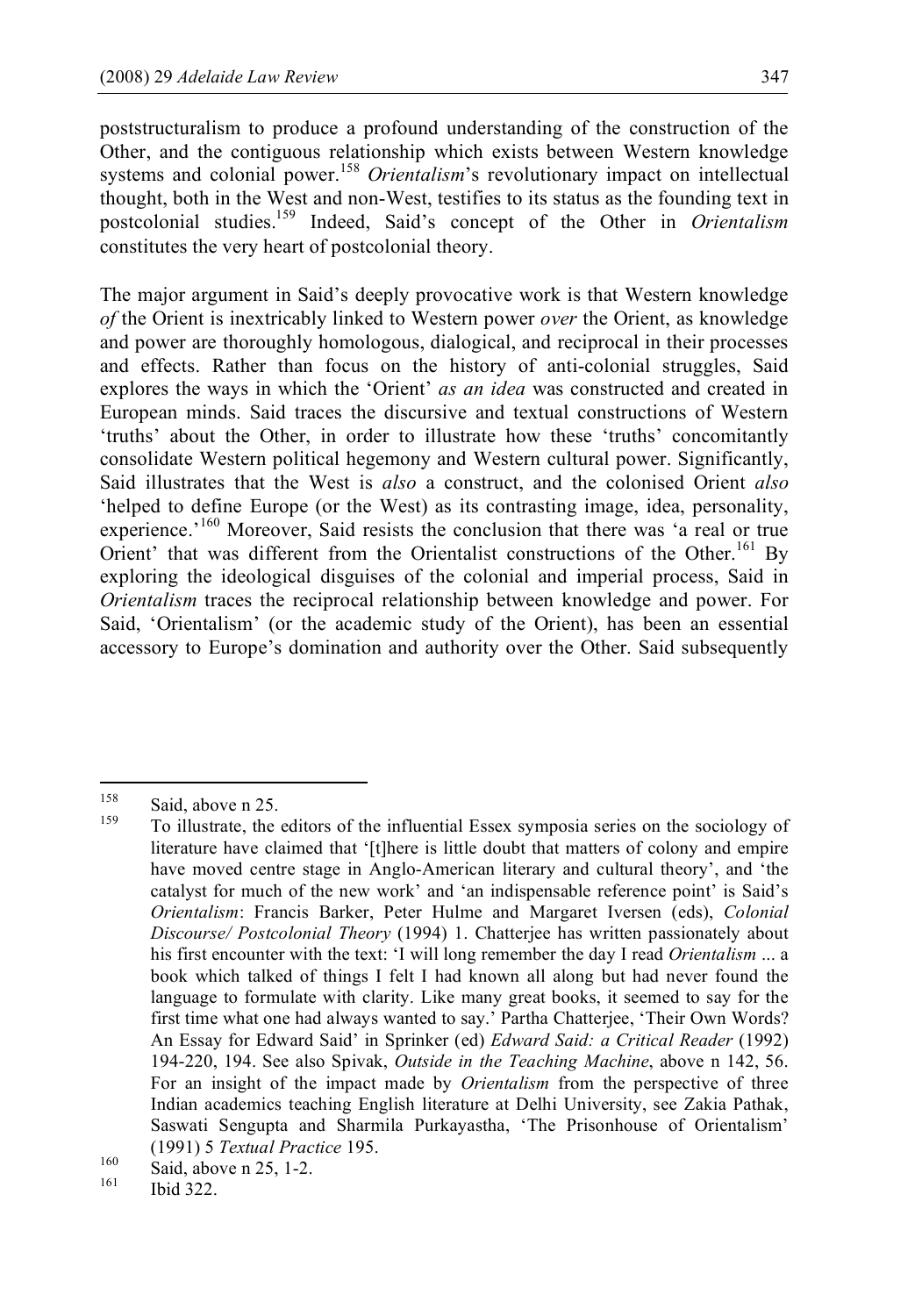argued in later works that the hegemony of the West has persisted in this postcolonial age, largely due to the continual construction of the Orient as Other.<sup>162</sup>

A reading of *Orientalism* reveals that its textual construction has clearly been influenced by several theoretical and philosophical traditions. In particular, Said engages in Marxist and poststructuralist theory to demonstrate the complicity of Western knowledges, and the operative interests of Western power. The use by Said of Marxism and poststructuralism is particularly interesting, as there is a longstanding debate in academia regarding the compatibility of these two distinct (and perhaps even contradictory) theoretical practices.<sup>163</sup> Nevertheless, the seemingly impossible collusion of poststructuralist discourse and Marxist historicism is used by Said to demonstrate powerfully how the Orient was (is) constructed by the West as Other. 164

As noted above, a major theme in Said's work, which is particularly evident in *Orientalism, The Question of Palestine*, <sup>165</sup> and *Covering Islam*, <sup>166</sup> is the collusion

<sup>&</sup>lt;sup>162</sup> Said argues that this is particularly prevalent in the Western media. See Edward W

Said, *Culture & Imperialism* (Vintage, London, 1993).<br><sup>163</sup> For a discussion of some of the problems inherent in Said's theoretical paradigm, see Rosalind O'Hanlon and David Washbrook, 'After Orientalism: Culture, Criticism, and Politics in the Third World' (1992) 34(1) *Comparative Studies in Society and History* 141, 155-158. But see Gyan Prakash, 'Can the "Subaltern" Ride? A Reply to O'Hanlon and Washbrook' (1992) 34(1) *Comparative Studies in Society and History*

<sup>168, 179-180.&</sup>lt;br><sup>164</sup> Although Said extensively engages in Marxist discourse, it should be noted that he is critical of the epistemological and ontological inadequacy of orthodox Marxist theory. Said's discomfort with Marxist theory lies in its failure to accommodate adequately the specific experiences of the colonised world. For example, in reference to the Palestinian question, Said asserts that 'the development of a theoretical Marxism in the Arab world did not seem to meet adequately the challenges of imperialism, the formation of a nationalist elite, the failure of the nationalist revolution, etc': See Jennifer Wicke and Michael Sprinker, 'Interview with Edward Said' in Sprinker (ed) *Edward Said: a Critical Reader* (1992) 221-64, 261. In terms of Marx himself, Said is critical of the ethnocentric foundations of his writing. To illustrate, Marx asserted that the British have 'a double mission in India: one destructive, the other regenerating — the annihilation of the Asiatic society, and the laying of the material foundations of Western society in Asia': Karl Marx, *Surveys from Exile* (1973) 320, cited in Said, above n 25, 154. It is now well-known that a capitalist society was the prerequisite social condition for Marx's revolution. For this reason, Marx defended European colonialism as a necessary historical project. Moreover, according to Marxist theory, colonialism would eventually facilitate global modes of capitalist production, which would concomitantly destroy 'backward' or pre-capitalist forms of social organisation. Thus, implicit in Marx's reasoning is the necessary and progressive role of the civilising mission of colonialism. <sup>165</sup> Edward <sup>W</sup> Said, *The Question of Palestine* (1992).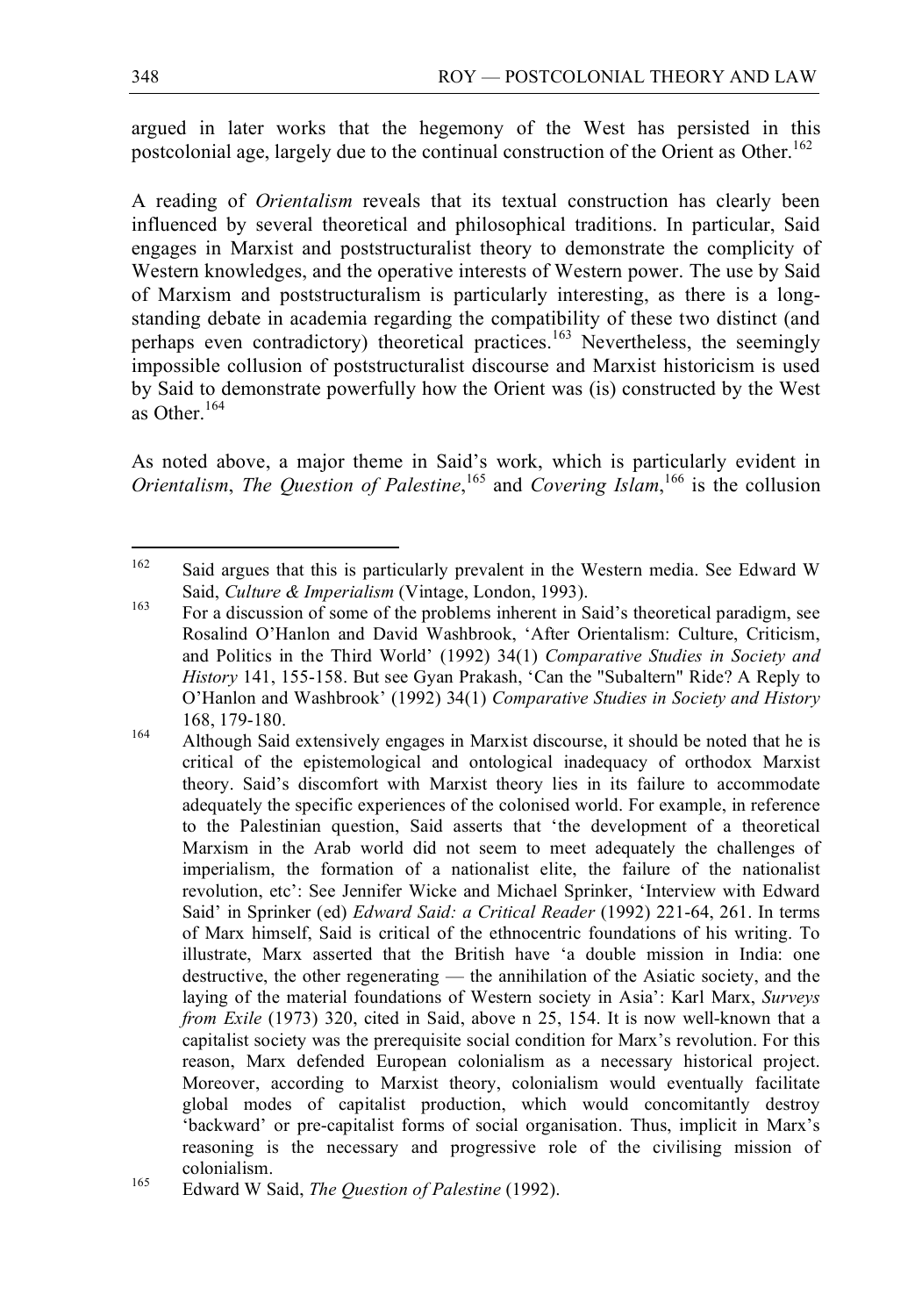between knowledge and power. Said explores Foucault's complex matrix of knowledge and power and applies it to the colonial canvas. The Foucaultian explanation of the complicity between knowledge and power is now well known.<sup>167</sup> Foucault explored the relationship between these two concepts to illustrate how knowledge transforms power, shifting it from its concentration in monolithic entities, such as 'the State', into dispersed web-like forces encountered in everyday experiences. 168

In *Orientalism*, Said exploits Foucault's understanding of knowledge and power, and uses his theories to focus more directly on how knowledge is transformed through the corruption of power. For Said, one of the instances when knowledge becomes contaminated is when it becomes institutionalised, and operates in the interests of a dominant elite. Said's quintessential example of the corruption and institutionalisation of knowledge for the benefit of a hegemonic group is, of course, the 'Orientalist project'. Although Said attaches several different (but interdependent) meanings to the idea of 'Orientalism', <sup>169</sup> his principal explanation (which incorporates all his meanings) is that of a *discourse* in the Foucaultian sense of the term. Said contends that 'without examining Orientalism as a discourse one cannot possibly understand the enormously systematic discipline by which European culture was able to manage — and even produce — the Orient politically, sociologically, militarily, ideologically, scientifically, and imaginatively'.<sup>170</sup> Foucaultian notions of discourse are always linked to power, and exercises of power. In this way, discourses are *systems of meaning*, which incorporate, and are committed to the continuation of, dominant social systems. Said argues that as part of the dominant social system, the discourse of 'Orientalism' was so 'authoritative' that 'no one writing, thinking, or acting on the Orient could do so without taking account of the limitations on thought and action imposed by Orientalism.<sup>171</sup>

Discourses also control both the *mode* and the *means* of representation. In the context of Orientalist discourse, this meant (means) representing the Orient, because of its obvious inability to represent itself. In the process of representing the Orient as Other, negative stereotypes were (are) systematically produced (such as the terrorist, the savage, anarchy and lawlessness, poverty and general 'doom and

 <sup>166</sup> Edward <sup>W</sup> Said, *Covering Islam: How the Media and the Experts Determine How We See the Rest of the World* (1981).<br><sup>167</sup> See Foucault, above n 6. See further Foucault, above n 70; Michel Foucault,

*Language, Counter-Memory, Practice: Selected Essays and Interviews* (1977).<br><sup>168</sup> In her explanation of this concept, Sneja Gunew suggests that '[p]ower is reproduced in discursive networks at every point where someone who "knows" is instructing someone who doesn't know.' Sneja Gunew, 'Feminist Knowledge: Critique and Construct' in Gunew (ed), *Feminist Knowledge: Critique and Construct* (1990) 13-

 $\begin{array}{r} 35, 22. \\ \text{Said, above n } 25, 2-3. \\ \text{170} \\ 171 \quad \text{Ibid.} \end{array}$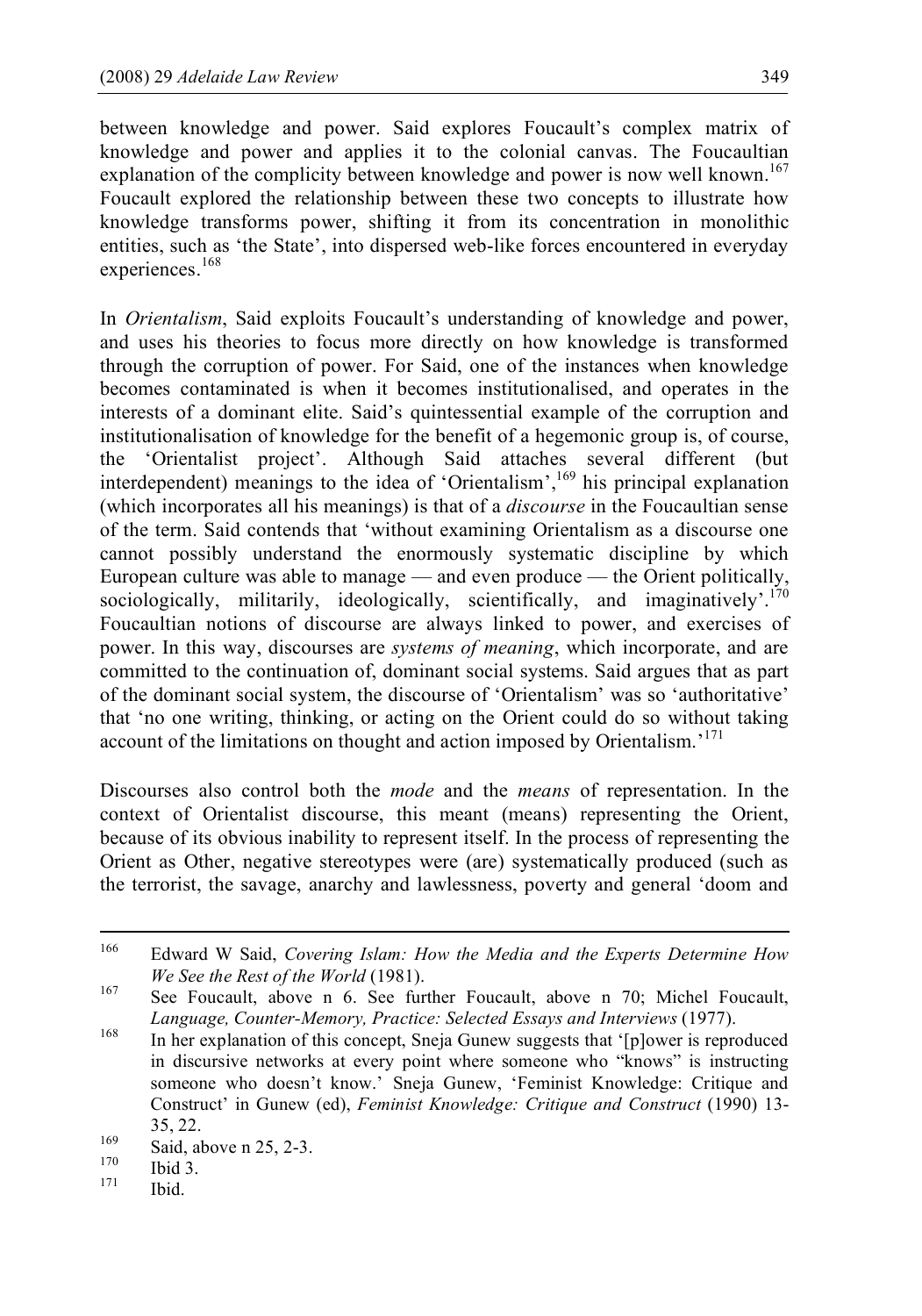gloom', and so on). By the continual perpetuation of these negative stereotypes, 'European culture gained in strength and identity by setting itself off against the Orient as a sort of surrogate and even underground self.<sup>172</sup> These stereotypes also produced an image of 'a subject race, dominated by a race that knows them and what is good for them better than they could possibly know themselves.<sup>173</sup> Thus, the *necessity* of colonial and imperial rule was (is) perpetually re-confirmed. In the words of Said in a later text, *Culture and Imperialism*:

Neither imperialism nor colonialism is a simple act of accumulation and acquisition. Both are supported and perhaps even impelled by impressive ideological formations which include notions that certain territories and people *require* and beseech domination, as well as forms of knowledge affiliated with that domination<sup>174</sup>

Said's major project of using knowledge as a vehicle for ideological and social change has subsequently been hailed by other theorists as one of postcolonial theory's key aims. As Young suggests, despite postcolonial theory's conceptual fluidity, the major project of the discourse remains coherent: first, investigating the extent to which European history, culture, and knowledge were part of the practice of colonisation, and its continuing aftermath; second, identifying and analysing the causes and effects of continuing international exploitation; and third, transforming those epistemologies into new forms of cultural and political production, and enabling the transformation of global material injustice for disempowered peoples. 175

There have of course been several criticisms of Said's study in *Orientalism*. 176 Nevertheless, due to its revolutionary impact on intellectual and cultural thought, *Orientalism* remains the foundational text in postcolonial studies.

<sup>&</sup>lt;sup>172</sup> Ibid.<br>
<sup>173</sup> Ibid 35.<br>
Said, above n 162, 8 (his emphasis).<br>
<sup>175</sup> Young, above n 6, 69.<br>
For example, Said's text has been criticised for ironically essentialising the discourses of colonialism and imperialism, and for universalising the negative Orientalist stereotype. In the process of his textual construction, another stereotype has inadvertently been produced: the ethnocentric Occidental. Thus, the possibility of *difference* within Orientalist discourse is effectively silenced. Theorists such as Bhabha argue that cultural stereotypes are far more ambivalent, unstable, and dynamic than those portrayed in Said's text. For Bhabha, *Orientalism* 'loses some of its interrogative power' because of 'Said's inadequate engagement with alterity and ambivalence' within Orientalist discourse: See Bhabha, above n 134, 157. There is also a growing awareness, particularly amongst historical scholars, of the subversive political uses of Orientalist discourse by the colonised. Indeed, Orientalist discourses were not only strategically available for the empire, they were also available for its adversaries. Richard Fox argues that Mahatma Gandhi used positive Orientalist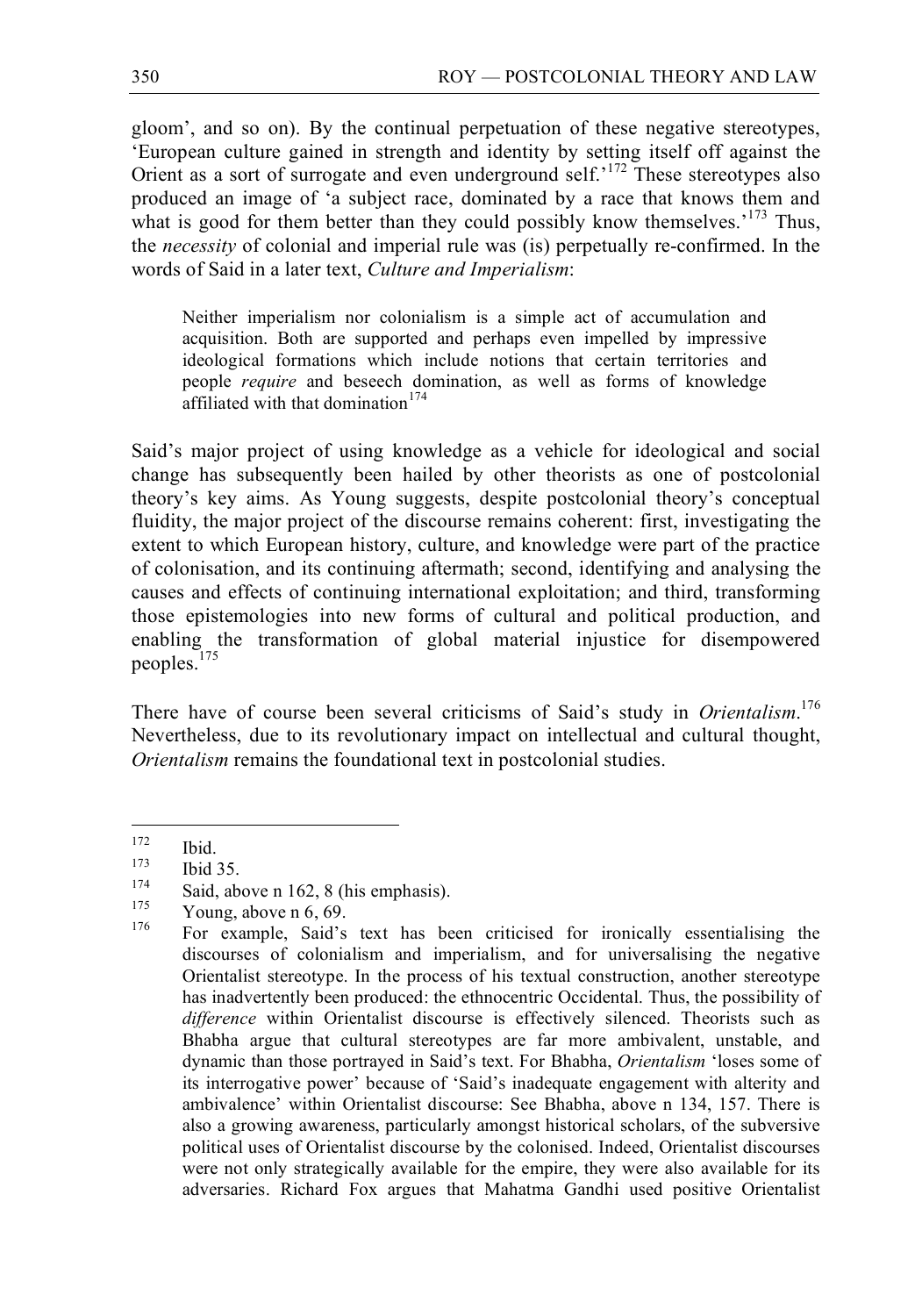# VII POSTCOLONIAL INTERVENTIONS INTO CONTEMPORARY LAW: THE LAW REFORM COMMISSION OF WESTERN AUSTRALIA'S FINAL REPORT ON ABORIGINAL CUSTOMARY LAWS

There has recently been focus on the Indigenous Other, and the hybrid condition created by colonialism, with the renewed discussion on the recognition of Aboriginal customary laws in Australia. In September 2006, the Law Reform Commission of Western Australia (LRCWA) published its final report on the recognition of Aboriginal customary laws, which was the culmination of six years of research and wide-ranging consultations with Aboriginal and non-Aboriginal peoples, organisations, and government agencies in Western Australia.<sup>177</sup> The Report follows the extensive study by the Australian Law Reform Commission  $(ALRC)$  in 1986,  $^{178}$  and more recently, the Law Reform Committee of the Northern Territory (NTLRC) in 2003<sup>179</sup> on the recognition of Aboriginal customary laws. The ALRC Report was based on wide-ranging consultations with Aboriginal and non-Aboriginal people, and applied a flexible (or 'functional') approach towards the recognition of Aboriginal customary law in five areas: marriage, children and family property; the criminal law and sentencing; problems of evidence and procedure; local justice mechanisms for Aboriginal communities; and hunting, fishing and gathering rights.<sup>180</sup> The NTLRC Report also adopted a flexible approach towards the recognition of Aboriginal customary laws in specific areas in the Northern Territory, and makes a total of 12 recommendations — ranging from a recognition of Aboriginal law as a source of law in the Northern Territory (Recommendation 11), to establishing an inquiry into the issue of payback (Recommendation  $6$ ).<sup>181</sup>

In his discussion on Islamic law and English texts, John Strawson explains that 'legal Orientalism' was the process whereby '[t]he overriding aim was to make Islamic law understandable to the English lawyer or official.<sup>182</sup> In a similar vein,

<http://www.lrc.justice.wa.gov.au/> at <sup>12</sup> April 2007. <sup>178</sup> See ALRC, above <sup>n</sup> 61. <sup>179</sup> See Northern Territory Law Reform Committee, *Report on Aboriginal Customary Law* (NTLRC, Darwin, 2003). The Report is available online: <http://www.nt.gov.au/justice/docs/lawmake/ntlrc\_final\_report.pdf>

images of India to construct an 'authentic' pre-colonial cultural identity in opposition to Western civilisation and British colonial rule. Indeed, Gandhi 'depended on an Orientalist image of India as inherently spiritual, consensual, and corporate.' Moreover, the positive stereotype of the spiritual 'East' provided an alternative to the capitalist and exploitative 'West': See Richard Fox, 'East of Said' in Sprinker (ed)

*Edward Said: <sup>a</sup> Critical Reader* (1992) 144-56, 151. <sup>177</sup> Law Reform Commission of Western Australia, *Aboriginal Customary Laws Final Report (No 94)* (LRCWA, Perth, 2006). The Report is available online:

at 12 April 2007.<br>
180 Ibid.<br>
181 See above n 178.<br>
182 John Strawson, 'Islamic Law and English Texts' (1995) 6 *Law and Critique* 21, 22.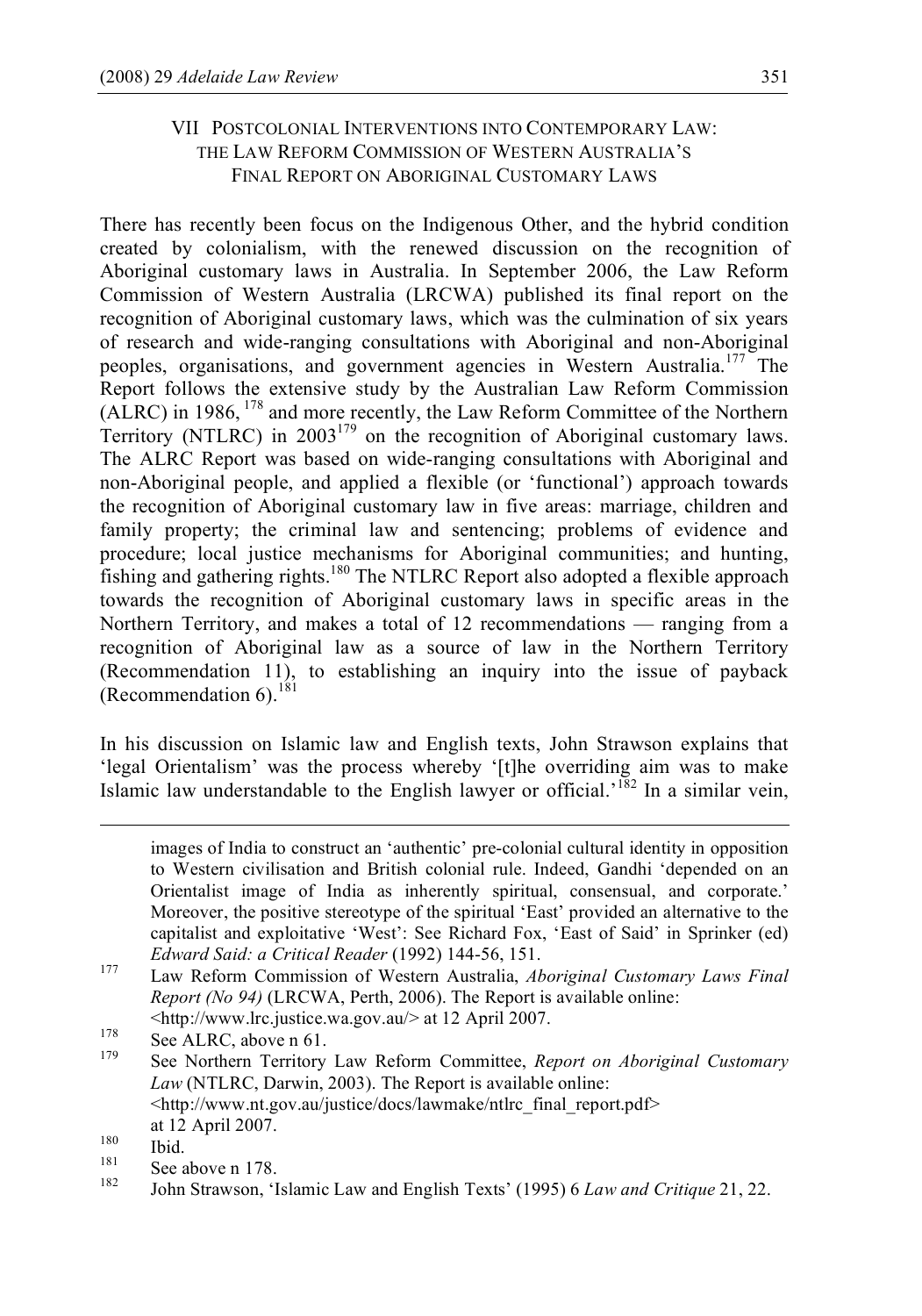Spivak suggests that by codifying Hindu law, the British in colonial India reduced a 'polymorphous structure' to a far more clearly organised system — which was essentially comprehensible to the coloniser.<sup>[83</sup> According to Spivak, 'in the constitution of that Other of Europe, great care was taken to obliterate the textual ingredients with which such a subject could cathect, could occupy (invest?) its itinerary — not only by ideological and scientific production, but also by the institution of the law.<sup>184</sup> While on one level, all three Reports into the recognition of Aboriginal customary laws can certainly be viewed as an exercise in 'legal Orientalism' (with Western legal discourse continuing its conversation (with itself) to explain the Other), the Reports also, importantly, exploit the 'hybrid' in-between space created by colonialism, where the Indigenous subaltern is finally offered a platform to speak about *their* laws. The LRCWA Report into the recognition of Aboriginal customary laws in WA will be considered in further detail below.

The LRCWA Report contains a total of 131 recommendations, and focuses not only on legislative amendment, but also on reform in government procedures and policies relating to Aboriginal people. In December 2005, the LRCWA also published an extensive Discussion Paper which made 93 proposals for law reform in Western Australia that would lead to the recognition of Aboriginal customary laws, and at the same time address the several areas of Indigenous disadvantage in Western Australia.<sup>185</sup> The Final Report is intended to be read in conjunction with the LRCWA's earlier Discussion Paper, as the Paper provides greater detail and analysis with respect to the Commission's initial findings.

The final Report is divided into 10 chapters, with the first four chapters addressing general issues surrounding the recognition of customary law: Chapter One focuses on the misconceptions about Aboriginal customary law, particularly those that appeared in the media following the publication of the Discussion Paper; Chapter Two outlines some of the guiding principles for reform; Chapter Three focuses on the condition of Aboriginal disadvantage in Western Australia; and Chapter Four discusses the manner in which customary law should be recognised, and also the barriers which exist towards recognising customary law in Western Australia. The following six chapters focus on specific issues with respect to the hybrid space between Aboriginal law(s) and Western Australian law in particular areas: the lengthy Chapter Five discusses the criminal justice system; Chapter Six deals with the civil law system; Chapter Seven focuses on family law (and family violence); Chapter Eight discusses customary hunting, fishing and gathering rights; Chapter Nine deals with evidence and courtroom procedure; and Chapter Ten with Aboriginal community governance in Western Australia. For the purposes of

<sup>183</sup> Spivak, 'Can the Subaltern Speak?', above <sup>n</sup> 145, 281. <sup>184</sup> Ibid 280. <sup>185</sup> Law Reform Commission of Western Australia, *Aboriginal Customary Laws Discussion Paper* (LRCWA, Perth, 2005). The Discussion Paper is available online: <http://www.lrc.justice.wa.gov.au/> at 12 April 2007.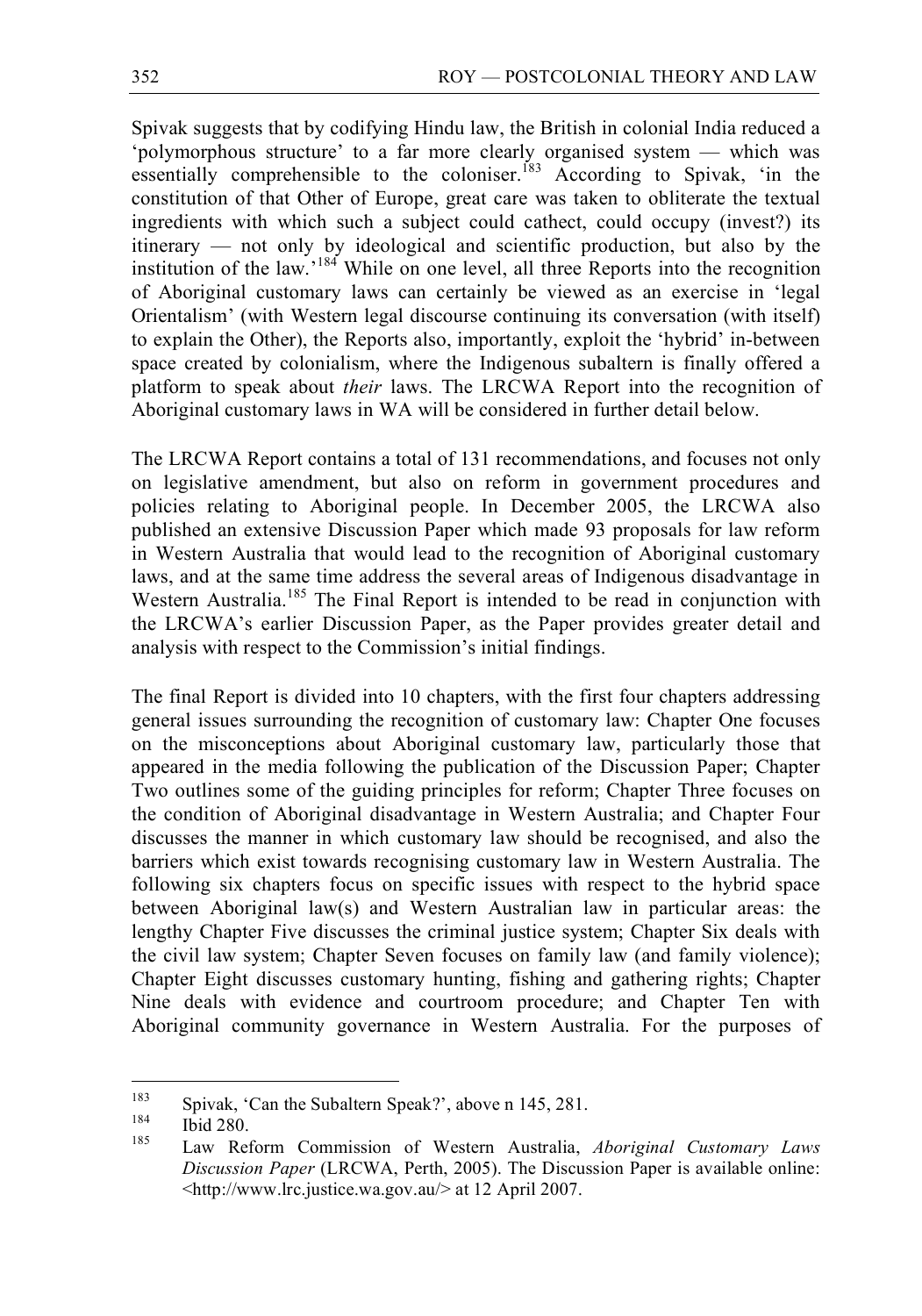implementation, Appendix B to the Report also identifies the relevant government body that will be responsible for executing the 131 recommendations.

The recommendations in the LRCWA Report vary greatly in scope and subject matter.<sup>186</sup> They range from the very important constitutional recognition of the unique status of Aboriginal peoples as the descendants of the original inhabitants of Western Australia — a recognition that would be implemented by an amendment to the *Constitution Act 1889* (WA) in s 1 (Recommendation 6); to the more mundane recommendations that the Western Australia Department of Corrective Services revise its policies with respect to escorting Aboriginal prisoners and detainees to funerals (Recommendation 62), and that the customary harvesting exemption currently provided by s 23 of the *Wildlife Conservation Act 1950* (WA) apply also to land designated under the *Conservation and Land Management Act 1984* (WA) (Recommendation 100); to the more broad acknowledgement of the importance of recognising and protecting Indigenous cultural and intellectual property (Recommendations 80, 81 and 82). Several recommendations also focus on the need for cultural awareness training for individuals and bodies who have regular dealings with Aboriginal people.<sup>187</sup> The LRCWA recommends the creation of an Office of the Commissioner for Indigenous Affairs, which will be responsible for a range of functions, including: reporting directly to Parliament on the implementation of the Report (and also the Report of the Royal Commission into Aboriginal Deaths in Custody (1991)); reporting on the progress in the reduction of the over-representation of Aboriginal people in the criminal justice system; monitoring and evaluating government initiatives directed towards the Indigenous community; and publishing research on issues relating to Aboriginal people in Western Australia (Recommendation 3). It should also be noted that a number of Recommendations are applicable to both Indigenous *and* non-Indigenous Western Australians.<sup>188</sup>

The LRCWA should be commended for making a very genuine attempt both to recognise and incorporate aspects of Aboriginal customary law into the Western Australian legal system. The Report mounts a serious challenge to some of the myths and misconceptions about Aboriginal customary law, and constructs a substantial argument, based on the formal equality versus substantive equality debate, as to why Aboriginal people should be treated differently from other Australians.<sup>189</sup> The Report also acknowledges the position of severe disadvantage of Aboriginal people in Western Australia, and attempts to level the playing field

<sup>&</sup>lt;sup>186</sup> The list of Recommendations are contained in Appendix A to the Report, and may also be viewed online: <http://www.lrc.justice.wa.gov.au/Aboriginal/Final%20 Report/Recommendations.pdf> at 12 April 2007.<br>
187 See Recommendations 2, 11, 12, 56, and 128.<br>
188 See Recommendations 8, 25, 27, 29, 30, 31, 33, 35, 36, 40, 42, 43, 45, 46, 47, 48, 49,

<sup>52, 55, 57, 58, 61, 64, 68, 71, 75, 76, 77, 78, 79, 89, 110, 120, 121, 122, 125</sup> and 126.<br><sup>189</sup> See above n 177, especially Chapters One and Four.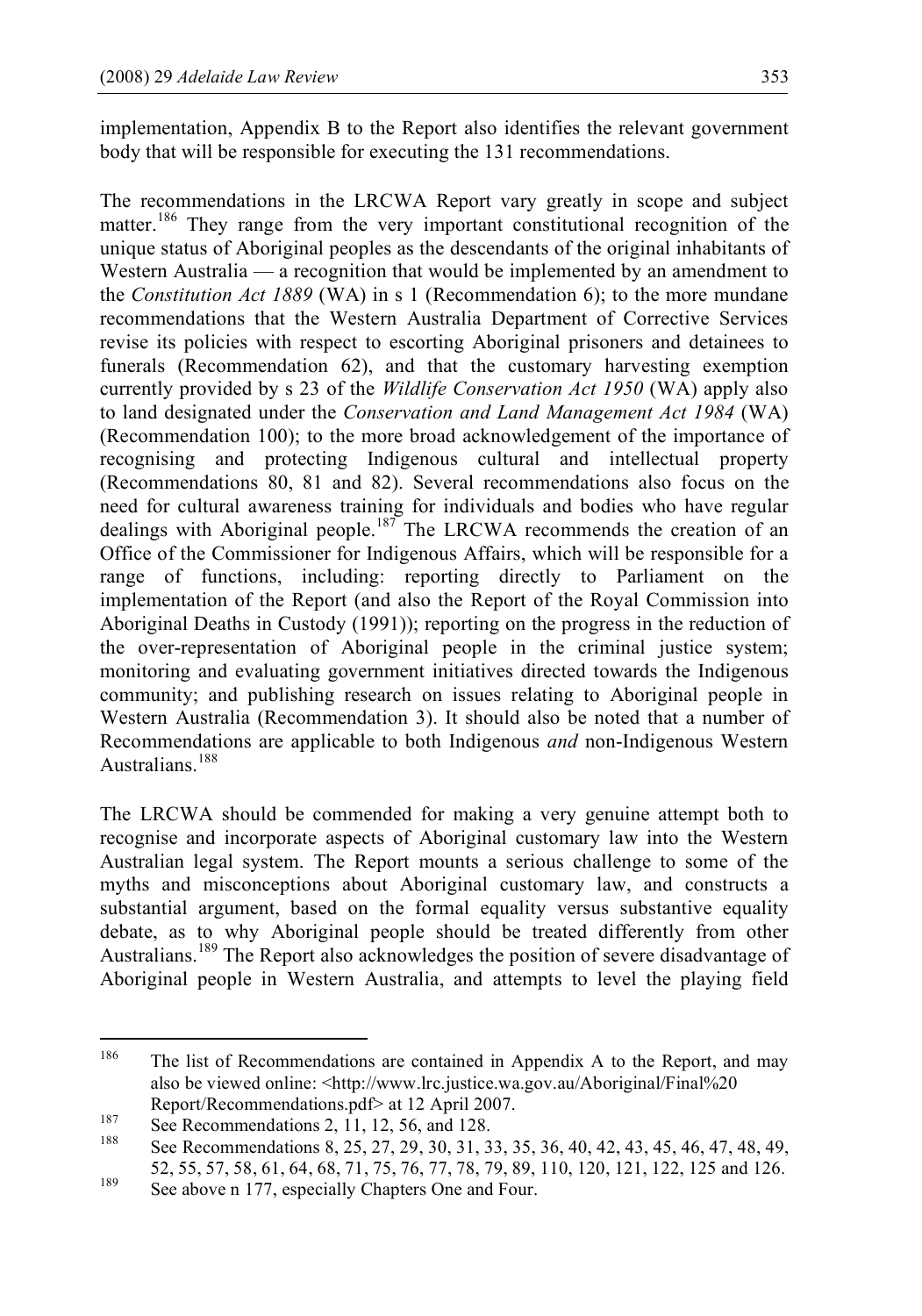between Indigenous and non-Indigenous Western Australians in various ways.<sup>190</sup> However, from a postcolonial point of view, the Report makes it clear that Aboriginal customary law may only be recognised *if it is not inconsistent with Anglo-Australian law*. To use the words of the LRCWA Report:

the Commission has proceeded from the starting point that recognition of Aboriginal customary law must work within the framework of existing Western Australian law and also be consistent with international human rights standards. In doing so the Commission acknowledges that to a certain extent the recognition of Aboriginal law must be subjugated to the dominant interests of the state and the international community.<sup>191</sup>

Thus, while on one level, the Report makes a determined and sincere effort to acknowledge and recognise Aboriginal customary law in its various postcolonial forms in contemporary Australia, this recognition is tempered by the confines of the dominant (Western) legal paradigm. In other words, Aboriginal customary law exists to the extent that *we* say that it exists. It is also worthwhile to note that this same principle is echoed in both the ARLC Report<sup>192</sup> and the NTLRC Report.<sup>193</sup>

The notion that 'Aboriginal law must be subjugated to the dominant interests of the state<sup>'194</sup> is inherently problematic from a postcolonial stance, and has led to commentators such as Professor Chris Cunneen and Melanie Schwartz to dismiss the concept of customary law as 'imperialist', because it 'has been used to construct and delimit Indigenous law as lesser.<sup>'195</sup> In their Background Paper to the LRCWA Report, they argue that the difficulty in this position is that:

<sup>&</sup>lt;sup>190</sup> For example, apart from the Recommendations already mentioned, the recognition of the different circumstances of Aboriginal people living in remote communities by extending the criteria for an extraordinary drivers licence or cancellation of a licence suspension order (Recommendations 13 and 14); the evaluation of diversionary options to ensure Aboriginal people are diverted at the same rate as non-Aboriginal people (Recommendation 51); the removal of discriminatory provisions currently governing the distribution of Aboriginal intestate estates (Recommendation 65); and improving local government accountability for expenditure of funds designated for

Aboriginal people (Recommendation 129).<br>
191 See above n 177, 11.<br>
192 See above n 61, especially Ch 11.<br>
193 The NTRLC Report states: '[t]raditional law can be recognised by judges and government decision makers where relevant *as long as it does not conflict with*

*Australian law*': see above n 175, 6.<br>
See above n 188.<br>
Chris Cunneen and Melanie Schwartz, 'Customary Law, Human Rights and International Law: Some Conceptual Issues', *Aboriginal Customary Laws: Background Paper 11* (LRCWA, Perth, 2006) 429-50, 433. The Background Paper is available online:

<sup>&</sup>lt;http://www.lrc.justice.wa.gov.au/2publications/reports/ACL/BP/BP-11.pdf>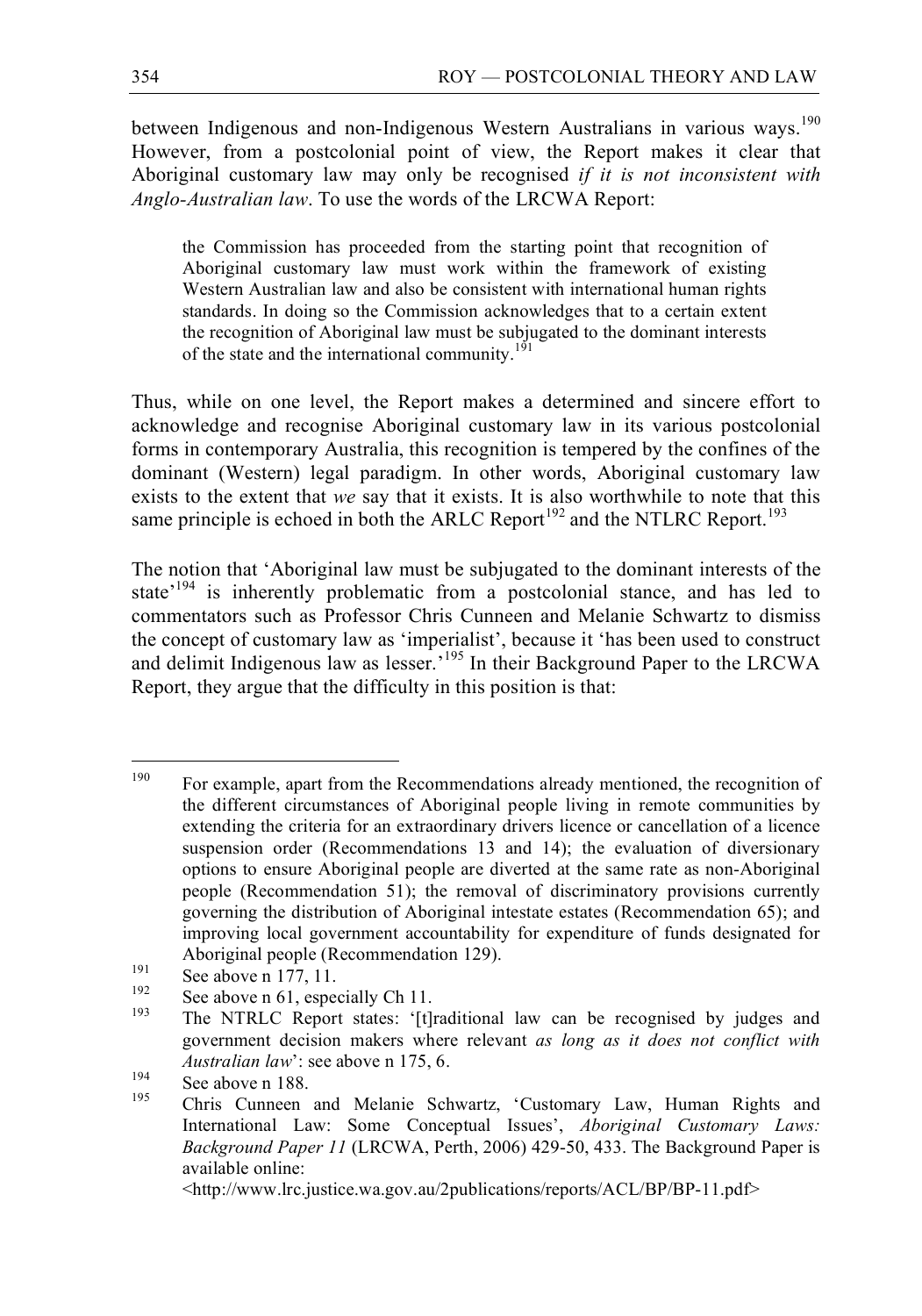the state does not approach Indigenous law on equal terms. It requires Indigenous law to meet validity thresholds that it does not require of itself, making its legality subject to consistency with the dominant system … Thus, the colonial (and post-colonial) validation of Aboriginal law has taken place entirely subject to the criteria of the imposed legal system and in relation to it. This has occurred independent of the factual existence of Aboriginal law which, of course, does not rely on external validation for its relevance to Indigenous communities. Yet in the eyes of state law, the validity of Indigenous law has been and is dependent on recognition by the imposed law of the colonisers. 196

Moreover, in the process of recognising imperialist concepts such as customary law, 'colonial power is further consolidated at the same time that it encourages Indigenous acceptance of the good faith and efficacy of colonial institutions. The discussion about recognition of customary law becomes part of the continuing story of colonisation.' <sup>197</sup> Watson also asserts that colonial powers 'examine which part of indigenous law they can splice and incorporate into the colonial system of laws and which unsavoury, uncivilised parts are best left out'.<sup>198</sup> For these reasons, Cunneen and Schwartz assert that '[a] more appropriate starting point is [the] recognition of Indigenous rights in relation to self-determination' as colonial constructs such as customary law 'will in all likelihood remain unsatisfactory to Indigenous people.<sup>'199</sup>

The position that Aboriginal law should only be recognised to the extent that it does not conflict with Anglo-Australian law is a particularly powerful idea in which to explore the continual hegemony of Western law in this so-called *post*colonial age. As a form of universality, the law mimics a particular culturally produced view about the world, and the relationship between the subject (or producer) of knowledge, and the object (or consumer). The subject's position of historical privilege ensures not only that it continues to have the power to speak, but that those different (or Other) from it eventually disappear into its oneness. As the position of the Other is assumed to be assimilable, difference is obliterated to make room for universal truths. Young and Levinas explain further:

In Western philosophy, when knowledge or theory comprehends the other, then the alterity of the latter vanishes as it becomes part of the same. This 'ontological imperialism', Levinas argues, goes back at least to Socrates but can be found as recently as Heidegger. In all cases the other is neutralized as a means of encompassing it: ontology amounts to a philosophy of power, an egotism in which the relation with the other is accomplished through its assimilation into the self. Its political implications are clear enough: 'Heidegger, with the whole of Western history, takes the relation with the

at 26 May 2007.<br>
<sup>196</sup> Ibid 432-3.<br>
<sup>197</sup> Ibid 433.<br>
Watson, above n 12, 58.<br>
<sup>199</sup> Cunneen and Schwartz, above n 195, 430.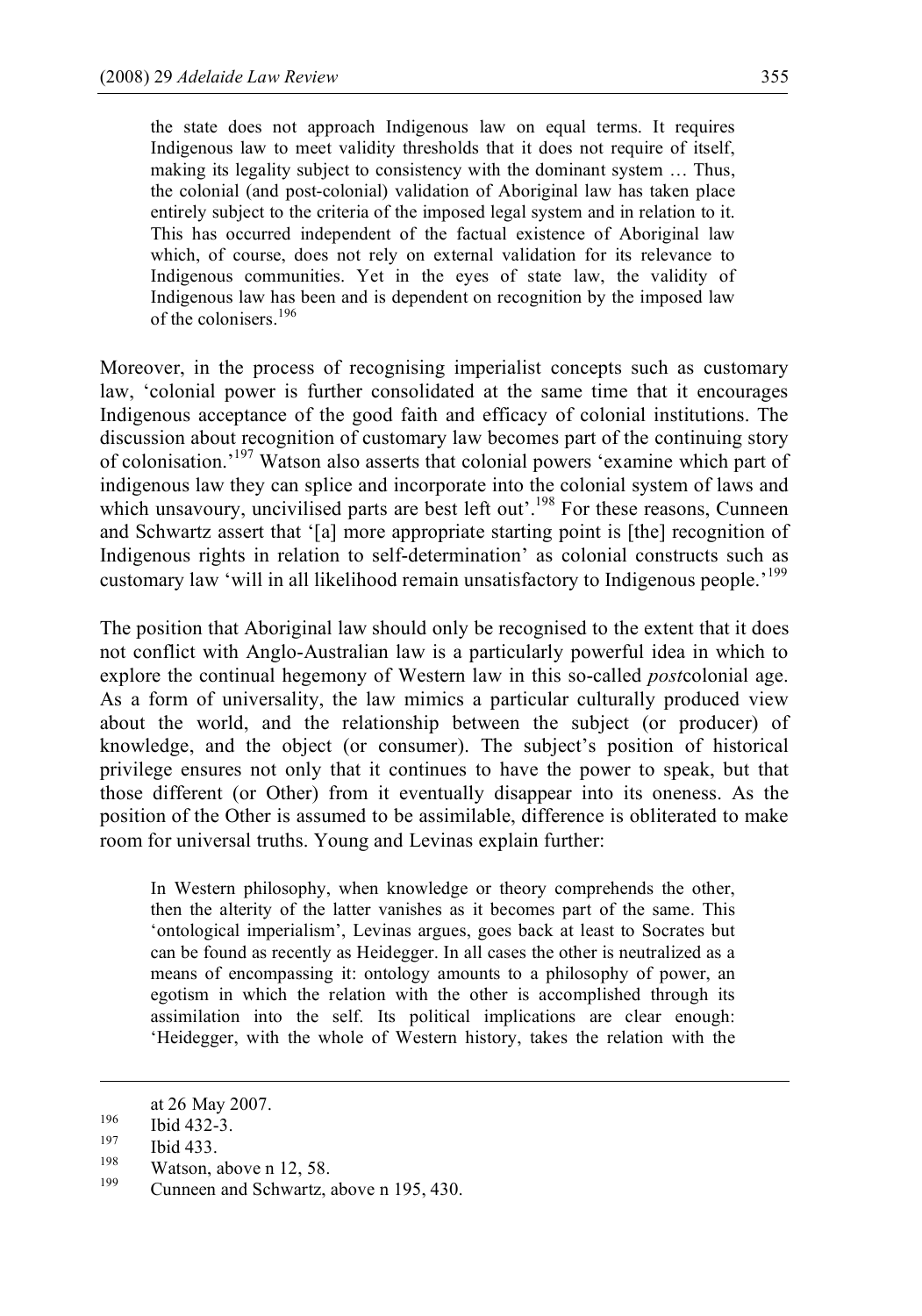Other as enacted in the destiny of sedentary peoples, the possessors and builders of the earth. Possession is preeminently the form in which the other becomes the same, by becoming mine.' <sup>200</sup>

Western law's ontological relation with its Other has invariably resulted in the muting of 'sedentary peoples'. It is primarily for this reason that the historically subaltern insist upon the recognition of their own voice in this postcolonial age. While the framework of the Reports ensure that the knowledge-bearers and gatekeepers remain predictably the same, the incorporation of at least *some* Indigenous voices into the foray will hopefully hybridise and shake-up of the same old whitefella law. Indeed, on a formal level at least, all three Reports on Aboriginal customary law stress the importance of continued Indigenous involvement in the recognition process.

The point of this postcolonial critique is not to dismiss the overwhelmingly positive incursions into the dominant legal discourse brought about by the Reports, but simply to expose some of the inherent limitations of the exercise when the Other continues to be subsumable. Indeed, given that the Indigenous Other in this country is rarely provided with the opportunity to speak, it would be unhelpful to turn the other way when this chance is finally accorded. Thus, the aim is not to criticise negatively the approach adopted by the Law Reform bodies, but rather, to use a postcolonial framework in order to gain a more nuanced understanding of who is setting the parameters of the inquiry, what is being recognised as 'customary' (and *why*), and what will ultimately be recognised as 'law' (and *by whom*).

Finally, from a postcolonial standpoint, the Reports essentially provide an opportunity to exploit the hybrid 'in-between' space created by the colonial process in Australia — where, as Bhabha would put it, the former colonisers are *also* forced to re-define themselves in relation to their Other. In this way, both the Other *and its West* are forced into a different dialectic, with new possibilities of slightly fuller realities being recognised. And to the extent that this process will inevitably contest law's innocent (but grandiose) claims to universality, this can only be a good thing.

### VIII CONCLUSION

While legal scholars have been rather tentative in their engagement with postcolonial discourse, this is now slowly (and finally) changing. It is submitted that the likelihood of legal scholars (and indeed, other scholars) engaging in postcolonial theory will increase when there is a greater acknowledgement that '[a]ll post-colonial societies are still subject in one way or another to overt or subtle forms of neo-colonial domination, and independence has not solved this

 <sup>200</sup> Robert Young, *White Mythologies: Writing History and the West* (1990) 13-4. Quoting Levinas, *Totality and Infinity* (1961) 46.